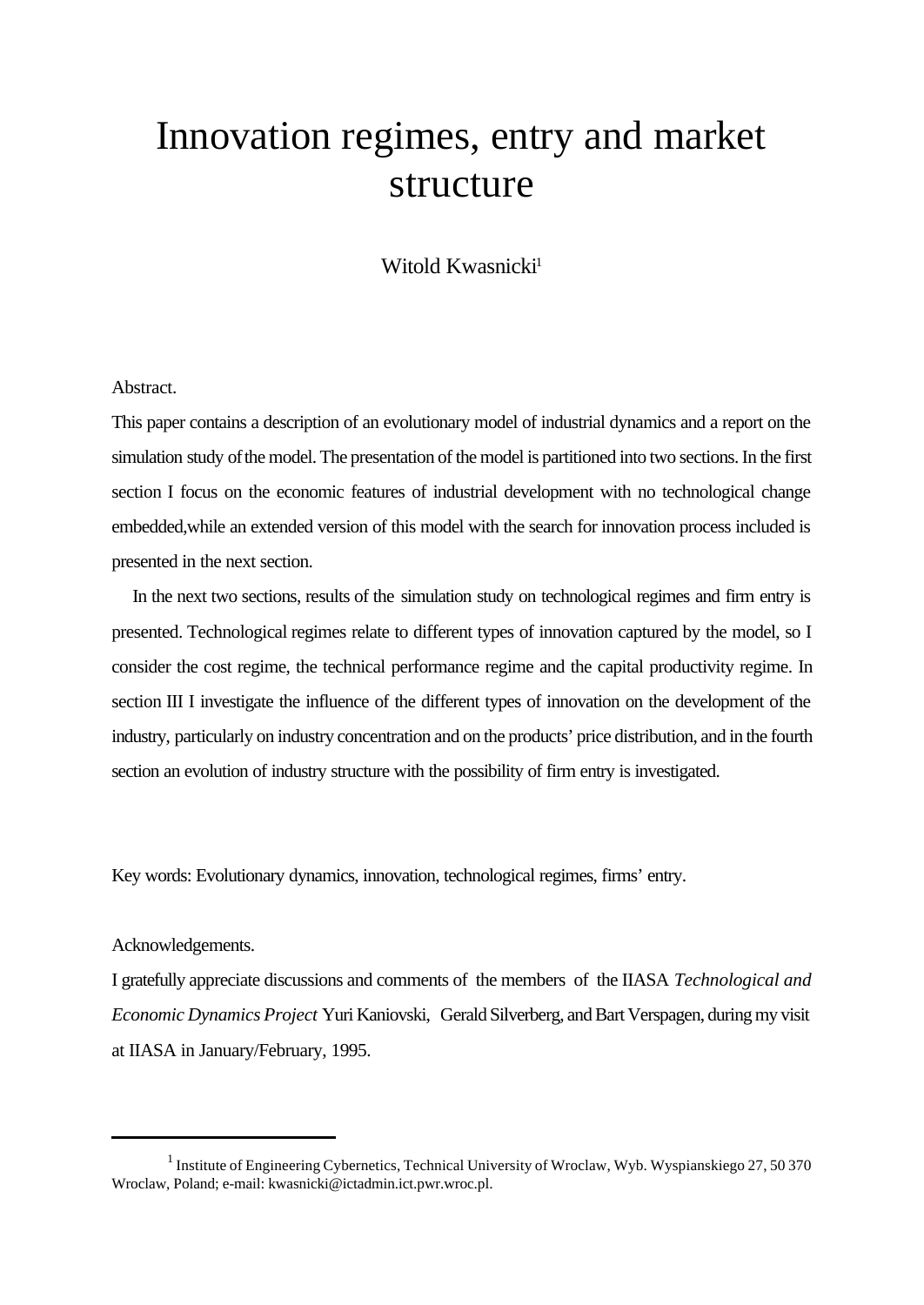## I. The basic model.

The model here employed describes the behaviour of a number of competing firms producing functionally equivalent products. The decisions of a firm relating to investment, price, profit, and so on, are based on the firm's evaluation of the behaviour of other competing firms and the expected response of the market. The firm's knowledge of the market and knowledge of the future behaviour of competitors is limited and uncertain, and there is no possibility of characterizing the limitation and uncertainty of knowledge in statistical terms, for example, in terms of probability distributions. Firms' decisions can thus only be suboptimal.

The general structure of the evolutionary model of industrial dynamics is presented in Figure 1. The product's price depends on the current innovation status of a firm, on the actual structure of the market, and on the level of assumed production to be sold. The two arrows between Price and Production indicate that price is established in an interactive way to meet of the firm's objectives (that is, to maintain a relatively high profit in the near future and to further the firm's development in the long term). Modernization of products through innovation and/or the initiation a new production through radical innovation depend on the investment capacity of the firm. Each firm takes into account all economic constraints, as they emerge during the firm's development. Therefore, it frequently occurs that, because of economic (financial) constraints, some promising invention is not incorporated into the firm's practice. One of the distinctive features of the model is the coupling of technological development and economic processes. Current investment capacity is also taken into account by each firm in the investment process and price-setting. The success of each firm in the search for innovation depends not only on the amount of R&D funds spent in the search for innovation, but also on the extent to which the competitor's private knowledge is made public. Making the private knowledge of a firm known to competitors can in some cases speed up industrial development, but also diminishes a firm's incentives to spend more on R&D projects. The advantages of making public the private knowledge of the firm should be weighted against the disadvantages.

The causal relationships between the main variables of the industrial model are shown in Figure 2, essentially a more detailed description of the structure presented in Figure 1. A firm's investment capacity depends on the firm's savings and the availability of credit, and also, indirectly, on the firm's debt. Production and investment decisions rely on the firm's expectations of the future behaviour of its competitors, the market structure, expected profit, and the actual trend of the firm's market share. The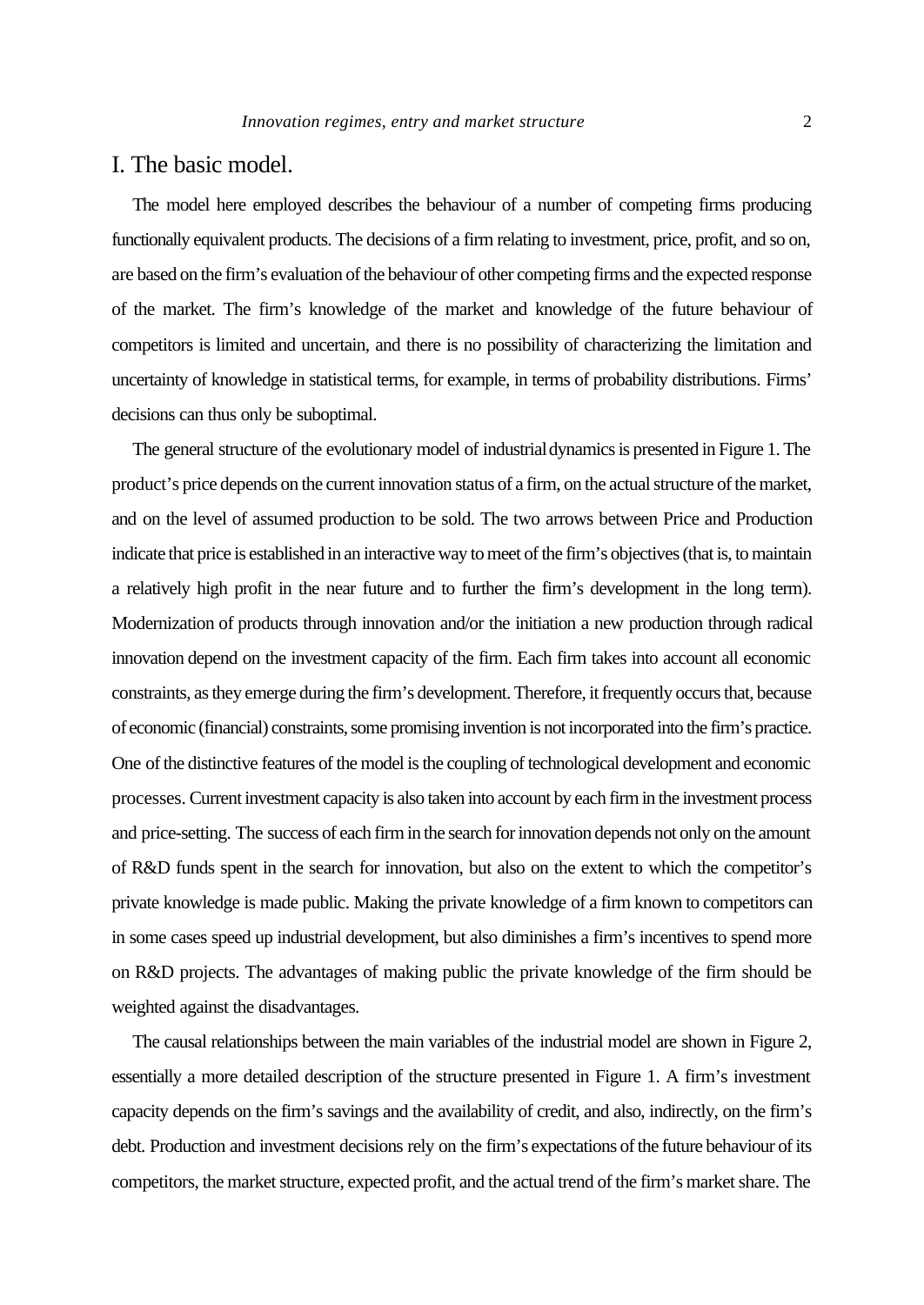current technical and economic characteristics of output (in terms of their technical competitiveness, being the measure of the products' technical performance), and the characteristics of the technology used in manufacturing (in terms of unit production cost and productivity of capital) are taken into account in the setting of price, investment, and production. Because of the inevitable discrepancies between a firm's expectations and the real behaviour of the market, the quantity of the product offered for sale is different from that demanded. The firm's savings and its ability to pay current debts depend on the real profit and income of that firm.

We distinguish between innovation and invention (the latter being a novelty considered for introduction into practice and thus becoming an innovation). There are two general ways of searching for inventions: autonomous, in-house research by each firm, and the imitation of competitors. Publicized knowledge does not only permit imitation by competitors. From a number of inventions only a small fraction are selected to become innovations. Innovation allows the modernization of current production, but also can initiate new, radical ways of production by implanting essentially new technology. In general, each innovation can effect a reduction in the unit cost of production, increasing the productivity of capital and improvements in technical product performance, but frequently it happens that an improvement in one factor is accompanied by a deterioration in the others. Therefore, firms usually face the problem of balancing the positive and negative factors of each invention, and allow it to become an innovation if positive factors indicate that the firm's objectives will be attained.

# **FIRMS' DECISIONS**

One of the crucial problems of contemporary economics is to understand the process of decision-making. Herbert Simon states that 'the dynamics of the economic system depends critically on just how economic agents go about making their decisions, and no way has been found for discovering how they do this that avoids direct inquiry and observations of the process' (Simon, 1986, p. 38). Another problem is how to model this process in a formal way. A lot of attempts have been made to imitate real decision-making processes, some of which are very sophisticated and very close to reality. The purpose here, being a first approximation, is to capture the general and the most essential features of firms' decision-making processes; at this stage of the model's development there is no necessity to feature this process in detail. What is proposed is only an initial, very rough approximation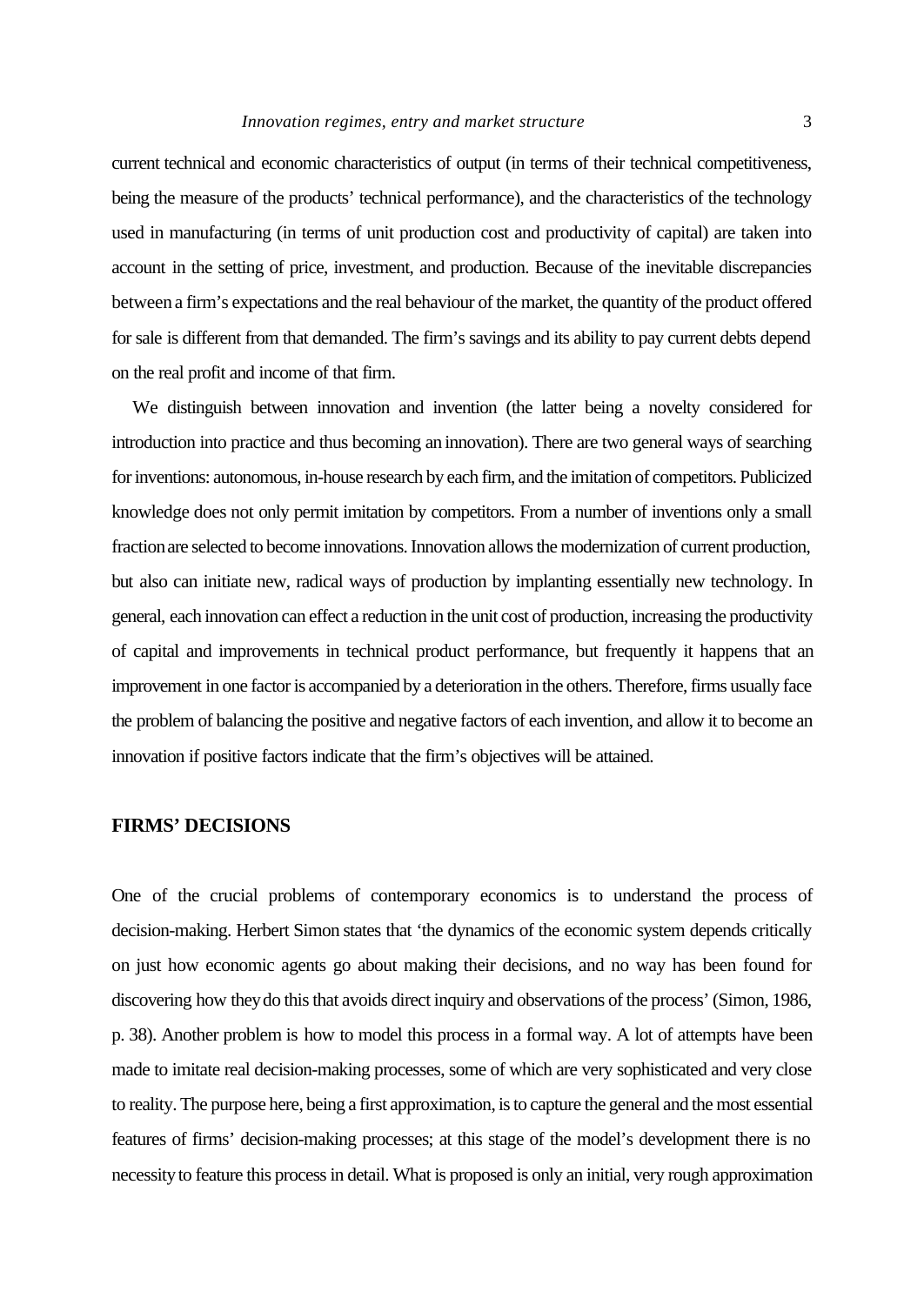of the decision-making process on the firm level.

Here a procedure is presented for evaluating the production, investment, expected income and profit in succeeding periods of time of firm  $i$  selling its product at price  $p_i(t)$ . The problem of choosing the appropriate price  $p_i(t)$  will be discussed later.

# (a) Calculation of the product competitiveness  $c_i(t)$

Two kinds of product competitiveness are distinguished: technical competitiveness and overall competitiveness (or, simply, competitiveness). Technical competitiveness reflects the quality of technical performance of the product on the market, and depends directly on the values of the product's technical characteristics, such as reliability, convenience, lifespan, safety of use, cost of use, quality and aestheticism. Overall competitiveness describes product attractiveness, and depends on technical competitiveness and product price. There is no search for innovation in the model presented in this section, and so all characteristics of products are constant and uniform for all products.<sup>1</sup> In the next section this assumption will be weakened and the technical competitiveness will alter because of the emergence of technical innovations. Competitiveness, as a measure of attractiveness of a product, grows with a reduction in its price and an improved technical performance. It is assumed that product competitiveness at a price  $p_i(t)$  is equal to

$$
c(p_i(t)) \quad \frac{q}{(p_i(t))^a},\tag{1}
$$

where  $q$  is technical competitiveness (constant during the simulation of the basic model), and á the elasticity of price; á is thus a characteristic of the market and describes the sensitivity of the market to price fluctuations. Let us denote by  $c_i(t)$  the competitiveness of products of firm *i* at time *t*, that is,  $c_i(t) = c(p_i(t)).$ 

## **(b) Estimation of the average price and average competitiveness**

 $<sup>1</sup>$  This assumption imposes the corollary of the uniformity of technical competitiveness of all firms.</sup>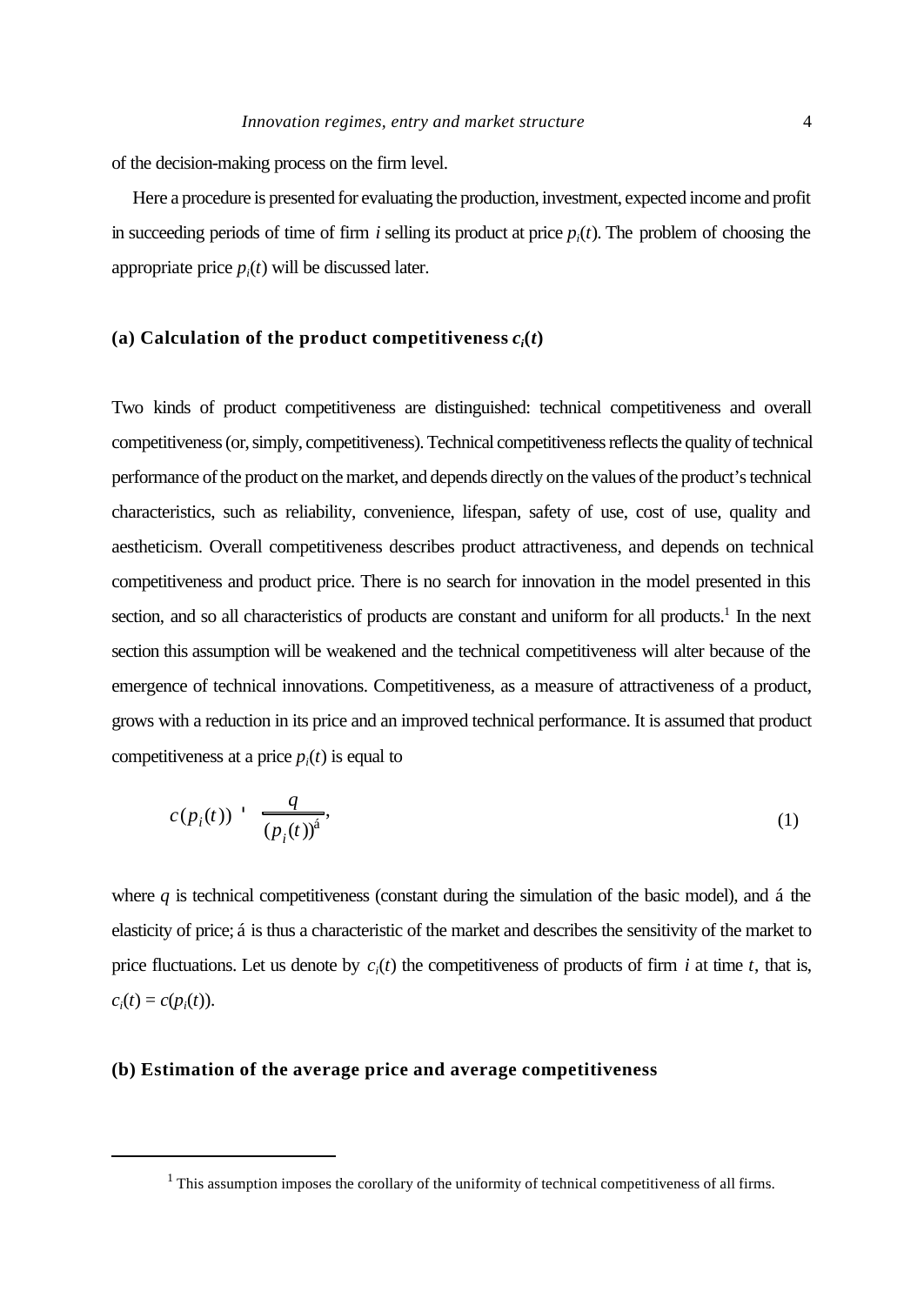It may be said, without much exaggeration, that all man's decisions are made on the basis of his expectations. But as Herbert Simon asserts: 'economists do not disagree about many things, but they disagree about a few crucial things, in particular, how people form expectations' (Simon, 1986, p. 504). It is rational to assume that, in general, a firm knows nothing about the current and future decisions of competitors. It is assumed that the decisions of any firm are made independently on the basis of its expectations of what other firms will decide. The simplest assumption is that next time the competitors will behave as in the past. Therefore, firm *i* estimates that in the succeeding period  $(t, t + 1)$  the average price will be equal to

$$
p^{e}(t) \quad p^{p}(t)(1 \& f_i(t \& 1)) \& p_i(t) f_i(t \& 1).
$$
 (2)

Similarly, the average competitiveness is expected to be equal to

$$
c^{e}(t) - c^{p}(t) (1 \& f_i(t \& 1))\% c_i(t) f_i(t \& 1), \tag{3}
$$

where  $f_i(t-1)$  is the market share of firm *i* at the previous instant, and  $p^p(t)$  and  $c^p(t)$  are trend values of average price and average competitiveness, respectively.<sup>2</sup> It is assumed that prediction of the trend values  $p<sup>p</sup>(t)$  and  $c<sup>p</sup>(t)$  is made outside the industry and that these values are known to all firms. Different formulae to calculate these values are built into the model (for example, moving averages, linear and exponential trends), but in all simulations presented below the exponential trend [*A*exp(*Bt*)] is assumed; values of the average price and average competitiveness in the last five years of industry development are suitable for calculation of the optimal values of the parameters *A* and *B*.

Equations (2) and (3) enable us to model diversified situations faced by different firms For example, the ability of a small firm to "form" the average price is much less than that of a large firm. Small firms are, in general, 'price takers' in the sense that they assume that the future average price will be very close to the trend value, and large firms play the role of 'price leaders' or 'price makers'.

<sup>&</sup>lt;sup>2</sup> The expressions (2) and (3) have the same mathematical form for each firm. It is a simplification, made intentionally to catch the most essential features of the industrial processes. From an evolutionary perspective the formulae ought to be firm specific, and the knowledge (firm's routines) and firm's experience ought to be embedded in them. We hope to make the next 'stepwise concretization' in this direction after gathering the results of the first elementary experiments with the model.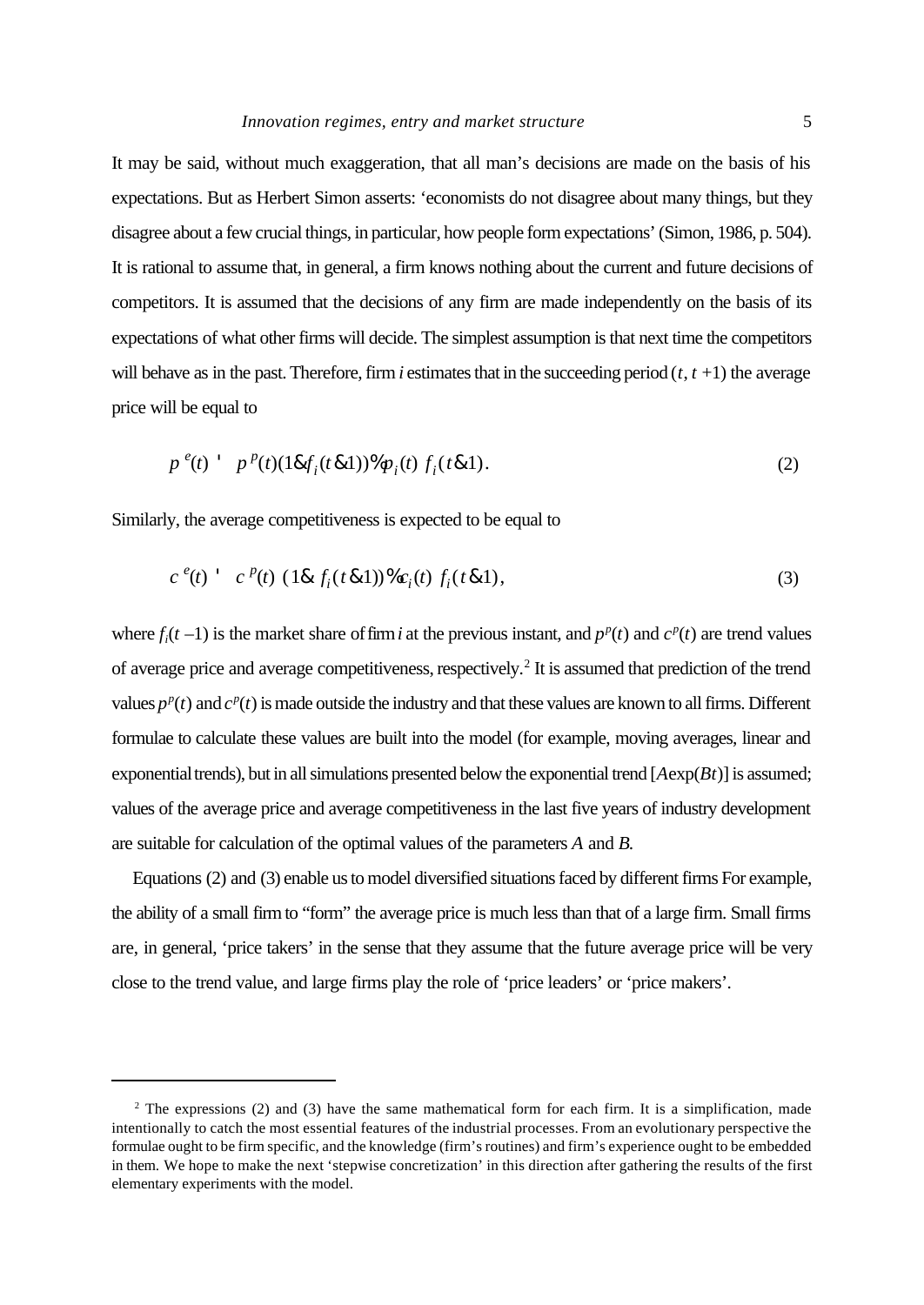## **(c) Estimation of the global production**

After estimating the average price of all products on the market, global production that is, the global demand  $Q^d(t)$ , can be estimated. It is assumed that all firms know the demand function,

$$
Q^d(t) \stackrel{\mathbf{M}(t)}{=} \frac{M(t)}{p^e(t)},\tag{4}
$$

where  $M(t)$  is an amount of money which the market is inclined to spend to buy products at an average price  $p^e(t)$ . It is assumed that

$$
M(t) \quad N \exp(\tilde{a}t) (p^e(t))^{\hat{a}}, \tag{5}
$$

where *N* is a parameter characterizing the initial market size,  $\tilde{a}$  the growth rate of the market, and  $\hat{a}$  the elasticity of the average price. Consumption theory and the results of empirical research (for example, McConnell, 1984, p. 415) show that almost all price elasticities in demand functions are negative: for primary needs (for example, food, clothing) the elasticities are between 0 and  $-1$ , those of secondary (or 'luxury') needs are below –1. So, it may be expected that for commodities fulfilling primary needs, â is greater than zero and smaller than one, and for commodities fulfilling higher-order needs (for example, entertainment) â is smaller than zero.

#### **(d) Estimation of the market share of firm** *i*

After estimation of the average competitiveness of all products offered for sale, and perceiving the competitiveness of its own products, firm *i* may try to estimate its future market share. I propose deterministic selective equations similar to those used in our models of evolutionary processes (Kwasnicki, 1979; Kwasnicka, et al., 1983). The share of firm *i* in period (*t*, *t* +1) is equal to

$$
f_i(t) \doteq f_i(t \& 1) \frac{c_i(t)}{c^e(t)}.\tag{6}
$$

This means that the share of firm *i* increases if the competitiveness of its products is greater than the average competitiveness of all products offered for sale, and declines if the competitiveness is smaller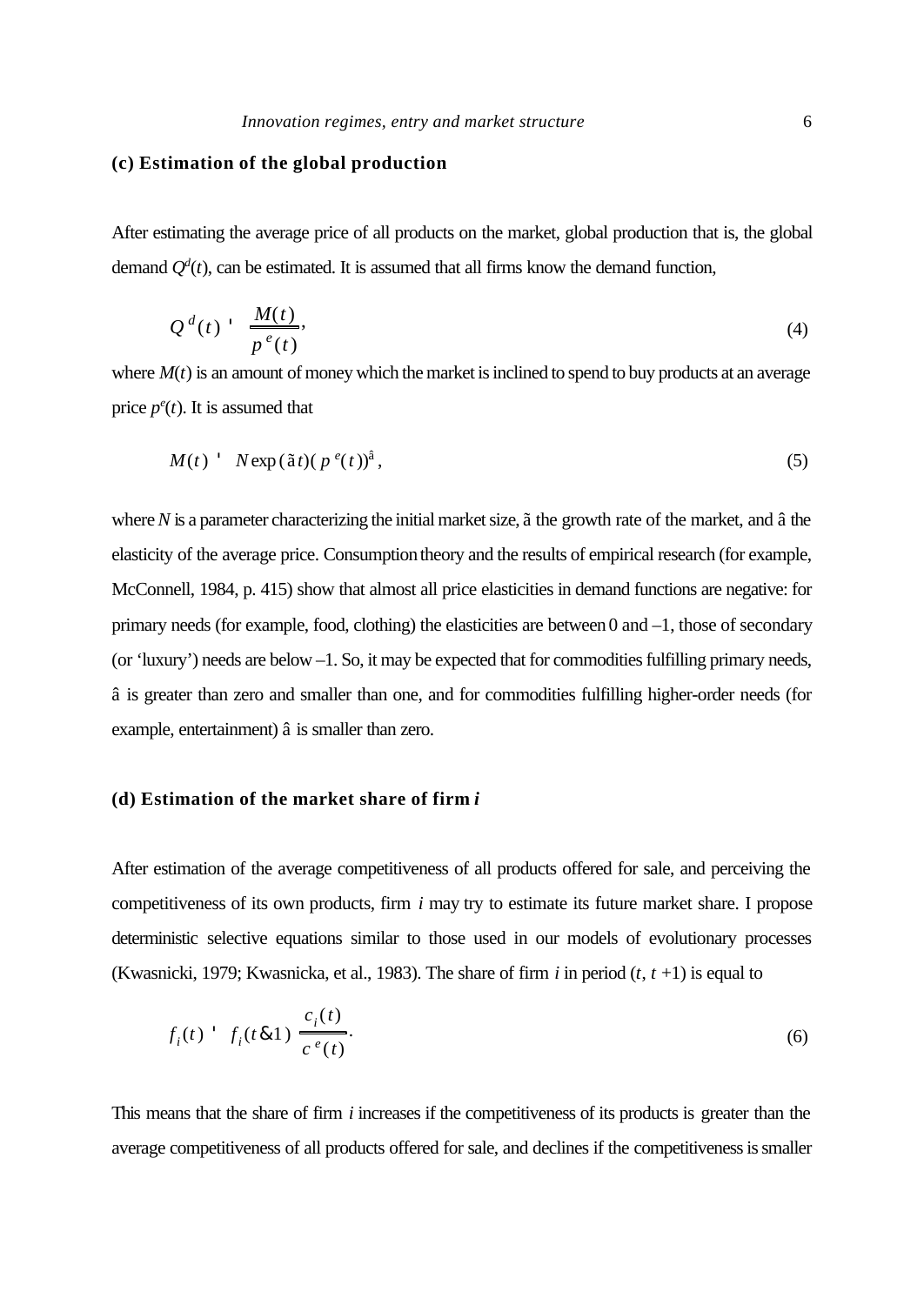than the average competitiveness.<sup>3</sup>

# **(e) Estimation of the production of firm** *i*

Having estimated the expected share and the expected size of the market, firm *i* is able to estimate the quantity of production to be accepted by the market on the basis of the simple equation,

$$
Q_i^s(t) \doteq f_i(t)Q^d(t). \tag{7}
$$

The capital needed to produce output  $Q_i^s(t)$  is equal to

$$
K_i(t) \qquad Q_i^s(t)/A,\tag{8}
$$

where *A* is the productivity of capital. Because there is no R&D process, firms do not improve the productivity of capital, and in the basic model *A* is constant and uniform for all firms.

If the required growth of the capital of firm *i* is greater than its investment capability, then it is assumed that the capital of firm *i* at time *t* is equal to the sum of the investment capability and the capital at  $t-1$ , minus the capital physical depreciation (the amortization). For the capital calculated in such a way, production  $Q_i^s(t)$  is recalculated as

$$
Q_i^s(t) \qquad K_i(t)A \,. \tag{9}
$$

#### **(f) Estimation of the expected income and profit**

The last step in the decision-making procedure is calculation of the expected income and profit of firm

<sup>&</sup>lt;sup>3</sup> There is the possibility of applying stochastic selective equations. Probably the stochastic equations would be closer to reality because of the essentially random process of 'meeting' a specific product with a specific buyer, but at the actual level of development of the model the deterministic selective equations deal with the problem and give satisfactory results. The proposed selective equations may be treated as the first approximation and the possibility of making them stochastic after a thorough investigation of the deterministic model is still open. My intention is that at the initial stage of investigating the model, the random factors ought to be related to the innovation process only, to enable full evaluation of the influence of innovation on the behaviour of the model. The search for innovation is by nature a stochastic process and the assumption of the deterministic process of emergence of the innovations leads to a significant departure of the model's behaviour from the patterns of development observed in real processes.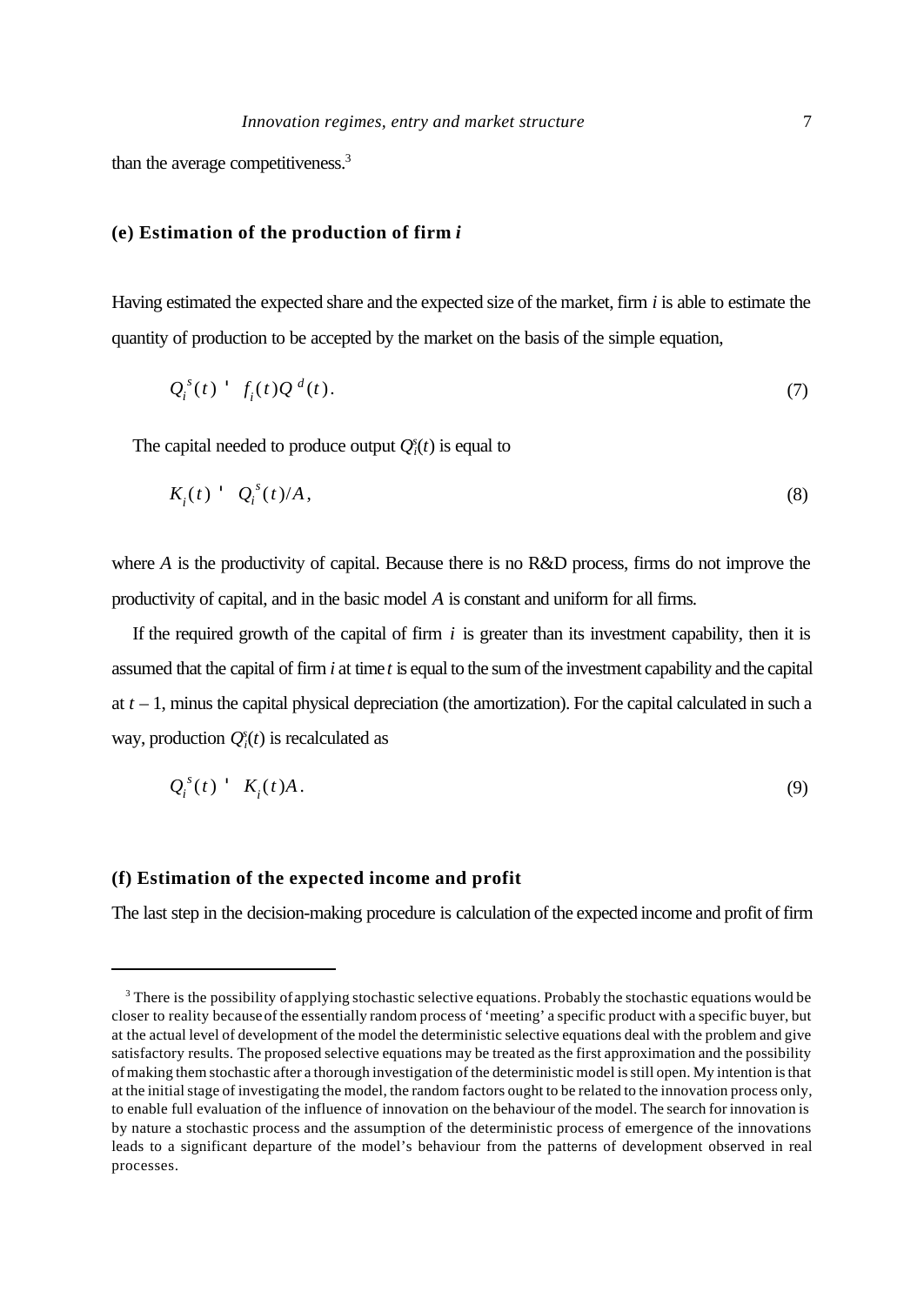*i*, which are equal to

$$
\tilde{A}_i^{\prime} = Q_i^s(t)(p_i(t)\&Vv(Q_i^s(t))\&\varsigma),\tag{10}
$$

$$
\mathbf{D}_i \qquad \tilde{\mathbf{A}}_i \& K_i(t) (\tilde{\mathbf{n}} \, \mathbf{a} \, \mathbf{a}), \tag{11}
$$

where  $\tilde{A}_i$  is the expected income of firm *i* at time  $t + 1$ ,  $D_i$  is the expected profit at time  $t + 1$ ,  $Q_i^s(t)$  the output (supply), *V* the unit production cost (because there is no innovation, *V* is constant and uniform for all firms during the simulation),  $v(Q_i^s)$  is the factor of unit production cost as a function of a scale of production (economies of scale),  $\varsigma$  is the constant production cost,  $K_i(t)$  the capital needed to obtain the output  $Q_i^s(t)$ , ñ the normal rate of return, and ä the physical capital depreciation rate (amortization).

For a given price  $p_i(t)$ , the expansionary investment, the production in the next year, and expected profit and income are calculated by applying the procedure presented above. The problem to be discussed is the way of setting the product price  $p_i(t)$ . It is assumed that a firm takes into account its investment capabilities and estimates the values of an objective function for different prices of its products. The price for which the objective function reaches the maximum value is chosen by a firm as the price of its products.<sup>4</sup>

Different price-setting procedures (based on different objective functions and markup rules) have been scrutinized, the results of which are presented in the work of Kwasnicki and Kwasnicka (1992). The results suggest that firms apply the following objective function:

$$
O_{1}(t\%1) \quad (1 \& F_{i}) \frac{\tilde{A}_{i}(t\%1)}{\tilde{A}(t)} \% F_{i} \frac{Q_{i}^{s}(t\%1)}{QS(t)},
$$
\n
$$
F_{i} \quad a_{4} \exp\left(\& a_{5} \frac{Q_{i}^{s}(t\%1)}{QS(t)}\right), \tag{12}
$$

where  $F_i$  is the magnitude coefficient (with values between 0 and 1),  $Q_i^s$  the production of firm *i* in year *t* +1, Ã*<sup>i</sup>* the expected income of firm *i* at *t* +1 (defined by equation (10)), *QS* the global production of the industry in year *t* and  $\tilde{A}$  the global net income of all firms in year *t*.  $\tilde{A}(t)$  and  $QS(t)$  play the role of

 $<sup>4</sup>$  It is not a maximization in the strict sense, since the estimation of values of the objective function is not</sup> perfect and is made for the next year only; this is not a global optimization once and for all as firms apply this rule from year to year.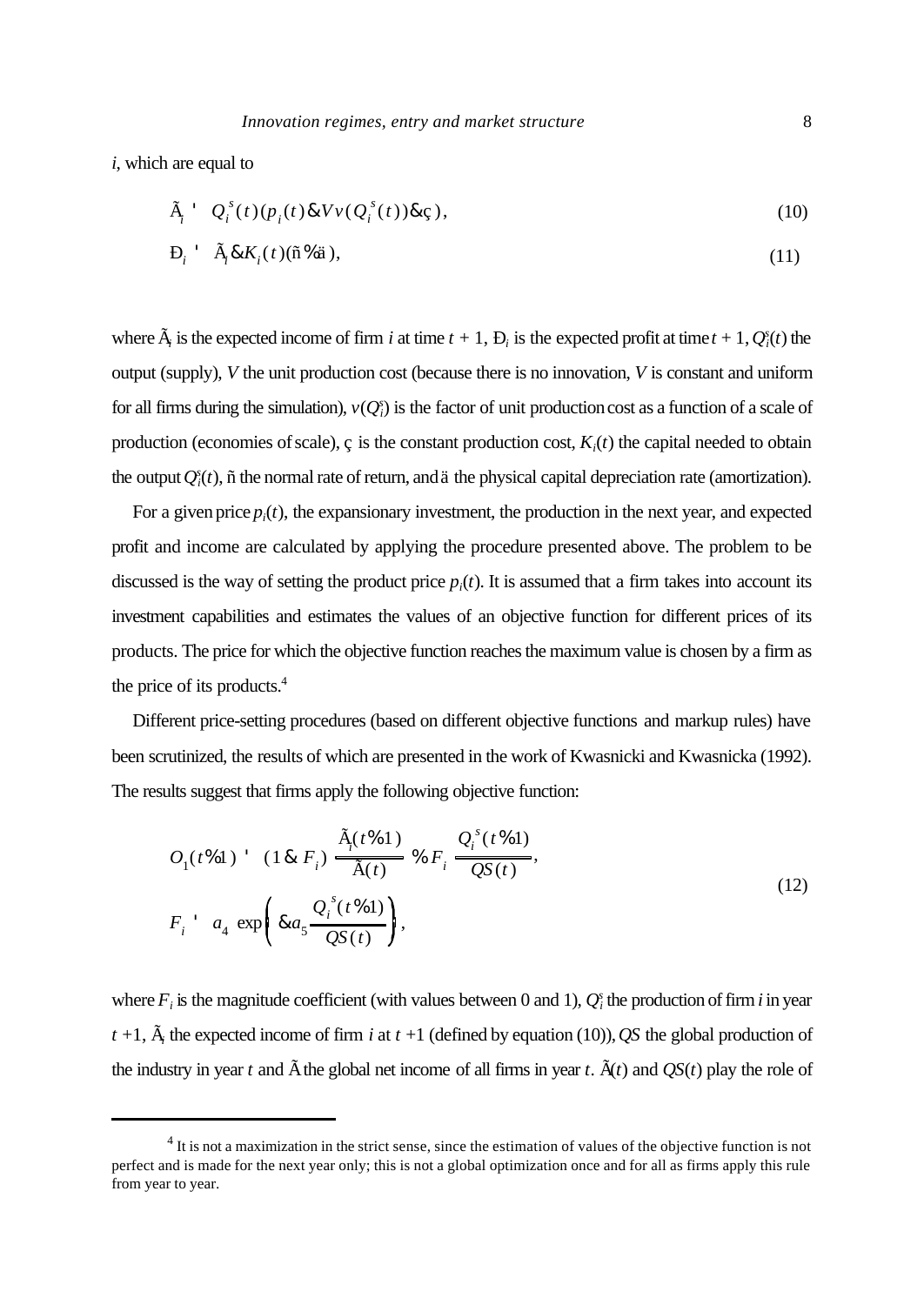constants in equation (12) and ensure that the values of both terms are of the same order. The function *O*1 expresses the short- and long-term thinking of firms during the decision-making process (the first and second terms in equation (12), respectively). The plausible values of the parameters are  $a_4 = 1$  and  $a_5 = 5$ ; this means that long-term thinking is much more important for the survival of the firms, and that the firms apply flexible strategy (so that, the relative importance of short- and long-term components changes in the course of the firm's development, with the long-term being much more important for small firms than for big firms).

The decision-making procedure presented above provides a formal scheme for finding the proper value of the price. I treat this scheme as an approximation of what is done by real decision-makers. They, of course, do not make such calculations from year to year, but rather think in the routine mode: 'My decisions ought to provide for the future prospects of the firm and also should allow income (or profit) to be maintained at some relatively high level'. Decisions on the future level of production and the future product price depend on the actual investment capabilities of the firm. It is possible to embody in the model different ways of calculating the firms' investment capabilities. I propose to investigate two formulae, one as proposed by Nelson and Winter (1982), and Winter (1984), in which the investment capability of firm *i* in period  $(t, t + 1)$  is a function of profits (Đ) in period  $(t - 1, t)$ ; and the second in which the investment capability depends on the firm's current savings (*SV*). Let us call these two the Ð-investment and the SV-investment strategies, respectively. The investment capability of firm *i* in the Ð-investment strategy is equal to:

$$
IC_i(t) \quad \max\{0, \ddot{a} K_i(t \& 1) \& \mu \; \mathbf{D}_i(t \& 1)\},\tag{13}
$$

where  $\ddot{a}$  is physical capital depreciation,  $\mu$  a coefficient equal to one for  $D_i < 0$ , and equal to  $\mu_0$  for  $D_i > 0$ . The credit parameter  $\mu_0$  is greater than, or equal to, one. If  $\mu_0$  is greater than one, firm *i* takes credit if its overall investment  $I_i(t)$  at time *t* exceeds the sum of the amortization and profit at  $(t-1)$ .<sup>5</sup>

I propose to incorporate more explicitly the process of credit-taking and its future repayment. In the SV-investment strategy, it is assumed that every year a firm spares a fraction of its current profit for investment in future development. If, at any time, required investment exceeds current savings, then the

<sup>&</sup>lt;sup>5</sup> Nelson and Winter (1982) say nothing about the method of taking credit and its future repayment. It would seem that a firm takes credit from banks if required investment exceeds its current profit, without an eye to future repayment.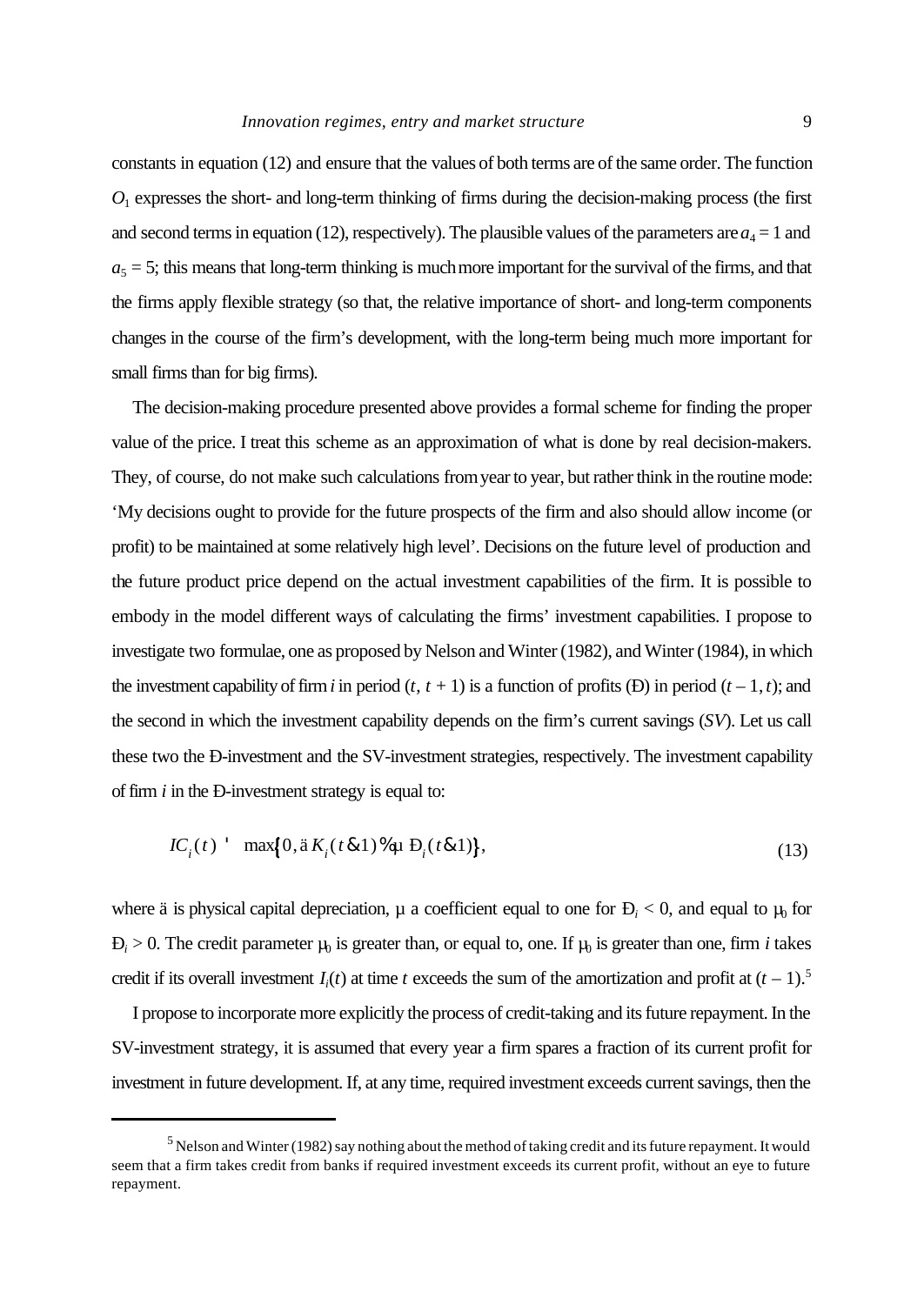firm debt increases but is repaid within an assumed period. Saving and debt increase every year at the interest rate  $\tilde{n}_1$ . If it is assumed that credit ought to be repaid within  $\mu$  years on average, then the compensation (the debt repayment) in the next year is equal to

$$
DRi(t) \quad Di(t \& 1)/\mu_1.
$$
 (14)

The investment capability of firm *i* at time *t* depends on current savings *SV<sup>i</sup>* and current compensation  $DR<sub>i</sub>$ , and is equal to (the meaning of parameters ä and  $\mu$  remains as in equation (13))

*IC*<sub>*i*</sub>(*t*) " max{0, ä
$$
K_i(t \& 1)
$$
% $\mu(SV_i(t \& 1) \& DR_i(t))$ }.(15)

It may happen that the required investment of firm *i* exceeds the firm's own funds (equal to the sum of amortization  $\ddot{a}K_i(t-1)$  and current savings  $(SV_i - DR_i)$ . If this is the case, and  $\mu$  is greater than one, the firm accepts credit to finance the investment. Let us denote by *ICr<sup>i</sup>* the investment financed by credit and by  $IS_i$  the investment financed by the firm's own savings (that is, the capital depreciation funds  $\ddot{a}K_i(t-1)$  excluded). To simplify the calculation, the structure of the debt is not considered so it is assumed, as a first approximation, that the debt at time *t* is characterized by its total value, and is equal to

$$
D_i(t) = (D_i(t \& 1) \& DR_i(t))(1 \& \tilde{n}_1) \& ICr_i(t).
$$
\n(16)

The debt is diminished by current repayment and increases according to the interest rate (the first term), and is enlarged by current investment financed by credit, *ICr<sup>i</sup>* . Each year the firm spares a fraction of its current profit for savings. It is assumed that the fraction of profit allocated to savings depends on the relation between current savings and the firm's capital; the greater the savings, the lower the proportion of actual profit (if positive) which is set aside for savings. A parameter *ToSave* controls the fraction of profit for savings. To determine the amount of money passed for saving *SP<sup>i</sup>* we use the following formula (the expression  $exp(\theta)$  is a fraction of positive profit spent for saving):

$$
SP_i(t) \quad \max\{0, \, \mathbf{D}_i(t)\} \, \exp\left(\, \, \& \, \frac{SV_i(t \, \& 1)}{ToSave \, K_i(t \, \& 1)}\right). \tag{17}
$$

Savings at time *t* are reduced by current obligations related to repayment of debt *DR<sup>i</sup>* , multiplied by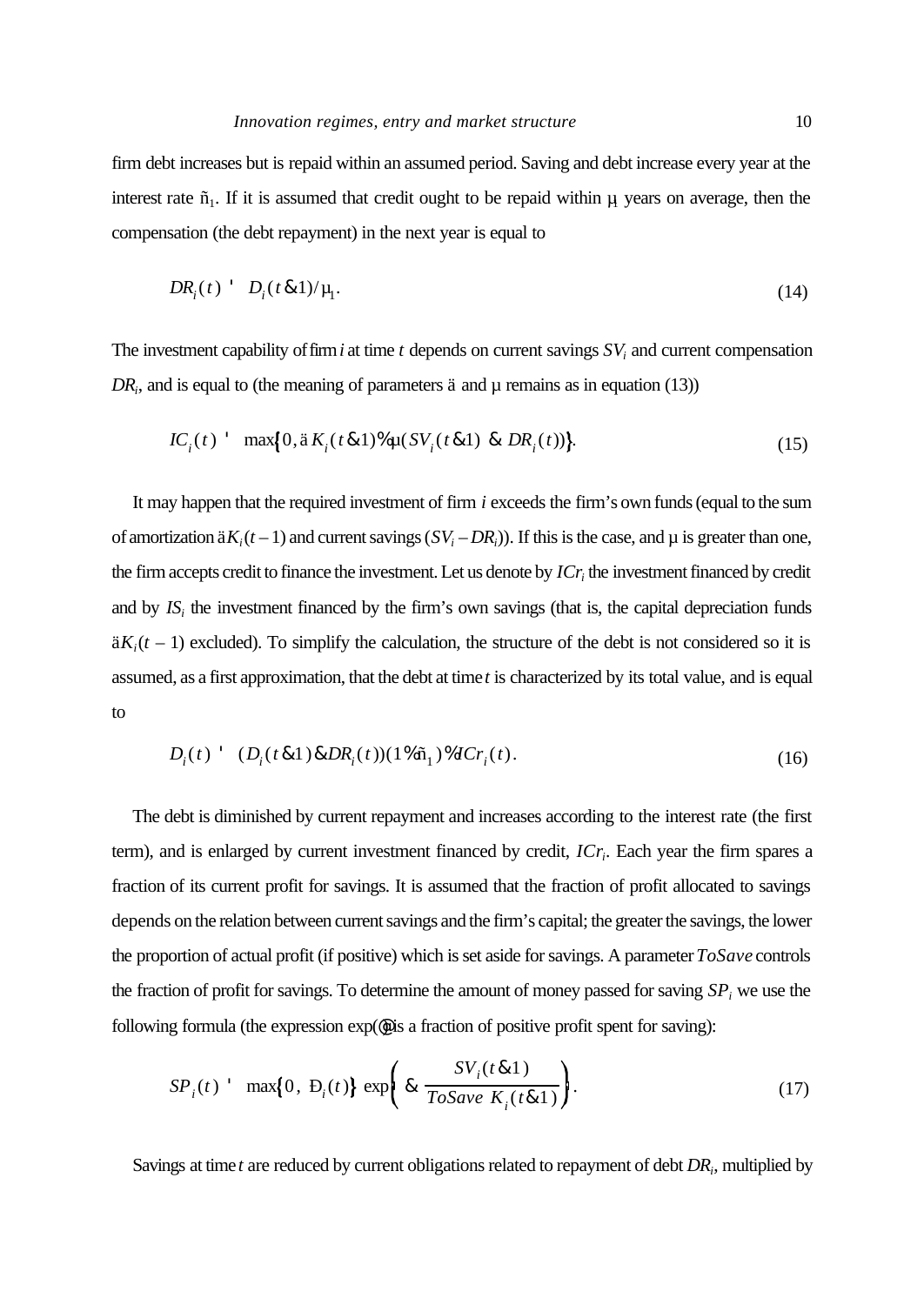the interest rate  $\tilde{n}_1$ , reduced by the investment financed from the firm's own resources  $IS_i$ , and raised by current savings from profit, so the saving is equal to

$$
SV_i(t) \quad (SV_i(t \& 1) \& DR_i(t))(1 \& \tilde{n}_1) \& IS_i(t) \& SP_i(t). \tag{18}
$$

## **FIRMS' ENTRY**

In each period  $(t, t + 1)$  a number of firms try to enter the market. Each firm enters the market with assumed capital equal to *InitCapital* and with the initial price of its products equal to the predicted average price. The larger the concentration of the industry, the greater the number of potential entrants.

In general, any firm may enter the market, but if a firm's characteristics are unsatisfactory, then it is quickly eliminated from the market. Because of the limited capacity of computer memory a threshold for potential entrants is assumed; to control the number of entering firms it is assumed that a firm enters the market if the estimated value of objective  $O_1$  of that firm is greater than an estimated average value of the objective  $O_1$  for the industry.<sup>6</sup> By making this assumption, a more competitive environment is provided for all firms – for operating firms and for entrants.

As a result of competition the market shares of firms with competitiveness smaller than average decrease, and the shares of firms with competitiveness greater than average increase. A firm is driven from the market if it does not keep pace with competitors. To limit the number of very small firms, it is also assumed that a firm is eliminated if its market share is smaller than some assumed minimum share, for example,  $0.1\%$ .<sup>7</sup>

## **COMPETITION OF PRODUCTS IN THE MARKET**

All products manufactured by the entrants and the firms existing in the previous period are put on the market and evaluated. After that, all decisions are left to buyers; these decisions primarily depend on the relative value of competitiveness of all products offered, but quantities of products of each firm

<sup>&</sup>lt;sup>6</sup> It may be expected that a similar threshold exists in real industrial processes.

It is possible to add other criteria for withdrawing a firm, for example, bankruptcy, if the firm's current debt exceeds an assumed fraction of the firm's current capital.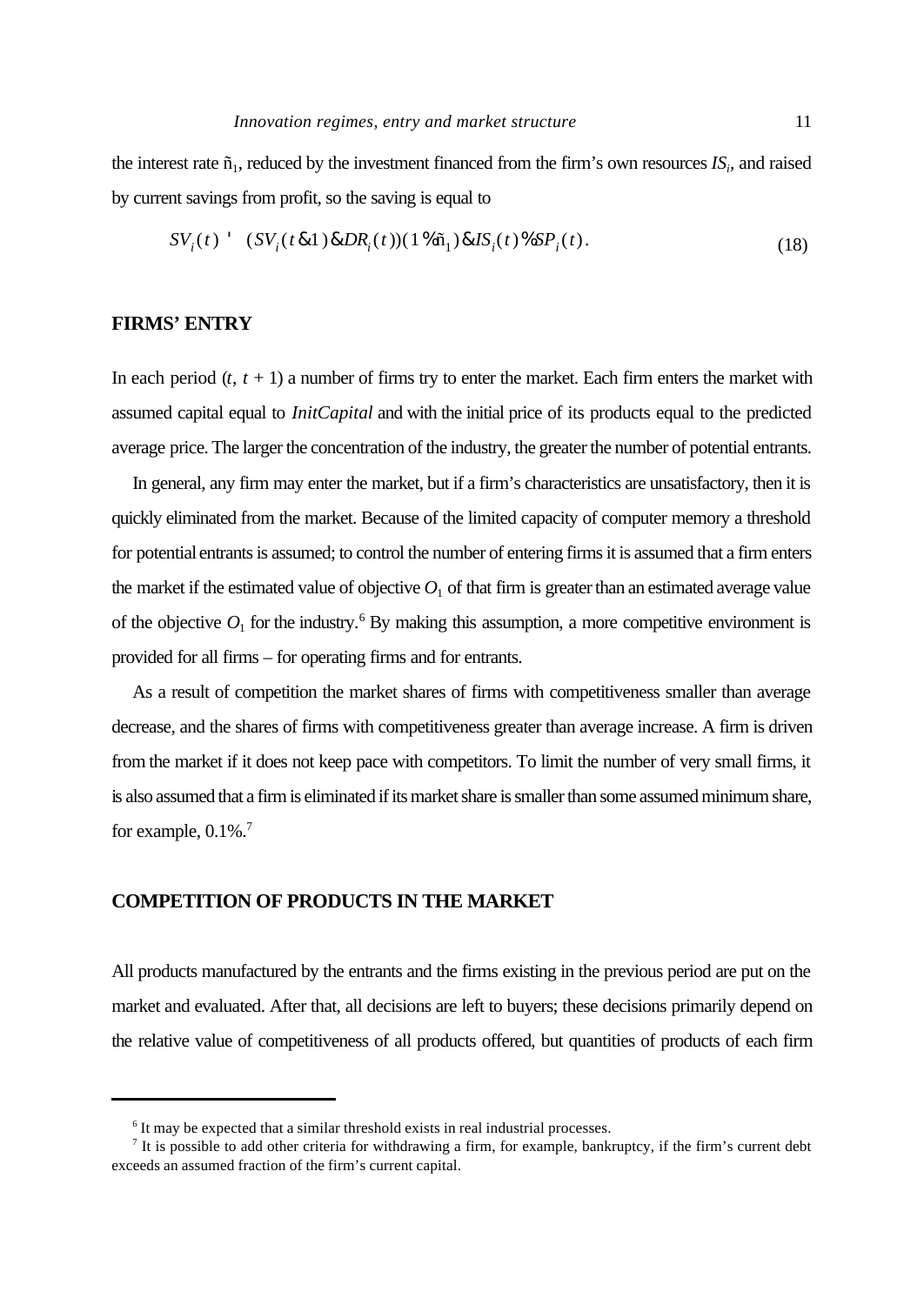offered for sale are also taken into account.

It is assumed that the global demand  $Q<sup>d</sup>(t)$  for products on the market is equal to an amount of money  $-M(t)$  – which the market is inclined to spend on products offered for sale by the firms divided by the average price, *p*(*t*), of the products offered; see equations (4) and (5) defining the demand function, where instead of  $p^e(t)$  it is necessary to put  $p(t)$ . The only difference is that, in the decision-making process, firms use their estimated values of the average price, as a result of their expectations of the future market and behaviour of competitors, and here the average price in the demand function is counted using the whole pool of products offered for sale. Therefore, the average price of products is

$$
p(t) \quad \xrightarrow{i} \quad p_i(t) \; \frac{Q_i^s(t)}{Q^s(t)}.
$$

The supply is equal to

$$
Q^{s}(t) \quad \frac{1}{i} \quad Q_i^{s}(t). \tag{20}
$$

Global production sold is equal to the smaller value of the demand  $Q^d(t)$  and the supply  $Q^s(t)$ ,

$$
QS(t) \quad \min\{Q^{d}(t), Q^{s}(t)\}.
$$
 (21)

The general selection equations of a firm's competition in a market have the following form (for comment see also footnote 3 on page 6),

$$
f_i(t) \doteq f_i(t \& 1) \frac{c_i(t)}{c(t)},\tag{22}
$$

where  $c(t)$  is the average competitiveness of products offered for sale,

$$
c(t) = \int_{i}^{t} f_{i}(t \& 1) c_{i}(t).
$$
 (23)

This means that the share  $(f_i)$  of firm  $i$  in global output increases if the competitiveness of its products is greater than the average of all products present on the market, and decreases if the competitiveness is less than the average. The rate of change is proportional to the difference between the competitiveness of products of firm *i* and average competitiveness.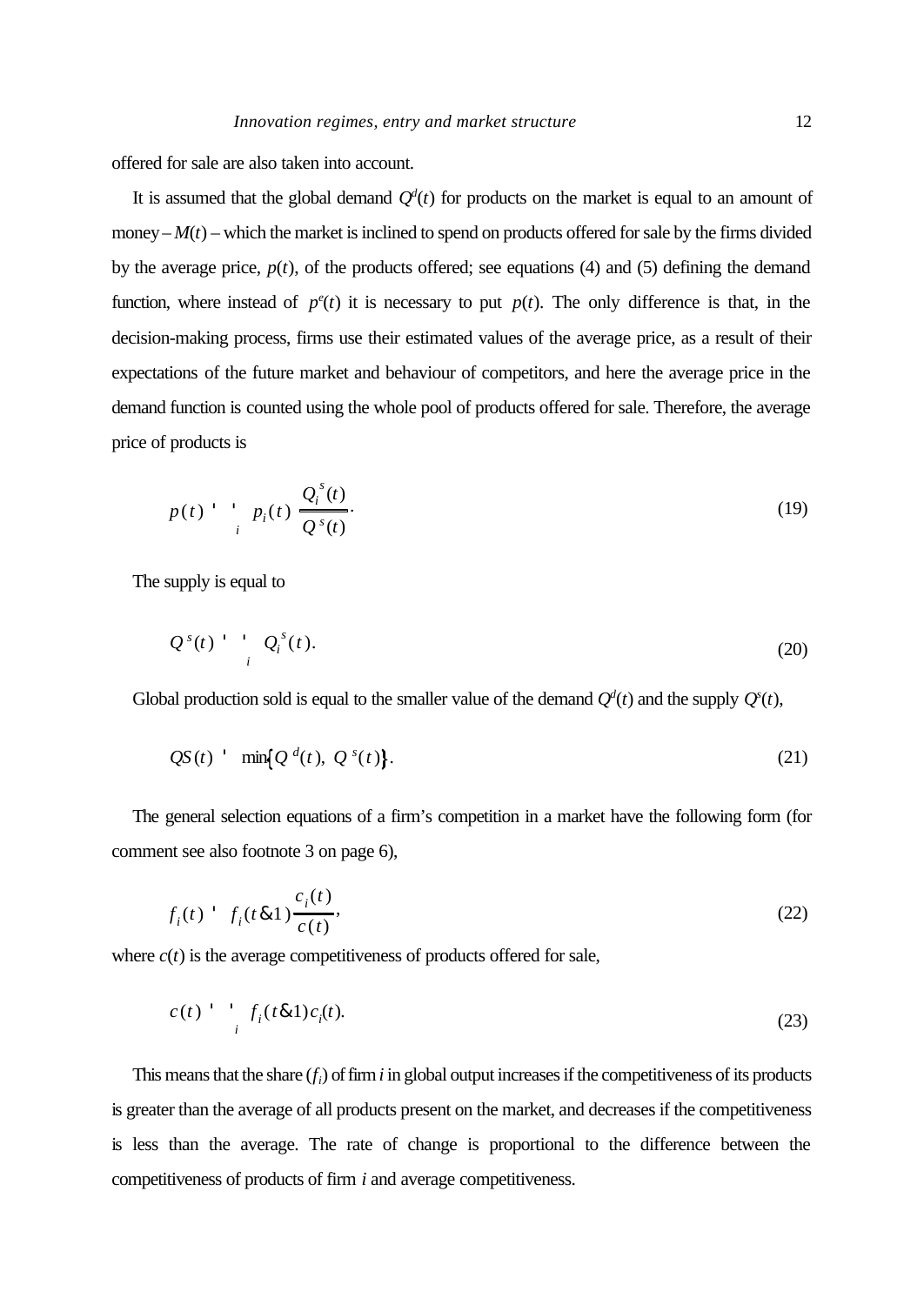The quantity of products potentially sold by firm *i* (the demand) is equal to

$$
Q_i^d(t) - QS(t)f_i(t). \tag{24}
$$

The above equations are valid if the production offered by the firms exactly fits the demand of the market. This is a very rare situation, and therefore these equations have to be adjusted for discrepancy between global demand and global production, and discrepancy between the demand for products of a specific firm and the production offered by this firm. Equation (24) describes the market demand for products of firm *i* offered at a price  $p_i(t)$  and with competitiveness  $c_i(t)$ . In general, a real production (supply) of firm *i* is different from the specific demand for its products. The realization of the demand for products of firm *i* does not depend only on these two values of demand,  $Q_i^d(t)$ , and supply,  $Q_i^s(t)$ , but on the whole pool of products offered for sale. The alignment of the supply and demand of production of all firms present is an adaptive process performed in a highly iterative and interactive mode between sellers and buyers. In our model, we simulate the iterative alignment of supply and demand in a two-stage process in which a part of the demand is fulfilled in the first stage, and the rest is, if possible, fulfilled in the second, succeeding, stage of the alignment. If there is no global oversupply, then in the first stage all demand for production of specific firms, wherever possible, is fulfilled, but there is still the shortfall in production of firms which underestimated the demands for their products. This part of the demand is fulfilled in the second stage. At this stage, the products of the firms which produce more than the specific demand are sold to replace the shortfall in production by firms which underestimated the demand for their products.

The supply–demand alignment process is slightly different if the global oversupply of production occurs. It seems reasonable to assume that, in such a case, the production of each firm sold on the market is divided into (1) the production bought as the outcome of the competitive process (as described by equations (22) and (24)), and (2) the production bought as the outcome of the non-competitive process (let us call it the cooperative process). In principle, this part of production does not depend on product competitiveness, but depends primarily on the volume of production offered for sale; random factors play a much more important role in the choice of relevant products to be purchased. In general, the division of the production of each firm into these two parts depends on the value of the global oversupply. The higher the oversupply, the larger is the part of the production of each firm which is sold on the basis of the non-competitive preferences.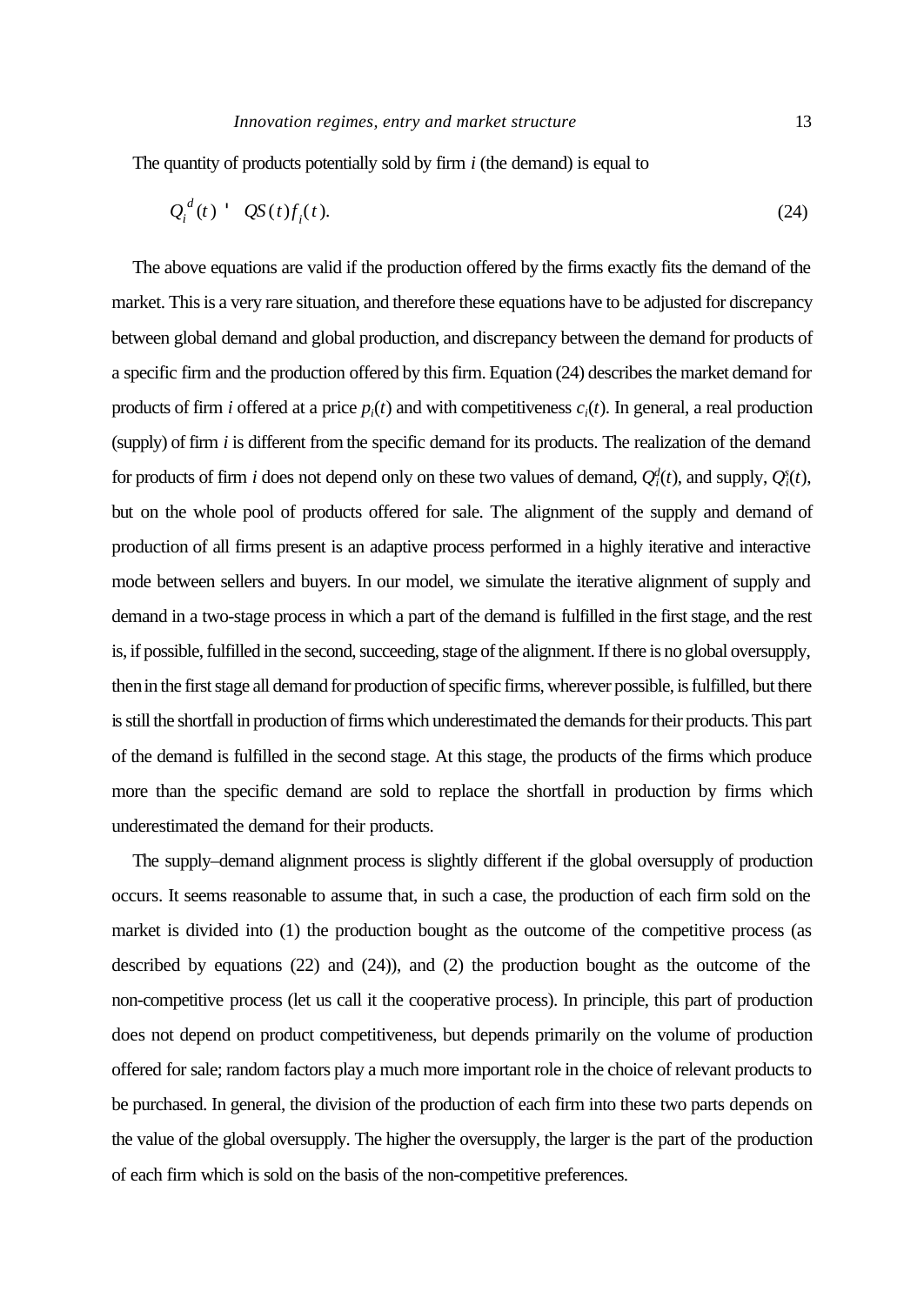To evaluate the shares of these two parts of production we construct the coefficient *w*,which depends on the global demand and the global supply, namely

$$
w \quad \min\left\{1, \frac{Q^d(t)}{Q^s(t)}\right\}.
$$
 (25)

The coefficient *w* divides the behaviour of the model into two regimes: *w* is equal to one if the demand exceeds the supply, and is smaller than one for the oversupplied market. If there is no global oversupply (that is,  $w = 1$ ), then, as has been said, the products of the firms which produce more than the demand are sold instead of the potential production of the firms which produce less than the demand (this is done in the second stage of the supply–demand alignment process, see below). If there is a global oversupply, then maximum *w* 100% of the demand is supplied by the production of each firm in the first, competitive stage of the alignment process, and the rest  $(1 - w)100\%$  of the demand is supplied in the second, cooperative stage (if such production is available).

Usually the global oversupply, if such occurs, is small, so the major part of production is distributed under the influence of the competitive mechanisms and only a small part is distributed as a result of cooperative distribution. But to understand the necessity of distinguishing the two proposed stages of the selling–buying process, let us consider the following, albeit artificial, situation: except for one firm, the production of all other firms exactly meets the demand for their products. The atypical firm produces much more than is demanded. The question is: what is the result of the market selling–buying process? It may be assumed that the production sold by all firms is exactly equal to the specific demands for their products, which is equivalent to the assumption that the volume of overproduction of the atypical firm does not influence the behaviour of the market. In an extreme case, we may imagine that the volume of production of the atypical firm is infinite and the rest of the firms continue to produce exactly what is demanded. Does it mean that the excessive production would go unnoticed by the buyers and that they would remain loyal to firms producing exactly what is demanded? It seems that a more adequate description requires the incorporation of the assumption that the future distribution of products sold on the market depends on the level of overproduction of all firms, and particularly the level of overproduction of the atypical firm. It seems that, in the case of the overproduction of one firm, its share in global production sold will increase at the expense of all firms producing exactly what is demanded. In the extreme case, when overproduction of the atypical firm tends to infinity (i.e. the coefficient  $w$  is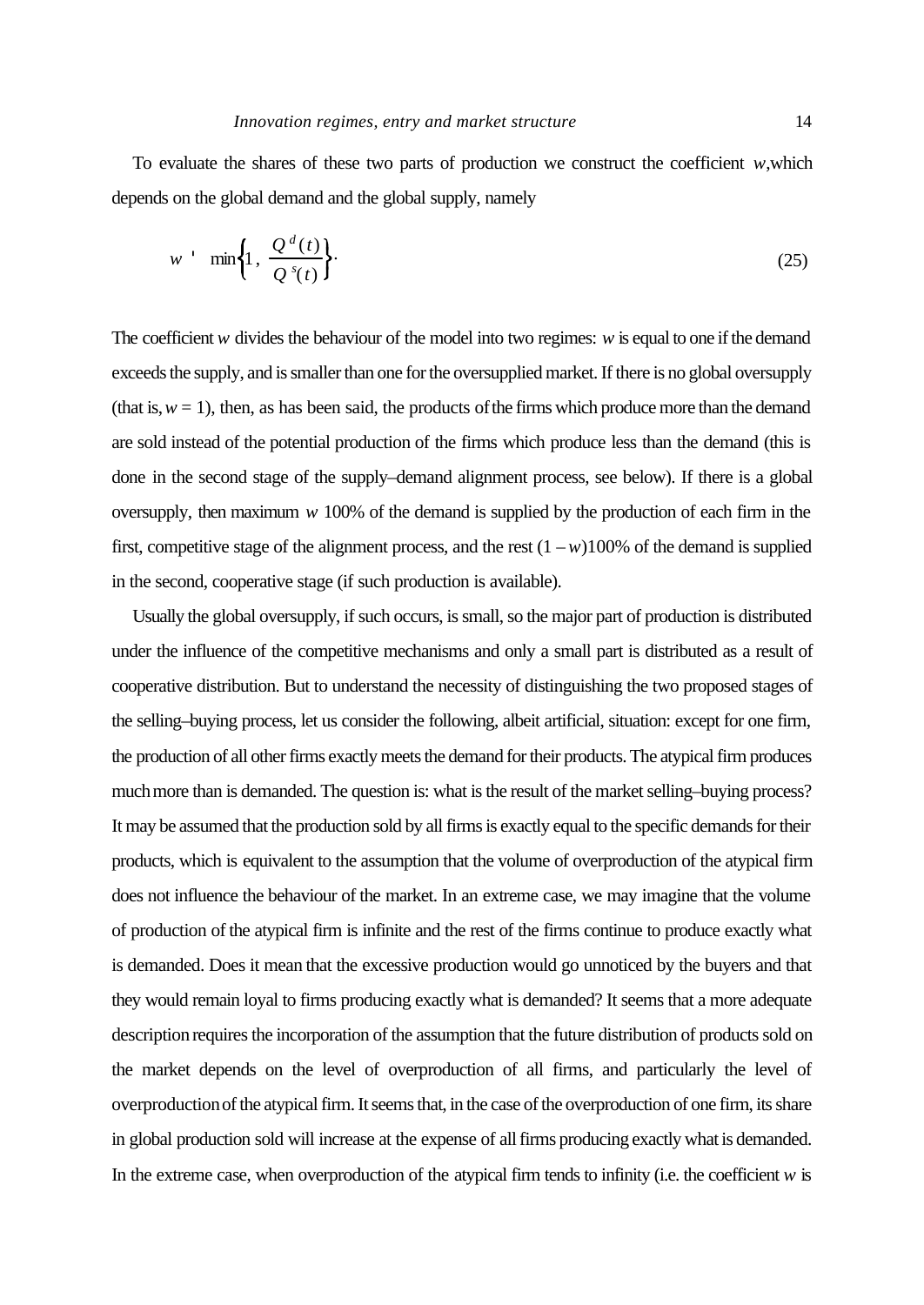approaching zero), the only products sold on the market belong to that firm, and the shares of all other firms are going to be zero. But it does not mean that producing more than is demanded is an advantageous strategy for the firm and that it is an effective weapon to eliminate the competitors; in fact, the bulk of the overproduction is not sold on the market and is lost by the firm. In effect, the atypical firm's profit is much smaller than expected, or even may be negative; after some time the firm's development will be stopped and in the end it will be eliminated from the market.

The incorporation of coefficient *w* also permits the entry of new competitors into the market. Without the assumption of the two-stage distribution in the supply–demand alignment process, the entry of a new firm might be very difficult, and it would be necessary to add a special procedure to allow entry in the case of global oversupply. In such a case, when all firms' production meets the demands for their products, there would be no place for new entrants. The competition process, as described by the selection equation (22), cannot be initiated because of the zero value of the share of the entrant at the previous instant,  $f_i(t-1)$ . The assumption that the  $(1 - w)$  fraction of the global demand is fulfilled in the cooperative stage of the alignment process enables the entry of new firms. Similarly, entry is possible if there is no global oversupply (that is,  $w = 1$ ). In such a case, there is a place on the market for the new entrant and, in general, all its production is sold.

It is assumed that, at the competitive stage of the supply–demand alignment process, the demand is partially fulfilled by production  $OS_i^{comp}$ ,

$$
QS_i^{comp}(t) \quad \min\{Q_i^s(t), wQ_i^d(t)\} \quad \min\{Q_i^s(t), wQS(t)f_i(t)\},
$$
\n
$$
QS_i^{comp}(t) \quad \min\{Q_i^s(t), wQS(t)f_i(t\&1)\frac{c_i(t)}{c(t)}\}.
$$
\n
$$
(26)
$$

The remaining  $(1 - w)$  fraction of the demand may be fulfilled in the cooperative stage if there is such production available, that is, if  $Q_i^s(t) > wQ_i^d(t)$ . It is assumed that this fraction of the demand is fulfilled in the cooperative stage according to the distribution of unsold products in the competitive stage. After completion of the competitive stage of the supply–demand alignment process, the global production sold is equal to

$$
QS^{comp}(t) \quad \mathbf{j}_i \quad QS_i^{comp}(t) \quad \mathbf{j}_i \quad \min\{Q_i^s(t), wQ_i^d(t)\}.
$$
 (27)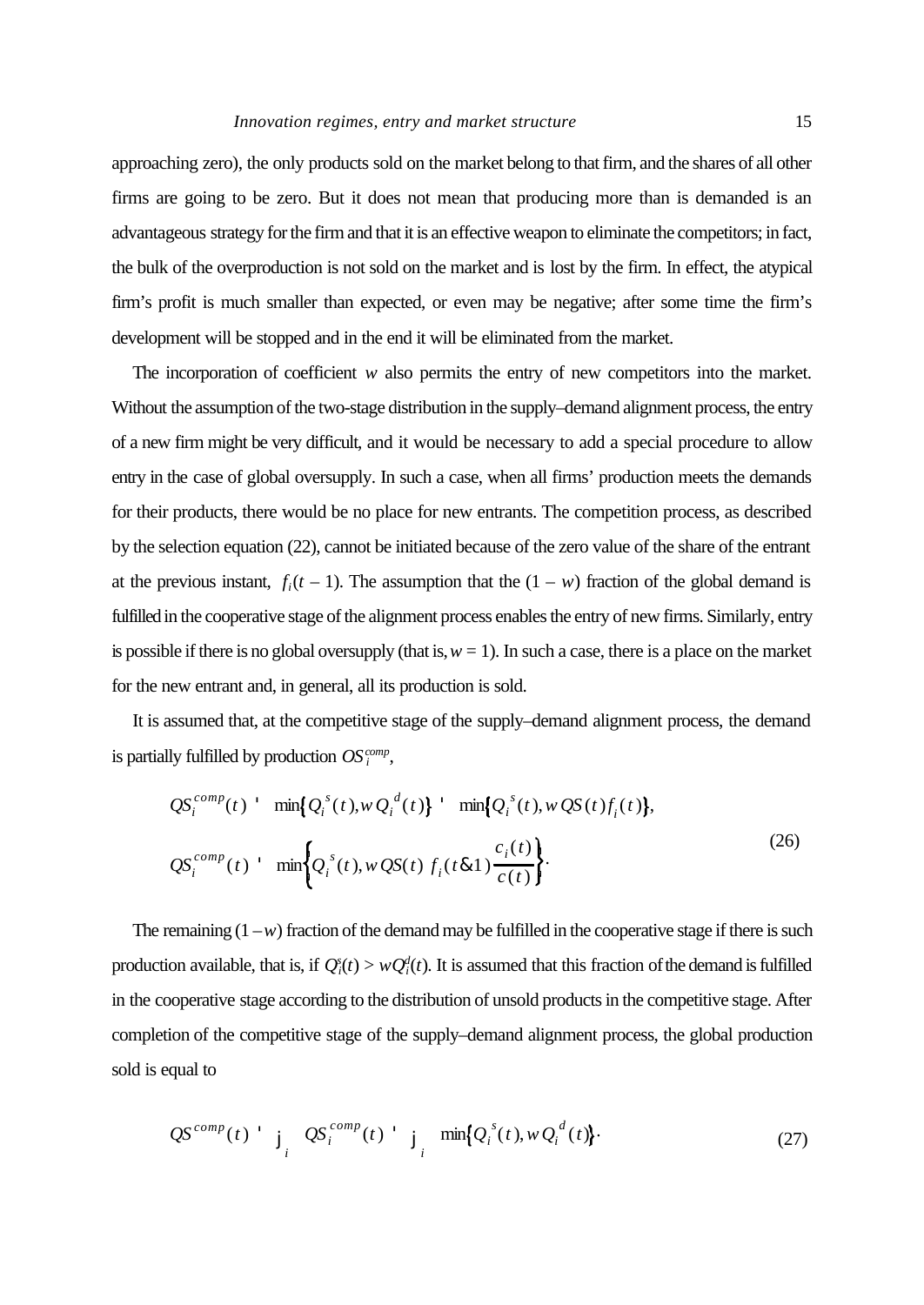So, the unfulfilled global production after the first stage, to be supplied in the second cooperative stage of the alignment, is

$$
QS^{coop}(t) \qquad QS(t) \& \; QS^{comp}(t) \,. \tag{28}
$$

The unsold production  $QN_i(t)$  of firm *i* is equal to

$$
QN_i(t) \quad \min\{0, \ Q_i^{\ s}(t) \&\ wQ_i^{\ d}(t)\}.
$$
 (29)

The fraction of unsold products of firm *i* in the global production unsold in the first stage of the alignment process is equal to

$$
f_i^{coop} \qquad \frac{QN_i(t)}{\mathbf{j}_j} \qquad \frac{\min\{0, \ Q_i^s(t) \& w Q_i^d(t)\}}{\mathbf{j}_j \qquad \min\{0, \ Q_j^s(t) \& w Q_j^d(t)\}}.
$$
\n(30)

It is assumed that the fulfilment of the demand for products of firm *i* in the cooperative stage is proportional to the fraction  $f_i^{coop}$ , so

$$
QS_i^{coop}(t) \quad \ \ QS^{coop}(t)f_i^{coop} \quad \ \ (QS(t) \& QS^{comp}(t))f_i^{coop}.\tag{31}
$$

Finally, the production sold is the sum of production accepted in the competitive and the cooperative stages,

$$
QSi(t) \quad \, \mathcal{QS}i^{comp}(t) \mathcal{S}QSicoop(t),
$$
\n
$$
QSi(t) \quad \min\{Qis(t), wQid(t)\mathcal{S}(\mathcal{QS}(t) \& QScomp(t))ficoop.
$$
\n(32)

The general meaning of the supply–demand alignment process as described above parallels that of equations (22), (23), (24). If supply exactly meets market demand (that is, if  $Q^{s}(t) = Q^{d}(t)$  and  $Q_i^s(t) = Q_i^d(t)$  for all *i*), equations from (25) to (32) are equivalent to equations (22) to (24).

The market share of the production sold of firm *i* is

$$
f_i(t) = \frac{QS_i(t)}{QS(t)}.
$$
\n(33)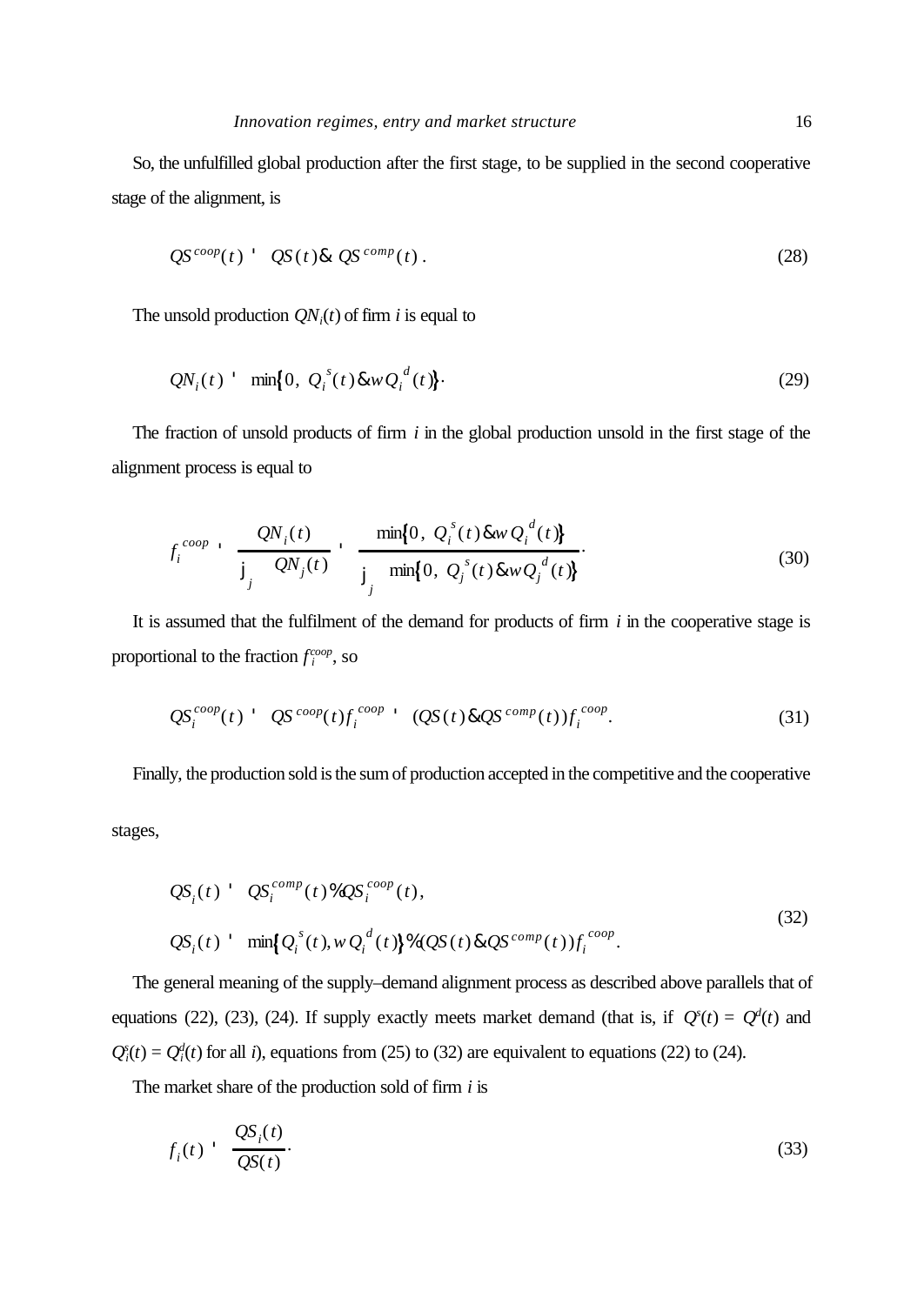The real income and profit of firm *i* are as follows:

$$
\tilde{A}_i^{\prime} = Q S_i(t) (p_i(t) \& Vv (Q_i^{\ s}(t)) \& g), \tag{34}
$$

$$
\mathbf{D}_i \quad \tilde{\mathbf{A}}_i \& K_i(t) (\tilde{\mathbf{n}} \mathcal{K} \mathbf{a}) \& D_i(t) / \mu_1. \tag{35}
$$

 $K_i(t)$  in equations (34) and (35) is the value of capital allocated by firm *i* to produce  $Q_i^s(t)$ , so profits are smaller than expected if the firm inappropriately evaluates the required level of production and manufactures more than it can sell in the market.<sup>8</sup>

Effective capital of the firm is expressed as

$$
K_i(t) \qquad \mathcal{Q}S_i(t)/A\,,\tag{36}
$$

and global sales are equal to

$$
GS(t) \stackrel{\text{!}}{=} \underset{i}{\mathcal{Q}}S_i(t)p_i(t). \tag{37}
$$

The market share of firm *i* in global sales is

$$
f_{s_i}(t) \cdot \mathcal{Q}_i(t) \, p_i(t) / GS(t). \tag{38}
$$

# II. Innovation and Economic Development.

The essence of cultural development in general, and socio-economic evolution in particular, lies in the creative process of human beings. The real tissue of creative processes is almost impossible to observe, with collection of relevant quantitative data on innovation processes mostly confined to such data as number of researchers, R&D funds, number of patents, and so on. Estimation of some essential

<sup>&</sup>lt;sup>8</sup> There arises the question of what is to be done with the excess production. It is assumed that this part of the production is lost. It is possible to incorporate the backlogs into the model, but this leads to much greater complexity. The production may be modernized due to innovations applied, so it would be necessary to remember the quantities of orders and unsold production at different moments, together with the technical characteristics. It seems that our assumption on excess production does not lead to large errors, bearing in mind that (1) the model is focused on long-term industry development, (2) yearly overproduction is normally not very high, and (3) to consider backlogs and delivery delays it would be necessary to take into account also all related costs, for example, the storing of the unsold production.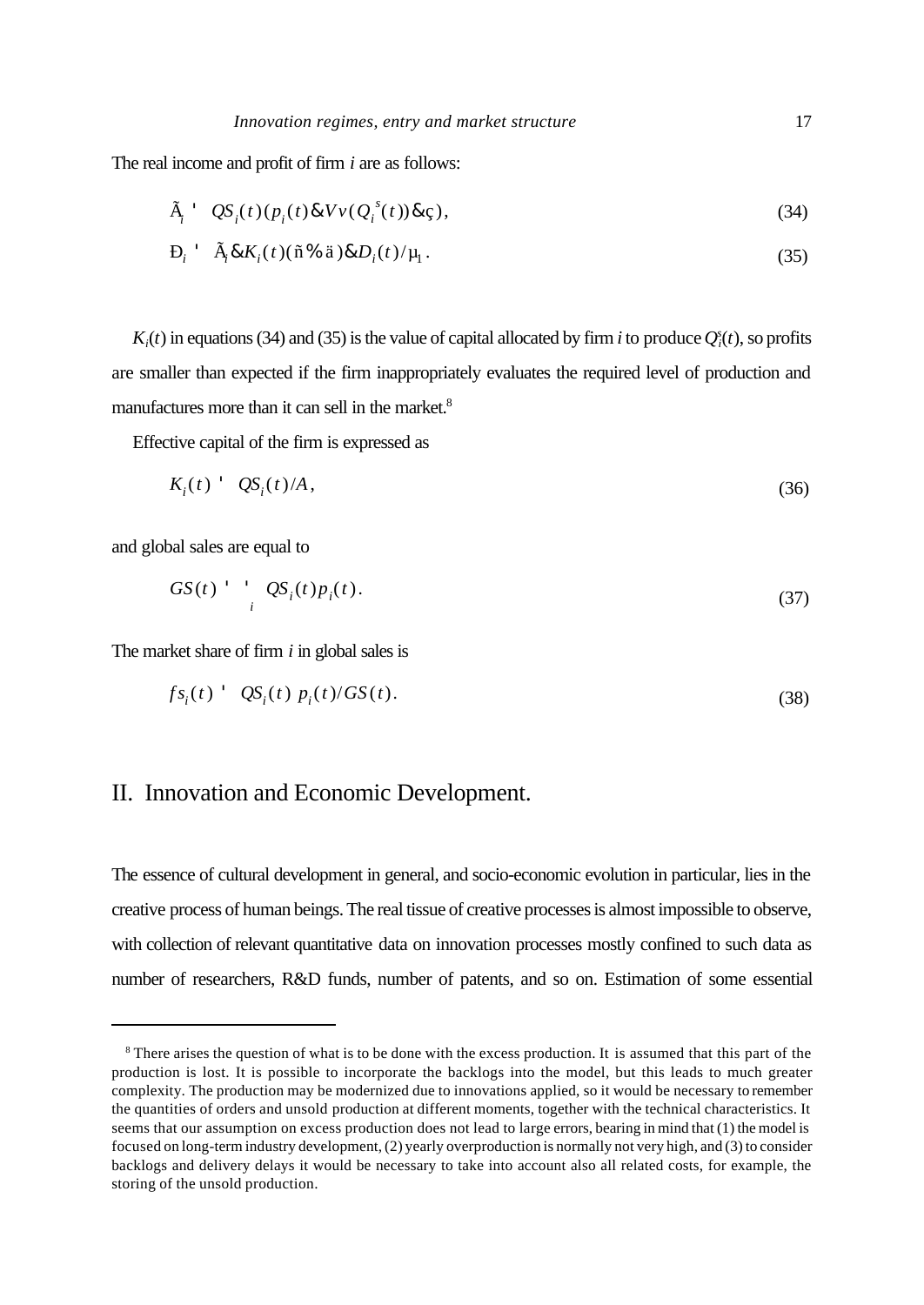parameters and characteristics (for example, the probability of the emergence of innovation within an assumed period of time) on the basis of such aggregate data is almost impossible. The most important, and most interesting, phenomena of creative/cognitive processes occur in the minds of researchers, and these kinds of processes are, in general, out of reach of any observation. The only way to deal with the creative process and dare to describe it in a more or less formal way is to make some arbitrary assumptions, incorporate them into the economic model and observe wether the development of the model resembles the development of the real process. In some sense, it is a combination of quantitative modelling (based on hard economic data) and qualitative modelling (based on heuristics, analogies and metaphors). This kind of approach is proposed in this section, where the extension of the basic model with innovative processes embedded is presented. This proposition is treated as the first approximation, being the subject of further development ('stepwise concretization').

The creative process is evolutionary by nature, and as such its description ought to be based on a proper understanding of hereditary information. According to the tradition established by J.A. Schumpeter, and S. Winter and R. Nelson, we use the term 'routine' for the basic unit of hereditary information of a firm. The set of routines applied by the firm is one of the basic characteristics describing the firm, and each firm searches for new routines and new combinations of routines.<sup>9</sup>

Each firm tends to improve its situation within the industry and the market by introducing new combinations of routines in order to minimize the unit cost of production, maximize the productivity of capital, and maximize the competitiveness of its products in the market. The search activities of firms 'involve the manipulation and recombination of the actual technological and organizational ideas and skills associated with a particular economic context' (Winter, 1984), while market decisions depend on product characteristics and prices. We may speak of the existence of two spaces: the space of routines and the space of product characteristics.<sup>10</sup> Distinguishing these two spaces enables us to

<sup>&</sup>lt;sup>9</sup> Nelson and Winter (1982, p. 14) define routines as 'regular and predictable behavioral patterns of firms' and include in this term such characteristics of firms as 'technical routines for producing things ... procedures of hiring and firing, ordering new inventory, stepping up production of items in high demand, policies regarding investment, research and development, advertising, business strategies about product diversification and overseas investment'. A large part of research activity is also governed by routines. 'Routines govern choices as well as describe methods, and reflect the facts of management practice and organizational sociology as well as those of technology' (Winter, 1984).

 $10$  A space of routines and a space of characteristics play in our model an analogous role to a space of genotypes and a space of phenotypes in biology. The existence of these two types of spaces is a general property of evolutionary processes (Kwasnicka and Kwasnicki, 1986). Probably the search spaces (that is, spaces of routines and spaces of genotypes) are discrete spaces in contrast to the evaluation spaces (that is, space of characteristics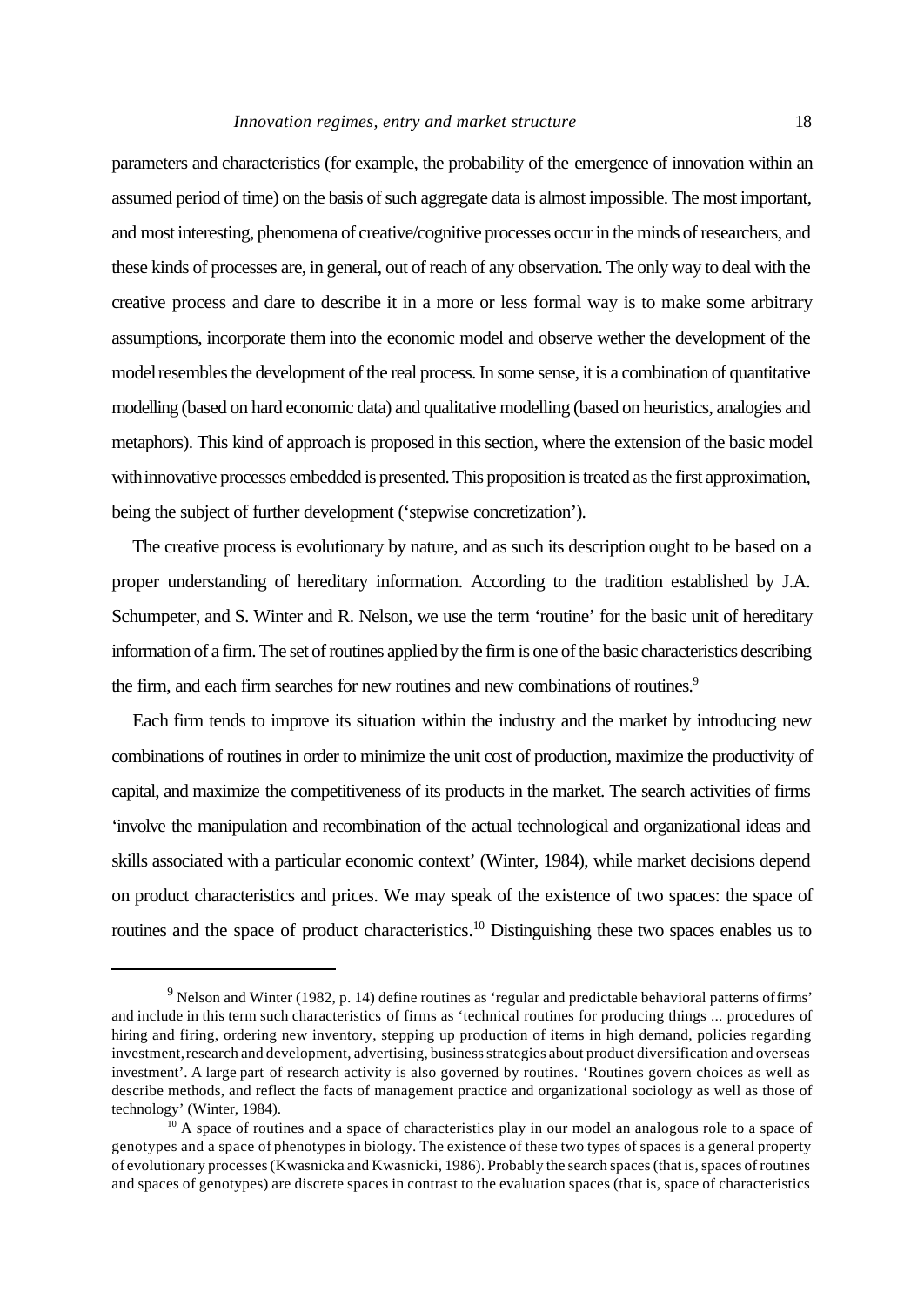separate firm decisions from market decisions. As in the basic model, discrete time for example, a year or a quarter is assumed, and decisions relating to investment, production, research funds, and so on, are taken simultaneously and independently by all firms at the beginning of each period. After the decisions are made, firms undertake production and put products on the market. The products are evaluated by the market, and the quantities of different firms' products sold depend on relative prices, the relative value of product characteristics, and the level of saturation of the market. Because of imbalances of global supply and demand, as well as 'local' imbalances of demand and supply of products of a specific firm, it may happen that the products evaluated as the best are not sold in the full quantity offered, and, conversely, the inferior products are frequently sold in spite of the possibility of selling the better ones. But during long periods the preference for better products, that is, those with a lower price and better characteristics, prevails.

In the model presented below, each firm may simultaneously produce products with different prices and different values of the characteristics; that is, the firm may be a multi-unit operation. Different units of the same firm manufacture products by employing different sets of routines. Multi-unit firms exist because of the searching activity. New technical or organizational solutions (that is, a new set of routines) may be much better than the current ones, but full modernization of production is not possible because of investment constraints. In such situations, the firm continues production employing the old routines, and tries to open a new unit, producing, on a lesser scale, employing the new set of routines. Subsequently, the 'old' production may be reduced and after some time superseded by the 'new' production.

In the model, a simulation of industry development is made in discrete time in four steps:

- 1. Search for the new sets of routines which potentially may replace the 'old' set currently employed.
- 2. Calculate and compare the investment, production, net income, profit and other characteristics of development, which may be obtained by employing the 'old' and the 'new' sets of routines. Decisions of each firm on: (a) continuation of production by employing old routines or making

and space of phenotypes) which are continuous spaces. The dimension of the space of routines (space of genotypes) is much greater than the dimension of the space of characteristics (space of phenotypes). As some simulation experiments reveal, big differences in the dimensions of the two spaces play an important role in long-term evolution and enable escape from so-called evolutionary traps.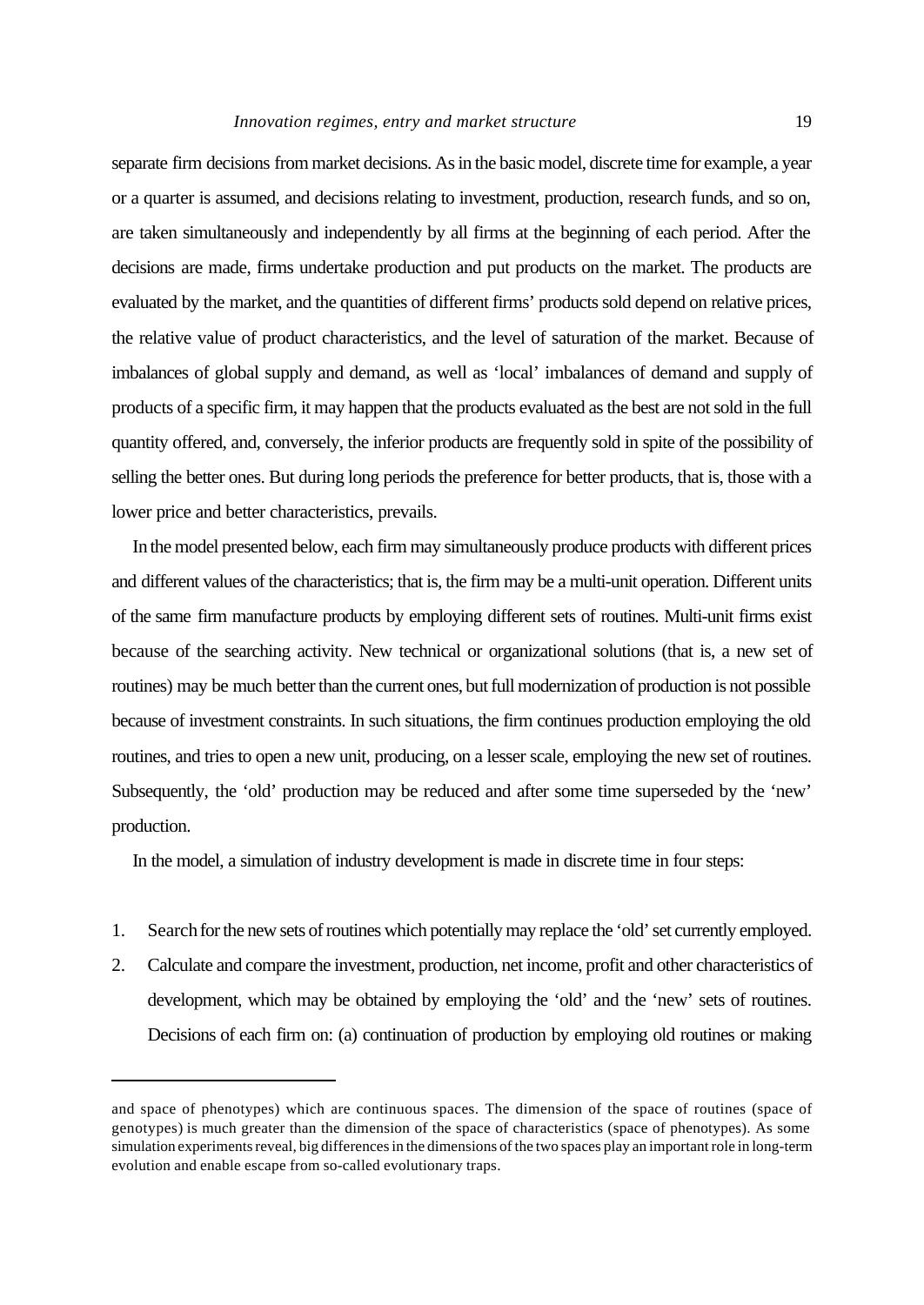modernization of production, and (b) opening (or not) of new units.

- 3. Entry of new firms.
- 4. Market evaluation of the offered pool of products. Calculation of firms' characteristics: production sold, shares in global production and global sales, total profits, profit rates, research funds, and so on.

Apart from the first step, the three others are almost exactly the same as in the basic model described in the previous section. The only difference is that the productivity of capital *A*, the unit cost of production *V*, and technical competitiveness *q* are now the functions of routines applied by each firm, and may vary according to discovered inventions and introduced innovations. Because of innovation and new technologies introduced by firms, the modernization investment is also taken into account in the decision-making process (that is, besides the expansionary investment related to the growth of production, we have the modernization of investment related to adjusting the 'old' capital to 'new' technology).

## **SEARCH PROCESS**

We assume that at time *t* a firm is characterized by a set of routines. There are two types of routines: *active*, that is, routines employed by the firm in its everyday practice, and *latent*, that is, routines which are available to the firm but not actually applied. Latent routines may be included in the active set of routines at a future time. The set of routines is divided into separate subsets, called segments, consisting of similar routines employed by the firm in different domains of the firm's activity. Examples are segments relating to productive activity, managerial and organizational activity, marketing, and so on. In each segment, either active or latent routines may exist. The set of routines employed by a firm may also evolve. There are four basic mechanisms for generating new sets of routines, namely: *mutation*, *recombination*, *transition* and *transposition.*

The probability of discovering a new routine (mutation) depends on the research funds allocated by the firm for autonomous research or in-house development. The firm may also allocate some funds for gaining knowledge of other competing firms and try to imitate (recombination) some routines employed by competitors. It is assumed that recombination may occur only between segments, not between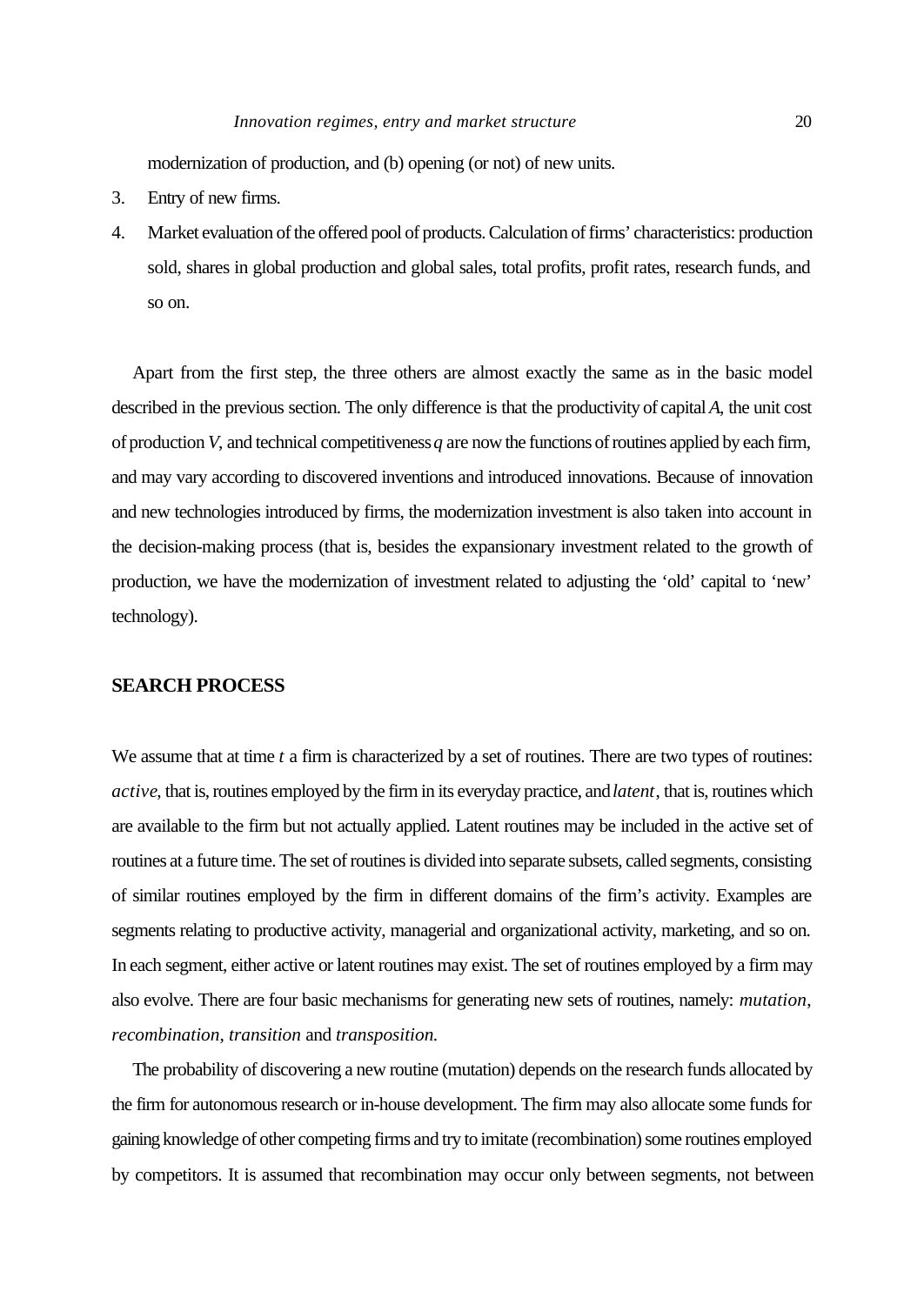individual routines, so that, a firm may gain knowledge about the whole domain of activity of another firm, for example, by licensing. A single routine may be transmitted (transition) with some probability from firm to firm. It is assumed that after transition a routine belongs to a subset of latent routines. At any time a random transposition of a latent routine to a subset of active routines may occur. A more detailed description of the four basic mechanisms of evolution of routines is presented in the following sections.

## **Research Funds**

It is assumed that  $R&D$  funds  $(R<sub>i</sub>)$  allocated by a firm into research (innovation and imitation) are a function of actual capital  $(K_i)$  of the firm:

$$
R_i \quad (h_2 \exp(\& h_1 K_i) \& h_0) K_i. \tag{39}
$$

Research funds are proportional to a firm's capital if  $h_1$  and  $h_2$  are equal to zero. If  $h_1$  and  $h_2$  are greater than zero, small firms allocate a greater percentage of their capital into research and a local maximum of R&D funds will appear near  $K_i = 1/h_1$ . Total R&D funds are partitioned into funds  $(R_i^m)$ for innovation (mutation) and funds ( $R_i^r$ ) for imitation (recombination). The strategy of research of firm *i* in year *t* is described by the coefficient  $(g_i)$  of partition of the total R&D expenditure into innovation and imitation:

$$
R_i^m = g_i R_i, \qquad R_i^{r-1} \quad (1 \& g_i) R_i. \tag{40}
$$

The strategy of research changes from year to year and depends on the actual state of affairs of a firm. It is assumed that the share of research on innovation increases if the firm's share in global production is increasing (if the assumed position of the firm against a background of other competing firms is good). If the firm's share decreases, more funds are allocated to imitation, so that, the firm supposes that there are other firms applying better technology and it is better and safer to search for these technologies. The rate of change of coefficient  $g_i$  depends on the size of a firm, and it is smaller, the larger is the firm,

$$
g_i(t\%1) \cdot \left(1\% \frac{G f_i(t) \, \delta f_i(t\&1)}{K_i} \right) g_i(t),\tag{41}
$$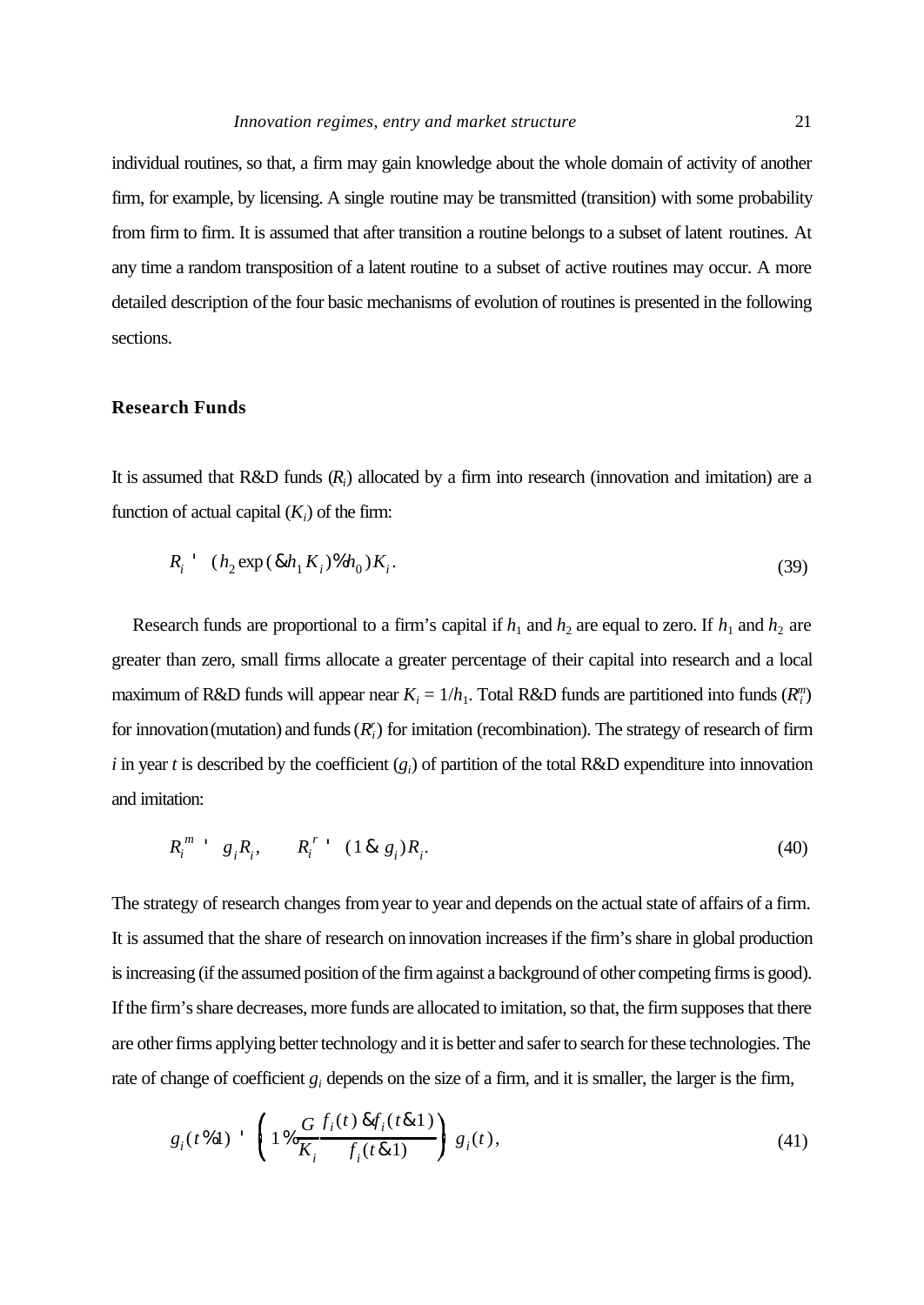where  $g_i(t)$  is the coefficient of R&D funds partition at time  $t$ ,  $G$  is the constant parameter controlling the rate of change of  $g_i$ , and  $f_i(t)$  is the share of firm *i* in global production at time *t*.

During any year of searching activity, more than one set of new routines *r \** may be found. The number of such alternative sets of routines, the so-called number of experiments, is a function of research funds,

$$
NoExp_i \quad \text{round}(e(R_i)^6) \, \%\ E_0,\tag{42}
$$

where  $NoExp$  is the number of experiments of firm *i*, *e*,  $\emptyset$ , and  $E_0$  are coefficients with the same values for all firms,  $R_i$  is the R&D expenditure of firm *i*, and round  $(x)$  is a function producing the closest integer number to *x*.

## **Mutation**

It is assumed that routines mutate independently of one another. Since the range of the routines is bounded, all possible routines are enumerated and it is assumed that the range is from *MinRut* to *MaxRut*. Let  $r_{lk}$  denote the *l*-th routine in the *k*-th segment employed by a firm in period ( $t-1$ ,  $t$ ). After mutation routine  $r_{lk}$ :

- 1. is not changed, that is,  $r^*_{lk} = r_{lk}$ , with probability  $(1 PrMut)$ , or
- 2. is changed and is equal to

$$
r_{lk}^{\zeta} \qquad r_{lk} \mathcal{C} \times x; \qquad x\mathbf{0}(-MaxMut, MaxMut),
$$

with probability *PrMut*/(2*MaxMut*) for every *x*. The probability of mutation of a routine depends on R&D funds allocated by firm *i* to search for innovations,

$$
PrMult_i \quad a^m (R_i^m)^{\mathfrak{B}} \mathfrak{B} b^m,
$$
\n
$$
(43)
$$

where  $a^m$ , æ are coefficients controlling probability of mutation, and  $b^m$  is the probability of mutation related to the public knowledge. The maximum scope of the search depends also on the funds allocated to autonomous research, and it is assumed that,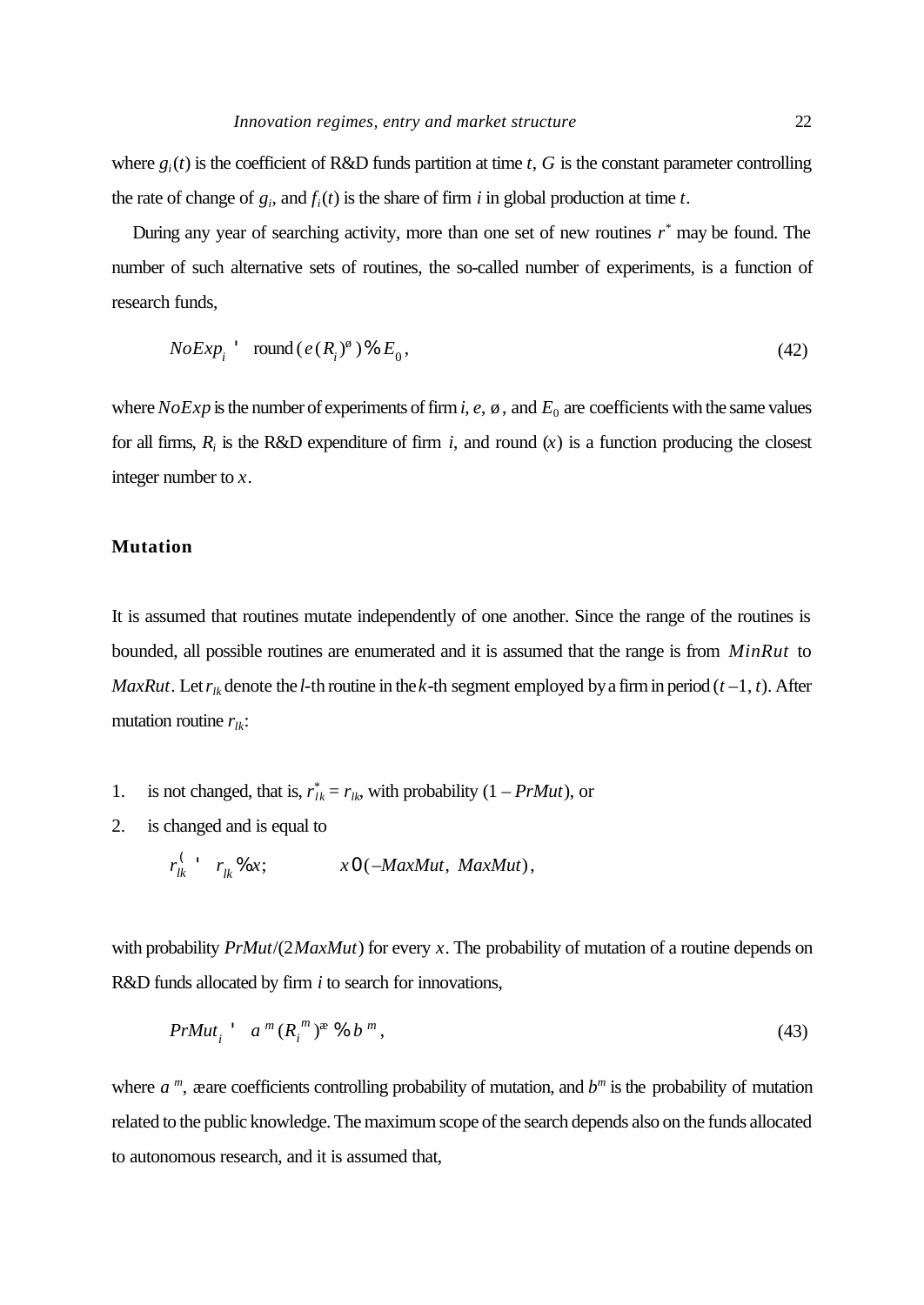$$
MaxMut_i \qquad a^u(R_i^m)^\mathsf{h} \mathrel{\mathcal{H}} b^u,
$$
\n
$$
(44)
$$

where  $a^u$ , h are coefficients controlling the scope of mutation, and  $b^u$  is the scope of mutation related to public knowledge.

# **Recombination**

A firm *i* may get knowledge about the routines of a single segment of a firm *j* with probability *PrRec*. At the same time, firm *i* may get knowledge employed by different firms, so new sets of routines may consist of routines of different firms. In the model, firm *i* may apply one of three strategies of recombination:

- 1. conditional probability of recombination of segment *k* of firm-unit *i* with segment *k* of firm-unit *j* is proportional to the share of firm-unit *j* in global production;
- 2. conditional probability of recombination of segment *k* of firm-unit *i* with segment *k* of firm-unit *j* is proportional to the rate of expansion of firm-unit *j*, that is, is proportional to the derivative of the share of firm-unit *j*;
- 3. conditional probability of recombination of segment *k* of firm-unit *i* with segment *k* of firm-unit *j* is reciprocal to the number of firms existing in the market, that is, is equal for each firm-unit *j*.

The probability of recombination of a segment is a function of R&D funds allocated to imitation:

$$
PrRec_i \quad a^r(R_i^r)^i \quad \text{for} \quad b^r,
$$
\n
$$
\tag{45}
$$

where  $a^r$ ,  $\hat{i}$  are coefficients controlling probability of recombination,  $b^r$  is the probability of recombination related to the public knowledge.

## **Transition**, **Transposition and Recrudescence**

It is assumed that the probabilities of transition of a routine from one firm to another, and the probabilities of transposition of a routine from a latent to an active routine, are independent of R&D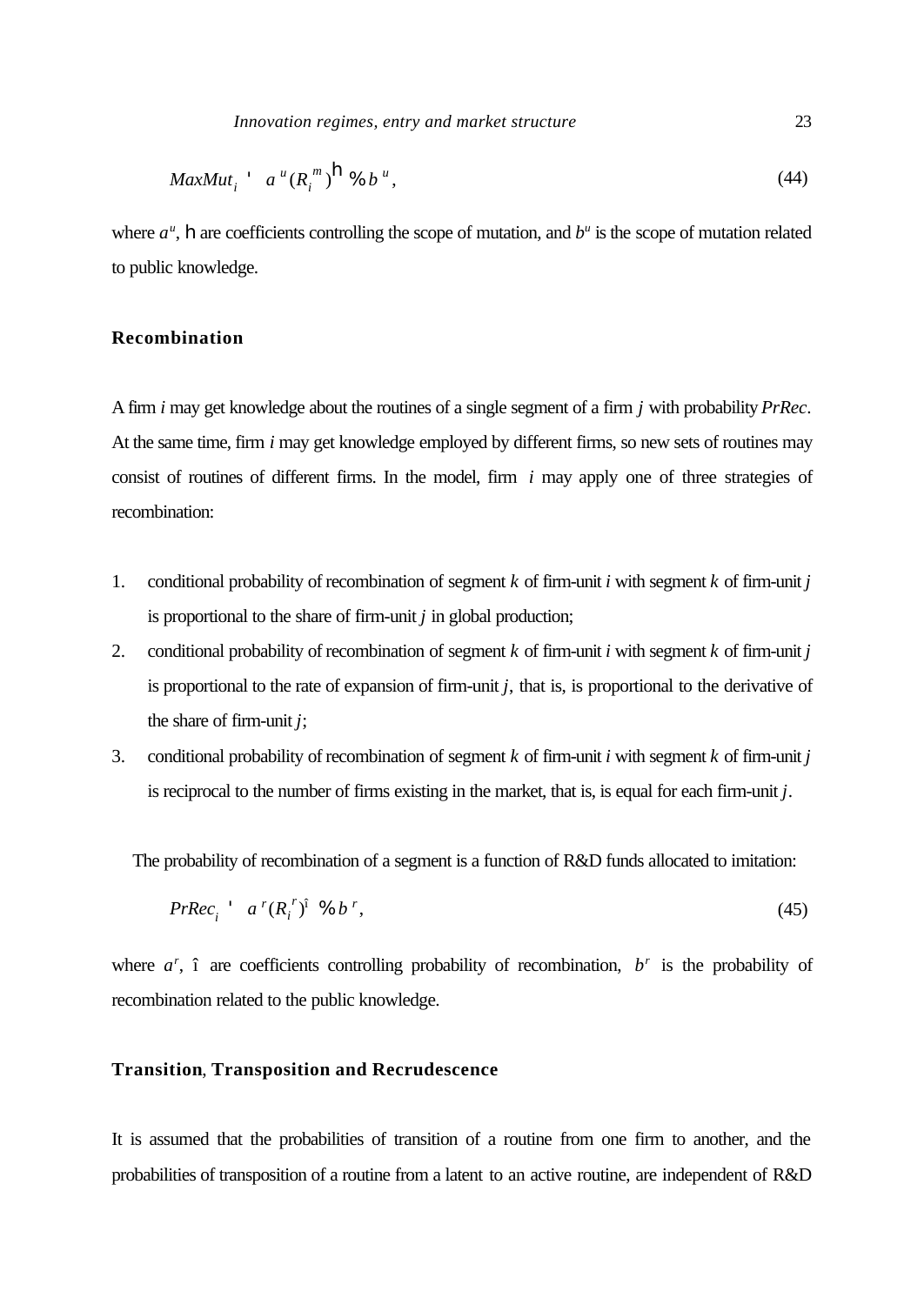funds, and have the same constant value for all routines. In general, the probability of transposition of a routine for any firm is rather small. But randomly, from time to time, the value of this probability may abruptly increase, and very active processes of search for a new combination of routines are observed. This phenomenon is called recrudescence. Recrudescence is viewed as an intrinsic ability of a firm's research staff to search for original, radical innovations by employing some daring, sometimes apparently insane, ideas. This ability is connected mainly with the personalities of the researchers, and random factors play an essential role in the search for innovations by recrudescence, so the probability of recrudescence is not related to R&D funds allocated by a firm to 'normal' research.

It is assumed that recrudescence is more probable in small firms than in large ones, which spend huge quantities on R&D, although by assuming that  $u_2$  is equal to zero in the equation below, the probability of recrudescence does not depend on the firm's size and is constant (equal to  $u_1$ ). The probability of recrudescence in firm *i* is equal to,

$$
PrRence_i \t u_1 \exp(\& u_2 K_i). \t(46)
$$

As a rule, mutation, recombination and transposition on a normal level (that is, with low probabilities in long periods) are responsible for small improvements, and in short periods of recrudescence for the emergence of radical innovations.

## **DIFFERENTIATION AND COMPETITION OF PRODUCTS**

Productivity of capital, variable cost of production and product characteristics are the functions of routines employed by a firm. Each routine has multiple, pleiotropic effects, that may affect many characteristics of products, as well as productivity, and the variable cost of production. We assume that the transformation of the set of routines into the set of product characteristics is described by *m* functions  $F_d$ ,

$$
z_d \stackrel{\text{!}}{=} F_d(r), \quad d \stackrel{\text{!}}{=} 1, 2, 3, \dots, m,\tag{47}
$$

where  $z_d$  is the value of *d* characteristic, *m* the number of product characteristics, and *r* the set of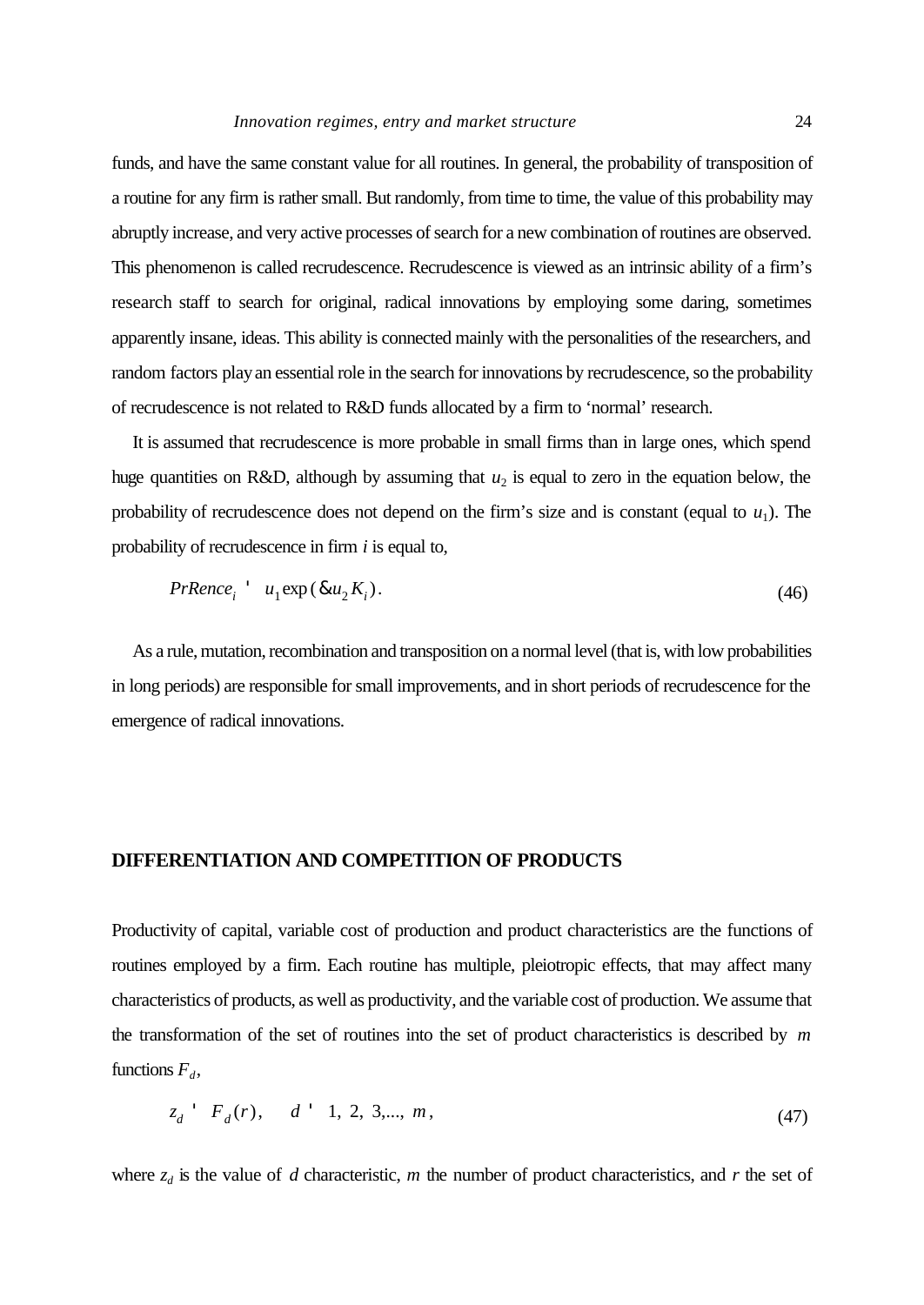routines.

Attractiveness of the product on the market depends on the values of the product characteristics and its price. In the former section, product competitiveness (see equation (1)) is a function of constant technical competitiveness and varying product price. In the presence of innovation, technical competitiveness varies according to the modification of routines made by each firm, or because of introducing essentially new routines. Technical competitiveness is an explicit function of product characteristic. As we have said, each routine does not influence directly the product's performance, but does so indirectly through the influences of its characteristics. We assume the existence of a function *q* enabling calculation of technical competitiveness of products manufactured by different firms. We say that function *q* describes the adaptive landscape in the space of product characteristics. In general, this function depends also on some external factors, varies in time, and is the result of co-evolution of many related industries. We say that the shape of the adaptive landscape is dynamic, with many adaptive peaks of varying altitudes. In the course of time some adaptive peaks lose their relevant importance, while some become higher.

Similar to equation (1), the competitiveness of products with characteristics  $\zeta$  and price  $p$  is equal to

$$
c(p, z) = \frac{q(z)}{p^{\hat{a}}}, \quad z = (z_1, z_2, z_3, \dots, z_m), \tag{48}
$$

where  $q(z)$  is the technical competitiveness, *z* a vector of product characteristics, and á the elasticity of price in the competitiveness.

Due to the ongoing search process, at any moment each firm may find a number of alternative sets of routines. Let us denote by *r* the set of routines actually applied by a firm, and by *r \** an alternative set of routines. Each firm evaluates all potential sets of routines*r \** as well as the old routines *r* by applying the decision-making procedure presented in the previous section. The only difference is that values of productivity of capital *A*, the unit cost of production *V*, and technical competitiveness *q,* are not constant but are modified according to an actually considered set of routines, either *r* or*r \** . For each alternative set of routines the price, production, investment (including the modernization investment), and value of objective function are calculated. The decision of firm *i* on making modernization (replacing the *r* routines by  $r^*$  routines) depends on the expected value of the firm's objective and its investment capabilities. Modernization is made if the maximum value of the objective distinguished from all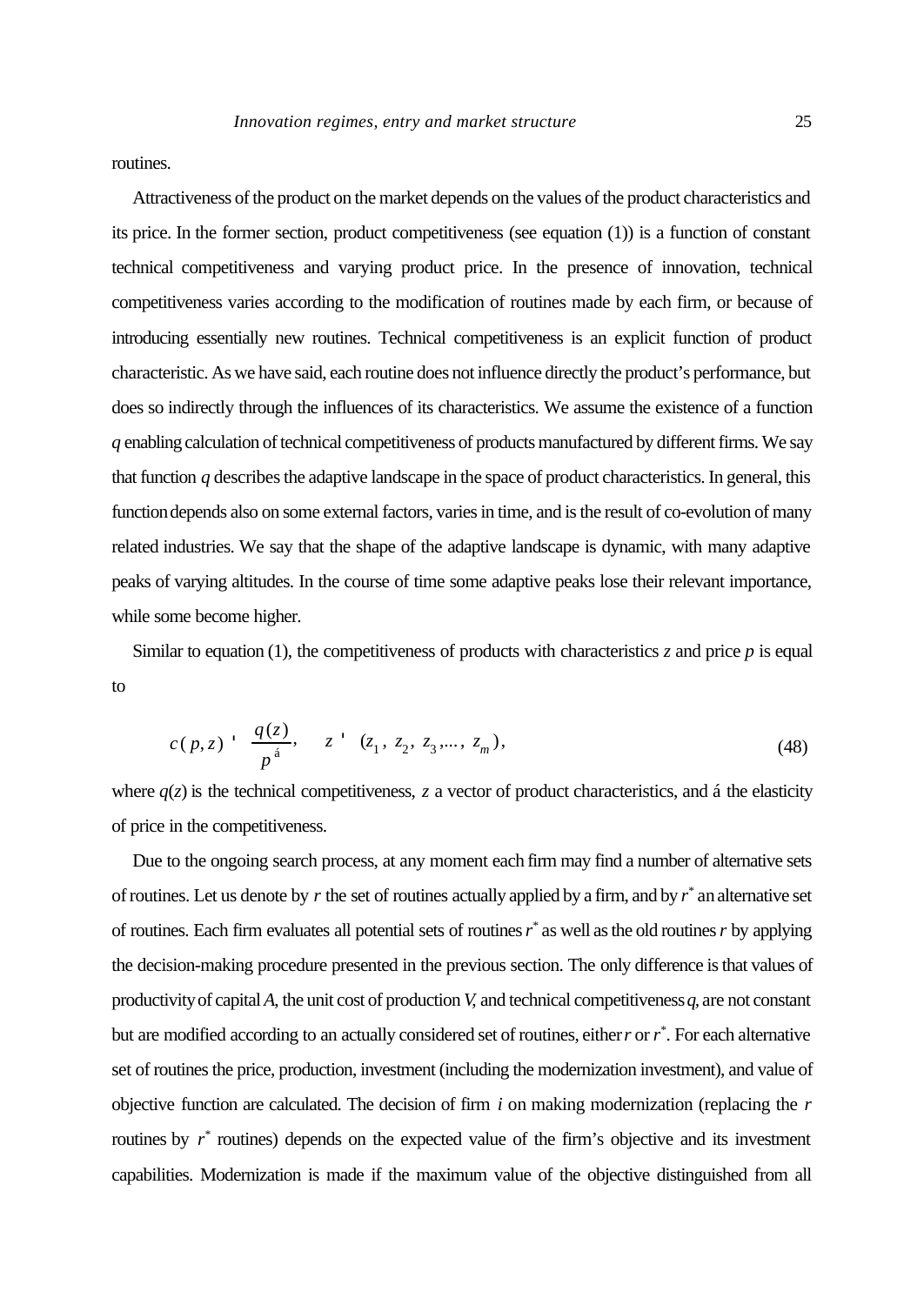considered alternative sets of routines *r \** is greater than the value of the objective possible by continuing the actually applied routines *r*, and if the investment capability of the firm permits such modernization. If the investment capability does not allow us to make modernization, then the firm:

- 1. continues production employing the 'old' routines *r*, and
- 2. tries to open a new small unit where routines  $r^*$  are employed; production is started with an assumed value of the capital, *InitCapital.*

It is assumed that the productivity function  $A(r)$ , and the cost functions  $V(r)$  and  $v(Q)$  are not firm specific and have the same function form for all firms.

To modernize production it is necessary to incur an extra investment. The modernization investment depends on the discrepancy between the 'old' routines *r* and the 'new' routines *r \** . For simplicity of calculation, it is assumed that the modernization investment *IM* is a non-decreasing function of distance between the old routines *r* actually applied by a firm and the new set of routines *r \** .

$$
I M_i(t) \qquad K_i(t) 2r \& r^2 \tag{49}
$$

where 2..2 is the distance function.

Research is financed from the current firm's income, so the relevant equations (34) and (35) for the firm's profit  $D_i$  and income  $\tilde{A}_i$  ought to be modified. Thus:

$$
\tilde{A}_i \quad \mathcal{Q}S_i(t)(p_i(t)\&V(r)v(\mathcal{Q}_i(t))\&\varphi),\tag{50}
$$

$$
D_i \stackrel{\text{d}}{=} \tilde{A}_i \& K_i(t) (\tilde{n} \& \tilde{a}) \& D_i(t) / \mu_1 \& R_i(t), \tag{51}
$$

where  $Q_i^s$  is the current production of firm *i*,  $QS_i$  the production of firm *i* sold on the market,  $p_i$  the product price,  $V(r)$  the unit cost of production when routines  $r$  are applied,  $K_i$  the capital,  $D_i$  the debt of firm *i*, and  $R_i$  the research funds of firm  $i$ .<sup>11</sup>

 $11$  Our model does not include explicitly the notion of labour, considered in economic analysis as the classical factor of production. Such important economic characteristics as labour and wages ought to be present in any model, and are present in our model, although indirectly, in the cost functions  $V(r)$  and  $v(0)$ . At the current stage of the model's development it is not necessary to disaggregate the cost functions, although the possibility still exists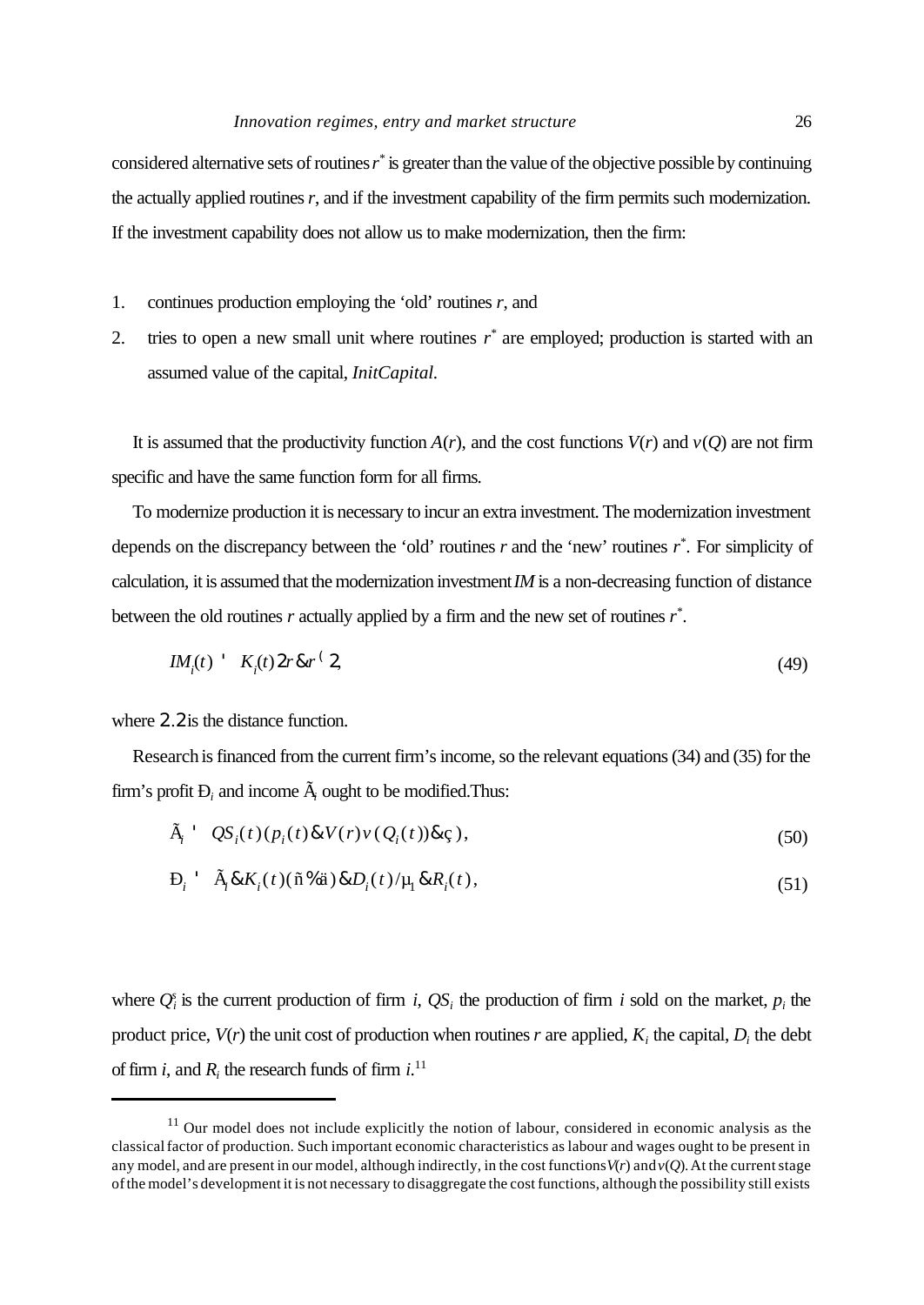It is a kind of tradition that, if economists speak of technological progress and innovation, they distinguish two kinds of innovation, namely product and process innovation. The discrimination of such types of innovation is not relevant to our approach. Our interest is focused on innovation which influences some operationally-defined economic variables, such as cost of production, productivity of capital or technical product performance. But, although in hidden form, process and product innovation are present in our model – we may say that innovation focused on the reduction of the cost of production, and to a degree on productivity of capital, is related to process innovation, and innovation aiming at better technical performance of products is related mainly to the product innovation.

# III. Innovation regimes.

Three basic kinds of innovation are captured by our model, namely innovations leading to: (1) reduction of the unit cost of production, (2) advancement of the product's technical performance, and (3) increase in the productivity of capital. In general, any real innovation causes changes in all three features of technological development. We are able to control the type of innovations; for example, we can allow the emergence of innovations which cause changes in only one area, and to keep the other two fixed. Therefore, we may speak about three basic modes of technological development called 'regimes': the cost regime, the technical performance regime, and the capital productivity regime. In this section, the influence of these different types of innovation on the development of the industry will be investigated, particularly on industry concentration and on product price distribution. To make the results comparable it is assumed that there are no new entrants and the competition process is confined to the initial 12 firms. The initial conditions of the simulation are set in such a way that in all the experiments presented, the innovation process is a gradual one, that is, recrudescence is not present and no fulguration is observed.

The results of this series of experiments are summed up in Table 1. In Figure 3 the development of the variable cost of production, the technical competitiveness and the productivity of capital in these three regimes for a 'normal' rate of innovation emergence are presented.

to isolate labour and wages and build them explicitly into the model. This will be done in the future development of the model as a natural process of the model's stepwise concretization.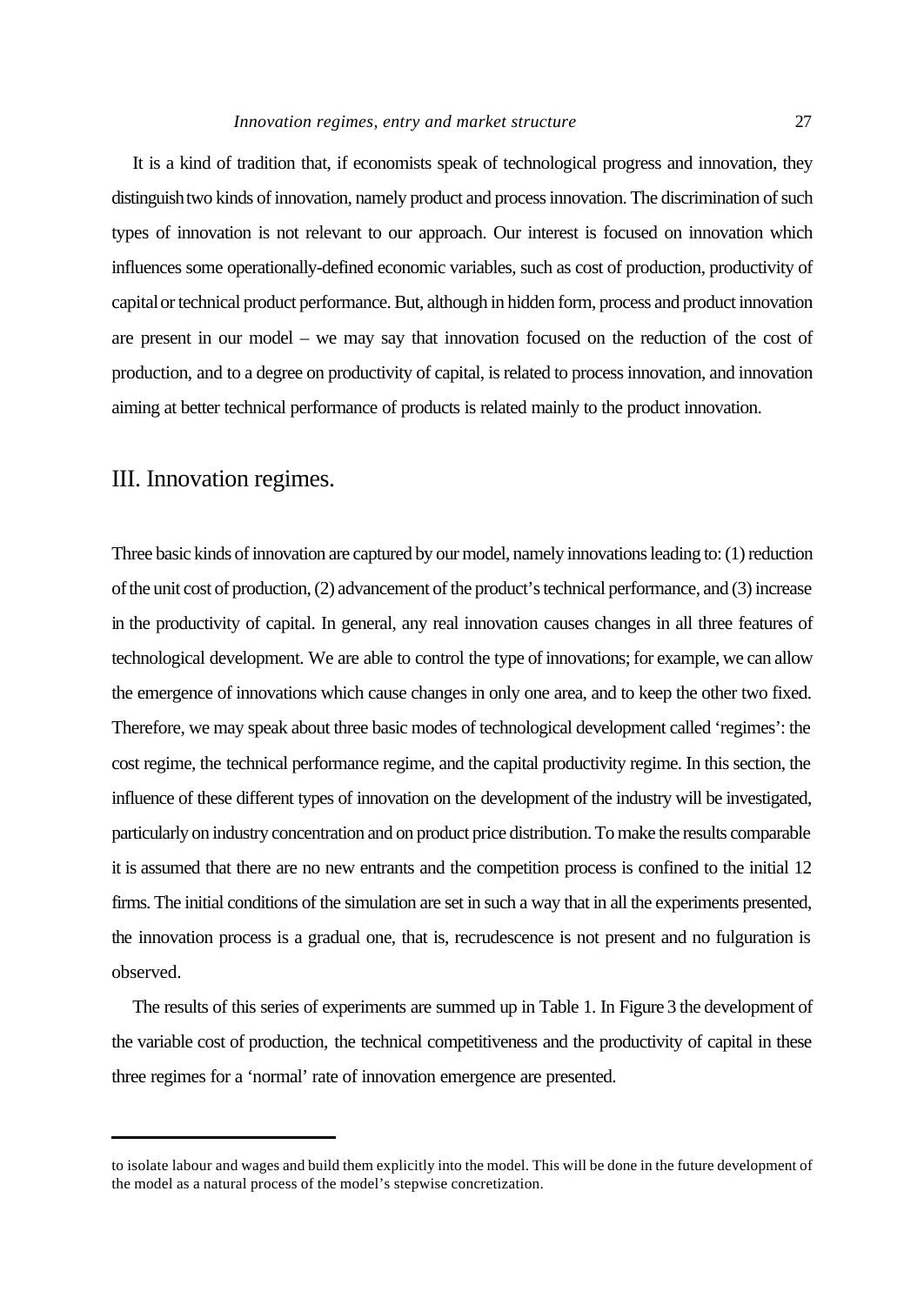In the simulation runs, with the reduction of unit cost of production as the only target of innovation activity (technical competitiveness and productivity of capital being constant), two modes of development are distinguished, related to the rate of cost reduction: in the first run, labelled 'normal', the average annual rate of unit cost reduction is about 0.6%, and in the second run, labelled 'fast', the cost reduction is about 3.5% annually.

 Reduction of the cost of production also leads to a reduction in price, but the rate of price reduction is much smaller than the rate of cost reduction. In the case of the normal rate of cost reduction, price decreases only  $0.25\%$  annually (see Figure 4(a)). At the end of the simulation the price margin is significantly higher than at the beginning (the price/cost ratio is equal to 1.7 at the end of the simulation, compared to 1.3 at the beginning); and in the case of the fast rate of cost reduction (3.5% annually), the price is reduced only slightly more than 1.5% annually, and the price margin at the end of the simulation is 3.2.

A reduction of the cost of production narrows the possibilities for 'obsolete' firms to apply relevant strategies to keep the pace forced by the leaders. The possibility of making obsolete products more competitive through price reduction is very limited, so the non-innovators and firms unable to imitate the innovation and reduce the costs of production within a relatively short period, are quickly eliminated from the market. The number of Herfindahl firms' in this experiment is reduced from the initial 12 to four at the end of the simulation (average value of  $n<sub>H</sub>$  is equal to 7.14 firms). Heavy cost reduction rate, as in the fast mode, leads to much quicker elimination of 'obsolete' competitors from the market. At the end of the simulation run, the Herfindahl firms' number equivalent is equal to 1.06 (there is one big firm and two very small competitors – the average  $n<sub>H</sub>$  number equivalent is equal to 2.33 in this run).

Because of the strong tendency towards high industry concentration and the very limited possibility for the 'obsolete' firms to choose a relevant price strategy, price diversity in the cost regime is not very high – the average standard deviation is equal to 1.68% in the first experiment and 2.46% in the second one (Table 1 and Figure 4(a)).

In contrast to the situation in the cost regime, the possibilities of choosing a relevant price policy to keep the position on the market are much wider in the case of innovations leading to an improvement of the product's technical performance. Reduction of the price compensates for the temporal technical backwardness of the product and allows the overall competitiveness of obsolete products to be kept almost at the same level as the advanced ones. This prolongs the period for followers to imitate the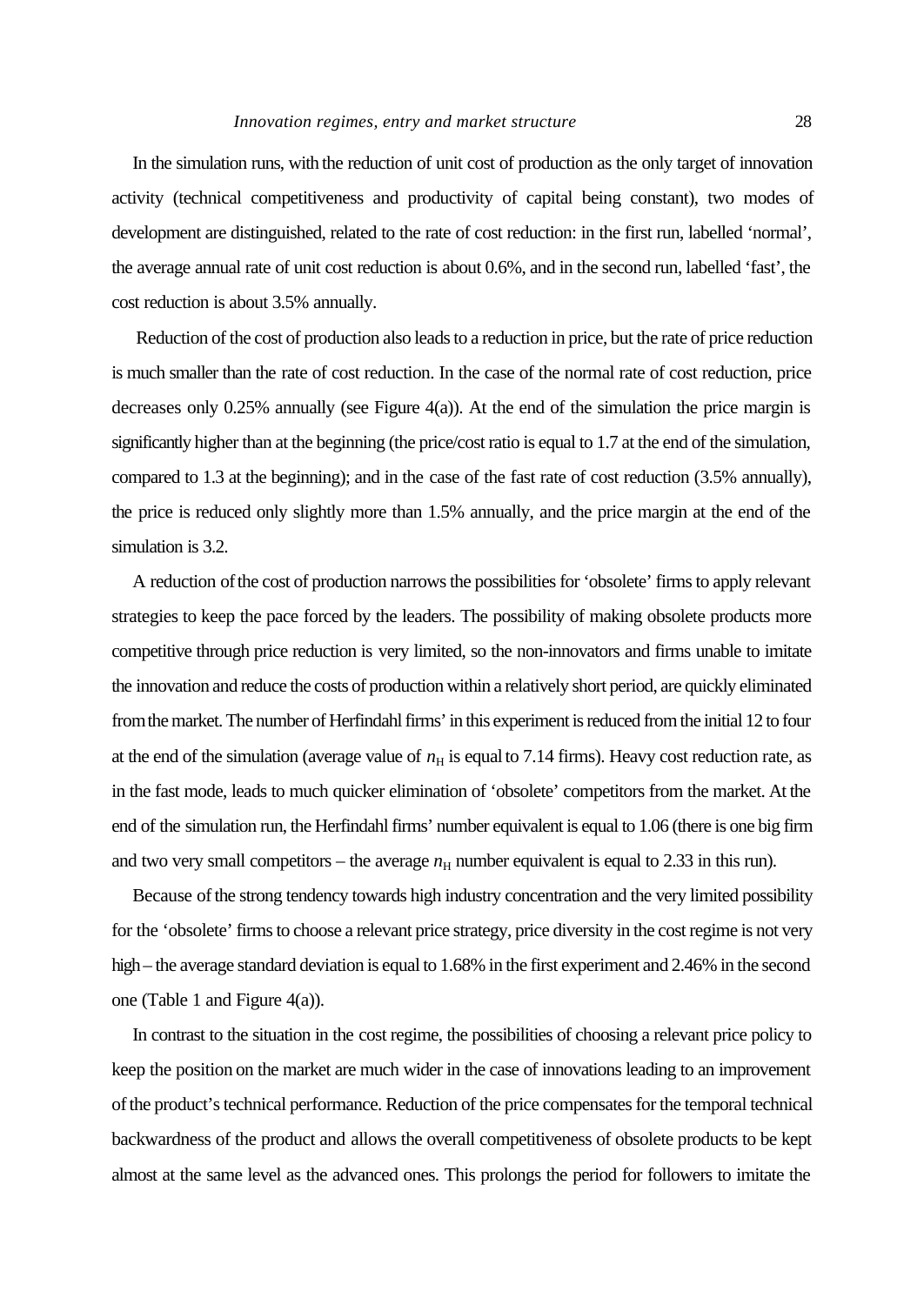technology leader. In the technical regime, two modes of development are also tested: normal (with the average annual rate of technical competitiveness about 0.7%), and fast (with the annual growth of technical competitiveness equal to 3.2%). The price policy of technological leaders in the technical performance regime helps their followers to maintain the pace of technological progress. The leaders increase price slightly to attain a higher profit – they choose the strategy of balanced price rising, to gain higher profit, and concurrently to keep the overall competitiveness of their products at a relatively high level. So in the technical regime two opposite tendencies concerning price policy are observed – a reduction of the price by followers (to raise their product competitiveness and to keep their place in the market), and an increase in price by the leaders (to gain higher profit from their temporary 'monopoly position'). This leads to a much higher diversity of price in these two innovation regimes – compare the two diagrams in Figure 4(a) and (b). The average standard deviation of price in the run with the normal rate of growth of technical competitiveness is 3.44%, slightly more than twice the relevant value in the first experiment in the cost regime, and over 27% for the fast rate of technical competitiveness. Price fluctuations in the first phase of development (Figure 4(b)) are due to the above-mentioned interplay of the two different price policies. The steady growth of the average price in the second phase of development (after  $t = 50$ ) is due to higher concentration of the industry.

If the conditions for pure competition are provided (for example, through allowing free entry of new firms), price fluctuates around the equilibrium value, as it does in the initial phase (up to  $t = 50$ ) of the simulation run presented in Figure 4(b). So it may be said that, in contrast to the steady trend of diminishing price as observed in the cost regime, no such mode of price development is observed in the technical regime – many simulation runs confirm the finding that fluctuations of price around the equilibrium value are a typical pattern of development in the technical regime. Rapid technical progress leads to much greater concentration of the industry – for 'normal' technical improvement the average value of the Herfindahl firm number equivalent is 8.9 firms, but for rapid technical progress this number is 2.39. The price diversity in this run is almost eight times greater than is the normal rate of change of technical competitiveness (over 27%).

If we compare the modes of development in the cost regime and the technical regime, we see that the cost reduction leads to relatively high concentration in the industry, high price reduction and a relatively small diversity of price, while almost the opposite tendencies are observed in the technical regime – smaller concentration, almost no price reduction (in the long-term perspective) and high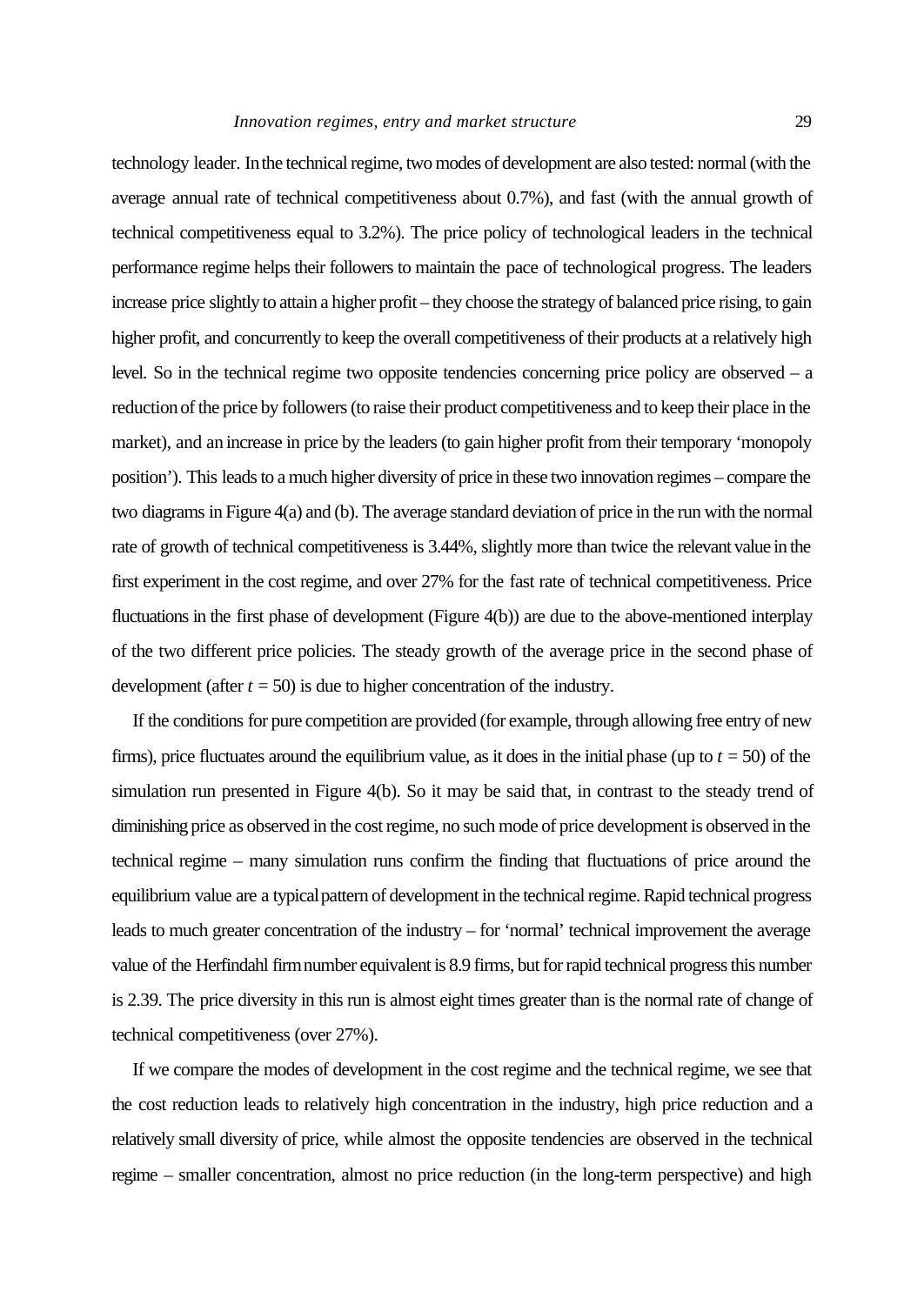diversity of price.

In contrast to the two discussed regimes, the capital productivity regime may be called neutral: even a high rate of productivity growth does not lead to large industry concentration. For 'a normal' rate of productivity growth (0.6% annually), the concentration of industry is through time almost the same (the Herfindahl number equivalent in the whole period of simulation is very close to  $12$  – see Table 1), and even a relatively high rate of productivity change leads only to slightly greater concentration (for almost 4% annual growth of the productivity of capital the average Herfindahl number is 11.32, very close to the initial 12 firms). The strategy of productivity improvement seems to be a rather ineffective weapon to eliminate competitors from the market, although it provides comparably good economic effects; for example, profit is almost the same as in the case of the technical regime and even slightly larger than in the case of the cost regime (see Table 1). But as was observed in numerous simulation runs, cost reduction (especially very rapid) leads to much higher concentration and enables us to gain larger profit due to a (temporary) monopoly position.

The results of simulation runs of the productivity regime seem to be fully consistent with the statistical analysis of economic growth made in the 1950s . From this point of view, our model and simulation results may hint at explanations for the results, particularly for the results which are in conflict with the neoclassical view of growth – that the ratio of capital engaged to the volume of production is constant during the analysed period. This view is also supported by the results of simulation runs with a so-called 'complex' innovation regime, in which simulation conditions are created in such a way that routine modifications influence concurrently the unit cost of production, the product's technical performance, and the productivity of capital.

A number of simulation runs for the 'complex' regime were done and a large spectrum of behaviour was observed; the results of four of them are presented in Table 1. Random factors play an essential role in this regime; frequently an innovation generated at the beginning of the simulation decides the future path of development for the whole industry ( this innovation creates a chreod, in the terminology of Waddington). We rarely observe harmonious development leading to moderate rates of improvement of the productivity of capital (*A*), technical competitiveness (*q*), and reduction of the unit cost of production (*V*), the main reason being that the probability of the emergence of innovation (which enables simultaneous reduction of the cost of production), and increases in the technical competitiveness and productivity of capital, is very small. The most typical situation is that of firms using inventions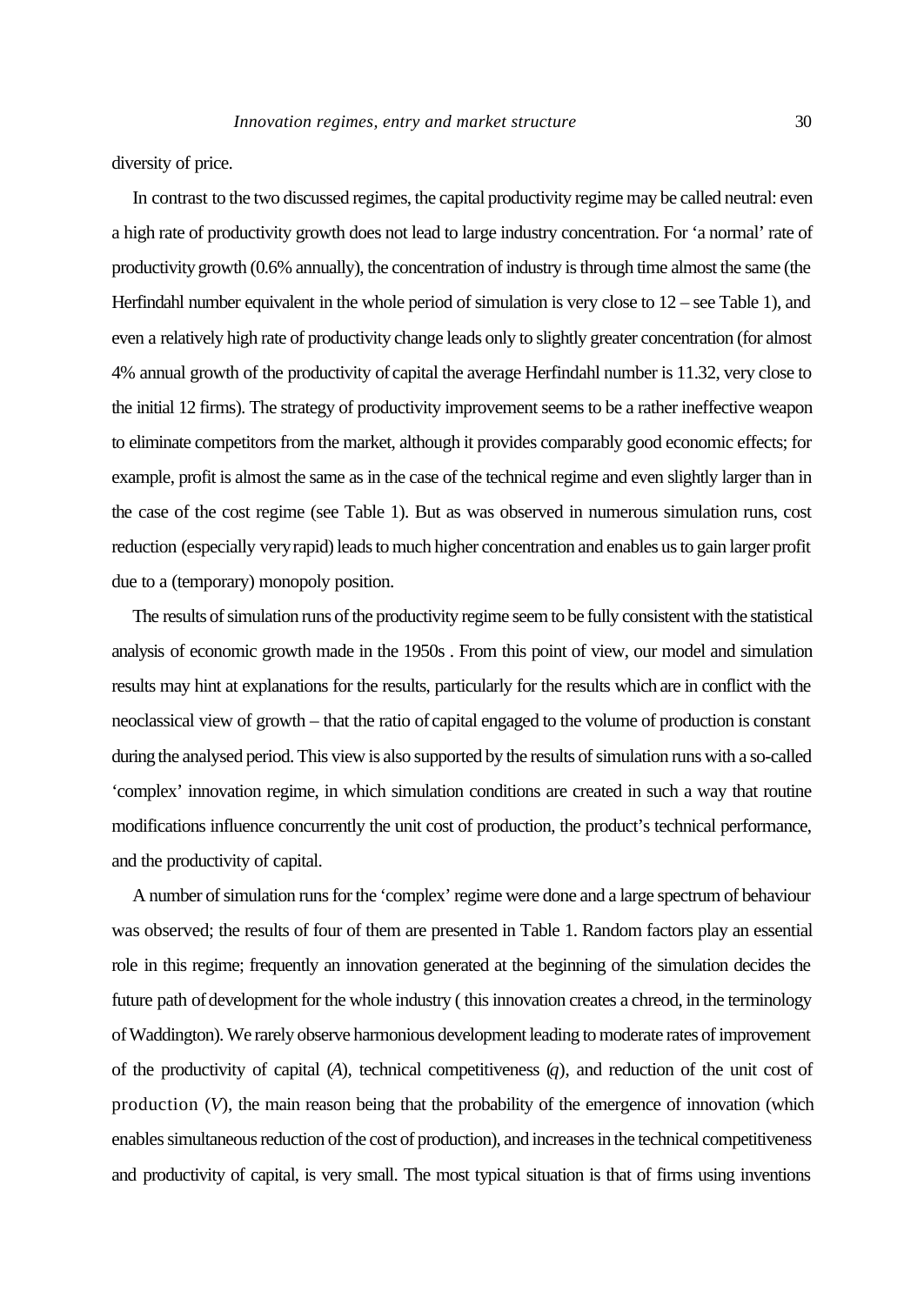enabling an advance of only one of these features (either *q*, *V* or *A*), while the two other features are improved in succeeding stages of development as a result of future research efforts leading to improvements of that basic innovation. The most frequent mode of development is that of firms accepting much more eagerly inventions leading to cost reduction, and/or to rising technical competitiveness. The productivity of capital is frequently kept almost at the same level. The results of such typical situations are presented in Table 1 (the 'complex' regime labelled normal (*A*)) and in Figure 5.

An average productivity of capital (equal to 0.11) is only slightly greater than the initial value (0.10), but development of the productivity of capital is not static, and as we see in Figure 5(c) it fluctuates. The fluctuations of the productivity of capital, as well as the cost of production and technical competitiveness, are due to the intertwined (pleiotropic) character of the impact of innovation on industry development in the complex regime. In the initial phase of development, cost reduction and the improvement of technical performance are observed (Figure 5(a) and (b)). At the end of the fourth decade, an invention reducing significantly the cost of production is found. But while reduction of the unit cost of production in that invention is coupled with a decrease in technical competitiveness nevertheless the invention is accepted purely for economic reasons. As it turned out, it was very difficult to improve the technical performance starting from that formerly accepted innovation. In the second half of the simulation period, the firms' innovative efforts are concentrated on cost reduction and technical competitiveness is kept almost constant. If we compare the results of the former ('pure') innovation regimes with the results of the 'complex' regime, we see a much higher discrepancy between the frontier of technological development (as measured by the maximum of technical competitiveness, the maximum productivity of capital, and the minimum of the unit cost of production) and the average performance of the industry.

Analysis of the simulation results suggests that there is no stable pattern of behaviour: random factors play an essential role and the behaviour of industry (such characteristics as profit/capital rate, industry concentration and price diversity), depends strongly on a prevailing innovation regime. (If, due to purely random factors, R&D efforts result in the emergence of innovation reducing the unit cost, then we observe higher industry concentration. But if, due to random factors, the technical regime prevails, then we may observe greater diversity of price and a smaller tendency towards higher industry concentration.) Random factors influence not only the modes of development of some industry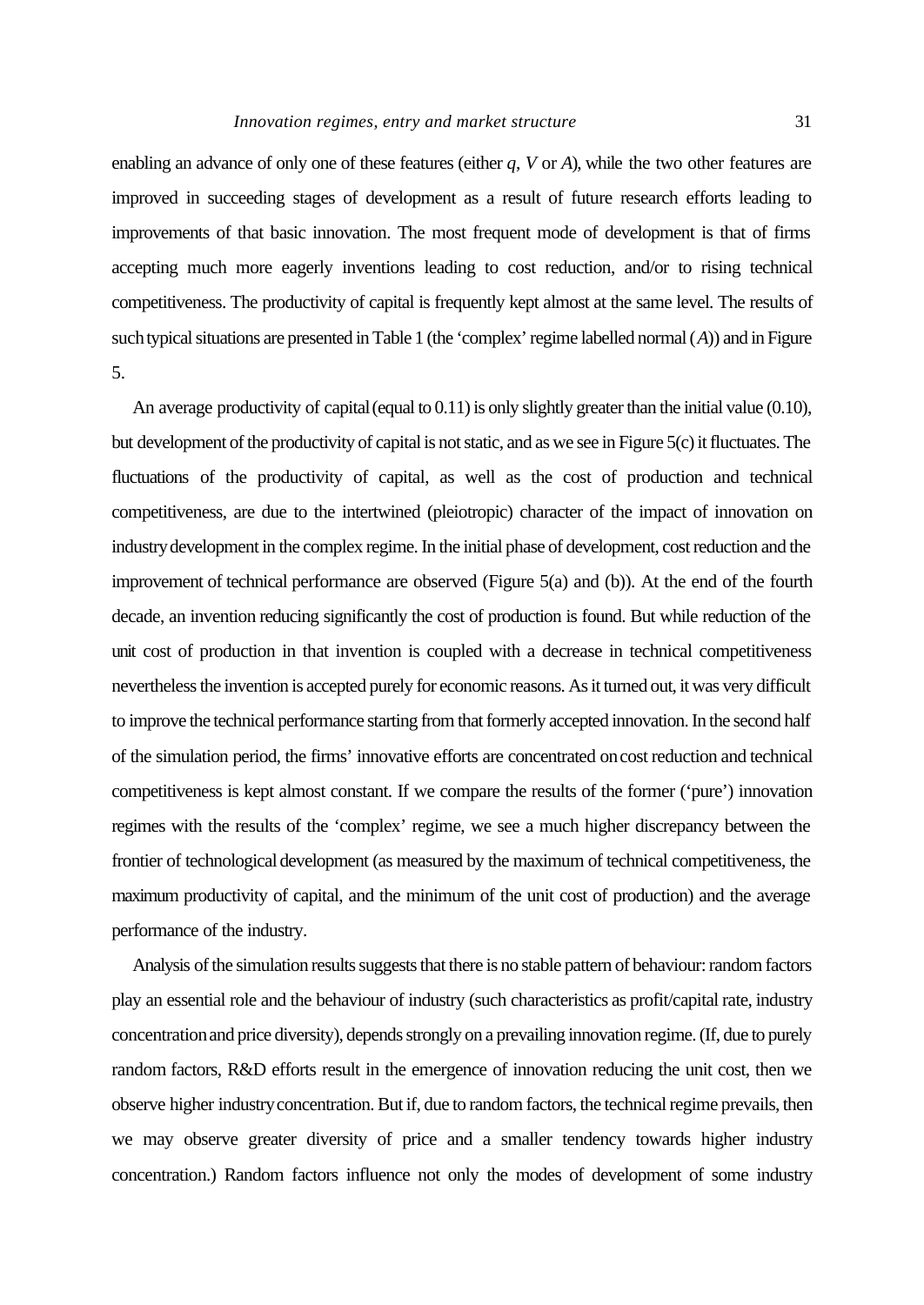characteristics, but also play an essential role in the structural development of the whole industry.

The simulation results for different innovative regimes have revealed an interesting property of industry development related to the supply and demand balance. For the cost regime and for the productivity regime, the supply-to-demand ratio fluctuates around the equilibrium value (see Figure 6(a) and (b)), and the mode of the S/D ratio development does not depend on the rate of change. From the qualitative point of view, the picture is almost the same for low, moderate and high rates of innovation. An average value of the S/D ratio for these two regimes is always slightly above one (for example, for the cost regime (fast) it is equal to 1.0014). A very similar picture of development is seen for low and moderate (labelled normal) rates of growth of technical competitiveness (see Figure 6(c)); the average value of S/D in the whole period of simulation is equal to 1.0003. But, for some reason, for fast technical development, instability of supply and demand occurs. The value of the S/D ratio drops below one and is the smaller the faster the development; for the average annual rate of development equal to 1.5% the average value of the S/D is 0.984, and for rather fast development (3.2%) the average value of S/D ratio is 0.927 – development of the ratio in this case is presented in Figure 6(d). To make supply and demand more balanced, an attempt has been made to change the firm's decision strategies in many ways (for example, by making much stronger the relationship of the expected development of price with the current imbalance of supply and demand), and the results were always very similar – the average value of the S/D ratio is always significantly smaller than one. It seems that the firms act so as to leave a 'free place' for newcomers, to make the entry of new firms easier. It turns out to be true – the situation is significantly better if we allow the entry of new firms. The development of the S/D ratio in this case is presented in Figure 6(e). The average value of S/D in this run is significantly smaller (0.983). The free entry of new competitors also causes much quicker recovery from the deep imbalance and quicker development of the industry towards the equilibrium.

# IV. Entry and the Industry Structure

As we have seen in the previous experiments, the acquiescence for firm entry greatly influences the values of important characteristics of industry development, such as profit, price structure, and supply and the demand balance (Table 1 and Figure 6). It follows that opportunity of entry also greatly influences the industry structure, especially in the periods of radical innovation emergence. To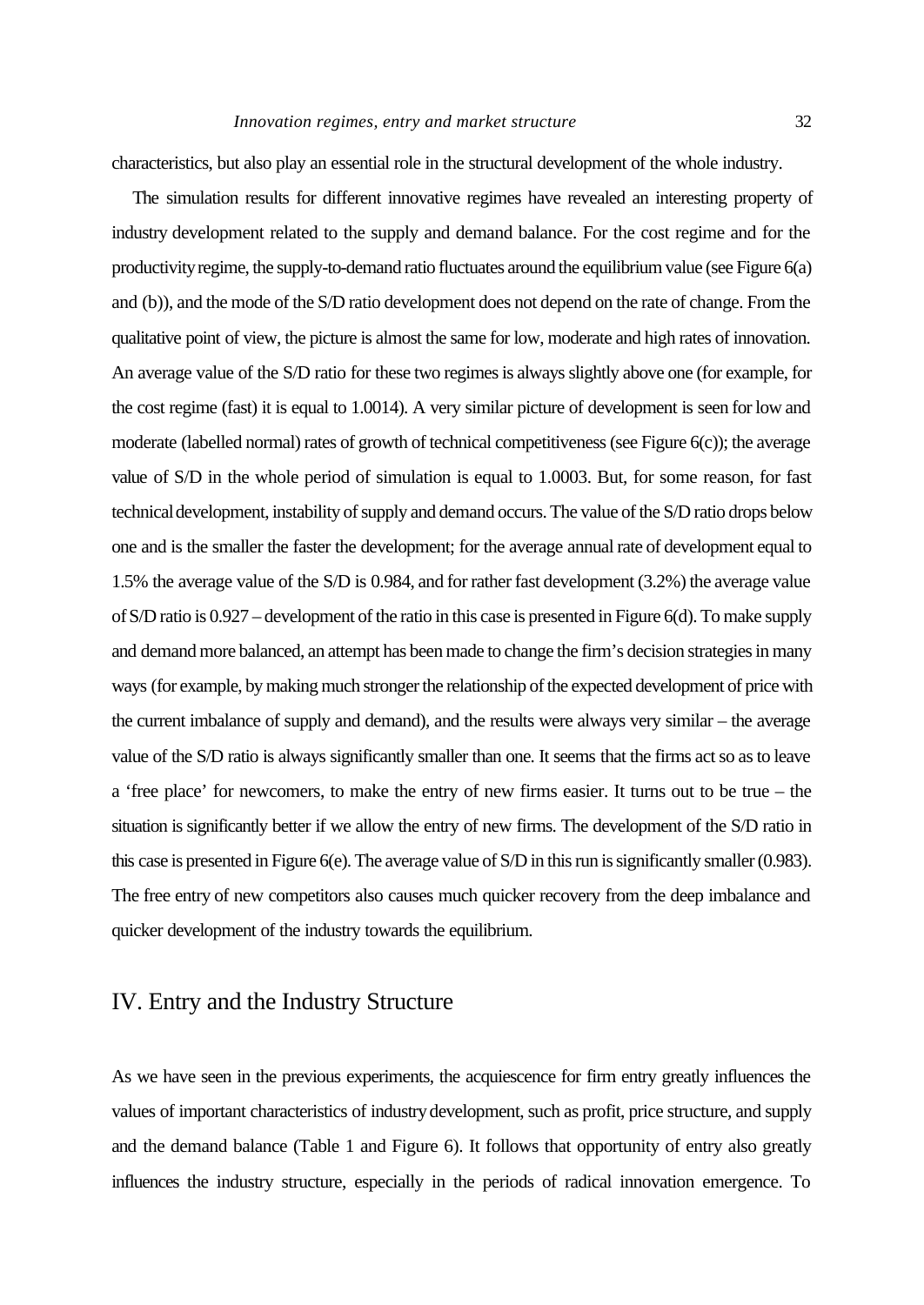investigate how industry structure is formed under the conditions of free entry, the following two simulation runs with specific initial conditions were prepared. In both runs, in the first phase of simulation (up to  $t = 30$ ) only incremental innovations are introduced (they cause only moderate reduction in the cost of production, increase in technical competitiveness, and rise in the productivity of capital). In the 30th year the recrudescence mechanism of innovation generation is activated. In effect, radical innovation emerges, followed by a quick and significant reduction in the cost of production, a rise in technical competitiveness and a rise in the productivity of capital within the whole industry. Conditions of simulation in the two runs were prepared in such a way that in both experiments, the changes of the three characteristics of industry development are very similar, as presented in Figure 7.

It is true that the emergence of such radical innovation in real industrial processes is a very improbable phenomenon, but to see more clearly the impact of innovation on the development of the industry, such extremely radical innovation emergence was intentionally forced. The only difference in the initial conditions created in these two runs is that, in the first run, no entry of new firms is allowed, while in the second run, free entry is allowed.

Naturally, the first difference in the industrial development of these two runs lies in the number of firms and firms' units, which is presented in Figure 8. If no entry is allowed (the upper chart), all 12 initial firms are present in the market up to  $t = 65$ , but from that year more and more firms are eliminated from the market, so that by the end of the simulation, only two are present. Diversification of the industry structure due to the emergence of innovations is observed from the beginning of the simulation, but in the first phase of development, when only incremental innovations emerge, the diversification is relatively small and the concentration grows only gradually (see  $n<sub>H</sub>$  – the Herfindahl firms' number equivalent in the upper chart). With the four-year delay, after the emergence of the radical innovation, a significant diversification of firms' size is observed; no firm is eliminated, but some of them have significant shares of the market so concentration grows very quickly. The radical innovation also causes the emergence of multi-unit firms – as can be seen in the upper chart from  $t = 30$ , more and more firms become multi-unit operations (there were up to 16 units present). Even at the end of the simulation, when only two firms compete on the market, each firm has two units. The bulk of the production is made in the modern units, but still a small fraction of production is based on obsolete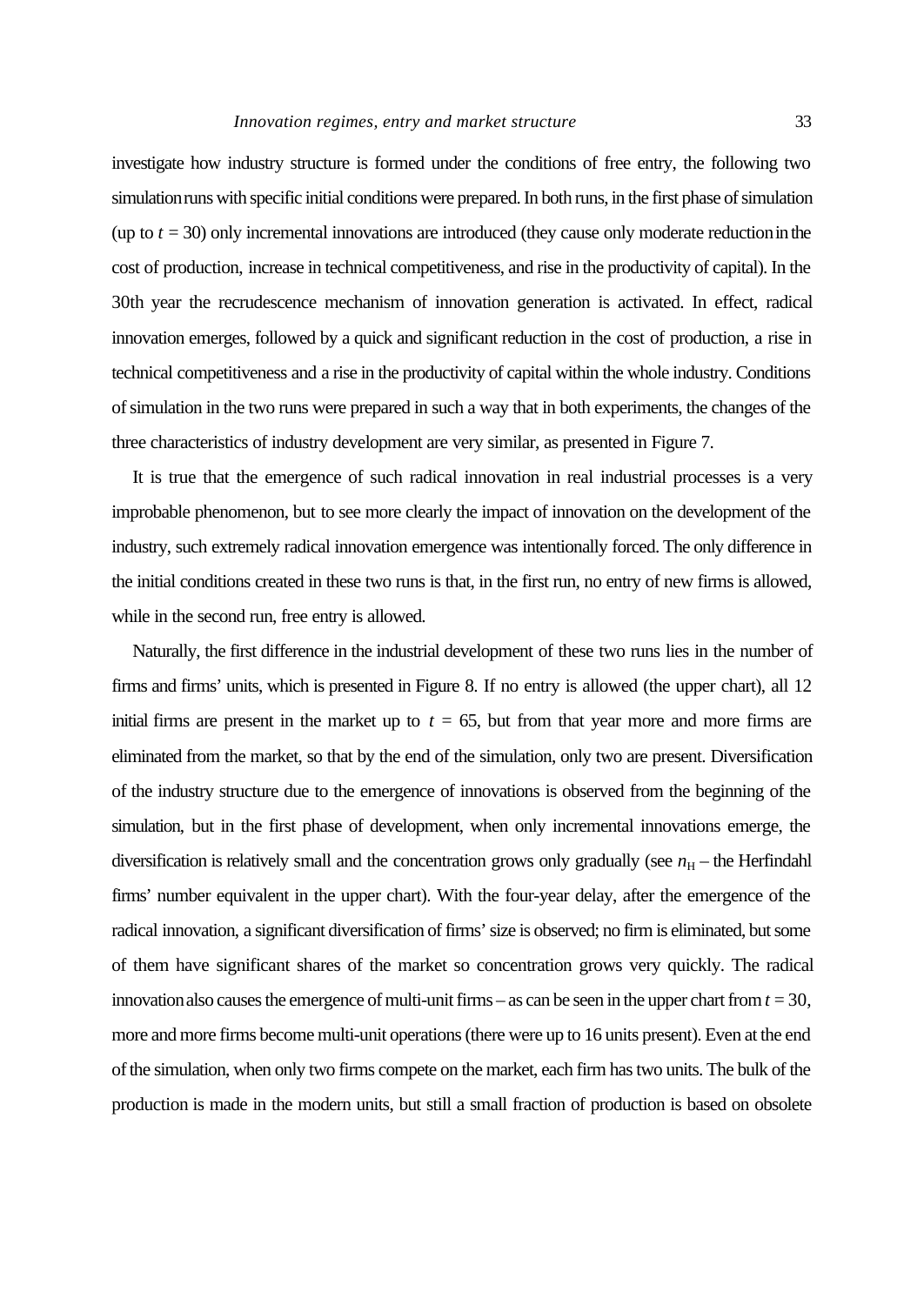technologies.<sup>12</sup> The growth of the number of firms in the free entry simulation run is presented in the bottom chart of Figure 8. In the first phase of development of the industry, new firms enter the market only incidentally. But following the emergence of radical innovation, firms grow very quickly in number, up to the maximum of 32 firms. Concurrently, with the growth of the number of firms, a similar increase in the number of units is observed (there are a maximum of 41 units). At the end of the simulation 28 firms are present. Some of the initial firms adopt the new technology, open new units, and are present up to the end of the simulation. But the majority of the original firms are eliminated from the market, so at the end of the simulation the number of units is very close to the number of firms. Diversification of the industry in the first phase of development is very similar to that in the run with no entry; since the emergence of the radical innovation, a similar tendency towards higher concentration is also observed, but because of the increasing number of successful entrants the concentration is never as high as in the former run – the minimum Herfindahl index in this run is equal to six firms. At about  $t = 40$  the process of concentration growth is stopped and, since that moment, a steady tendency towards pure competition is observed. At the end of the simulation the Herfindahl index of concentration is equal to ten firms, that is, five times greater than in the run with no entry.

The shares of the eight largest firms in both simulation runs, are presented in Figure 9, and give some view on the development of the structure of industry. As was mentioned before (Figure 8, Table 2, and footnote 12), at the end of simulation, the Herfindahl firm number equivalent in the run with no entry is equal to two, and the two firms which survived are labelled 1 and 10 (see the left-hand chart in Figure 9). What needs to be noted is that these two firms were not the biggest ones at the moment of emergence of radical innovation; in fact both firms were steadily eliminated from the market (see the first phase of industry development in the left-hand chart of Figure 9).

The innovation was discovered by firm 1 and applied at  $t = 30$ ; the fact that the radical innovation was invented by small firms is due partly to our assumption that the probability of the emergence of radical innovation is greater for small firms. The reward for being the first innovator is greater profit and

 $12$  The exact values at the end of the simulation are as follows. For the largest firm (no. 10), the market share in the global production of the modern unit is 45.2% and the price of the product 5.67 (the overall competitiveness of the modern production is 0.1222); in the 'obsolete' unit 6.3% of the global production is made, and the price of the product is much lower – 3.25 (but because of the lower price the overall competitiveness is only slightly smaller than the modern production, 0.115). For the second largest firm (no. 1) the relevant values are very similar, the market share of the modern unit is 42.4% and the product price 5.7 (the overall competitiveness is 0.1218); in the 'obsolete' unit 6.1% of the global production is made, and the product price is 3.15 (the overall competitiveness is 0.114).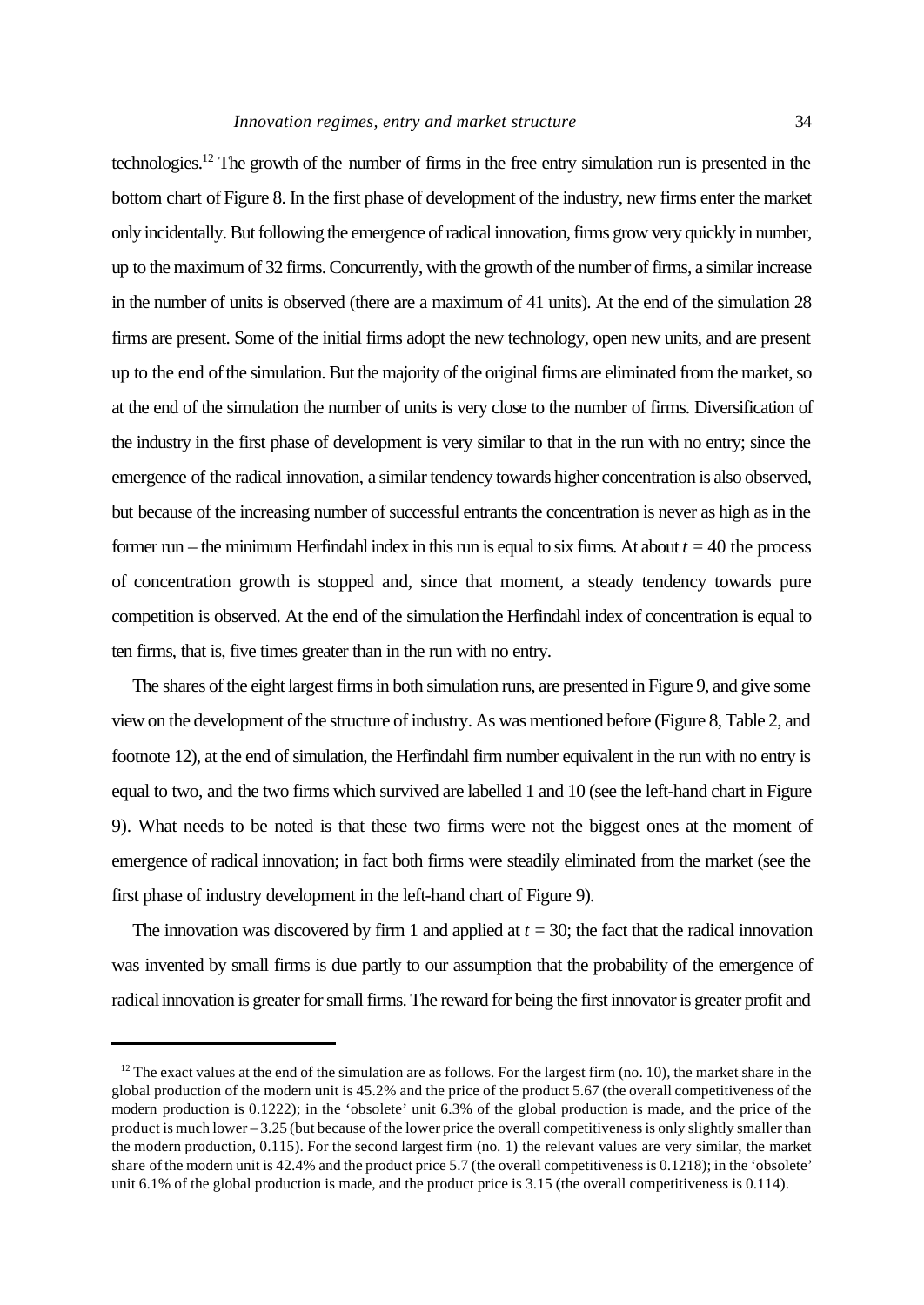the largest share of the market. The only firm which successfully adopted new technology and followed the first innovator is firm 10; all other firms, in spite of their relative advantages at the moment of emergence of the radical innovation, are eliminated. So at the end of the simulation, the industry represents the case of classical duopoly.

The picture is radically different in the case of free entry. The first firm which applied the radical innovation in this run is firm 5 (the right-hand chart in Figure 9). Other firms quickly adopted this innovation, but as it turned out all the 'old' firms are eliminated from the market and their places are captured by newcomers.<sup>13</sup>

As a result of stronger competition, the old firms are quickly eliminated from the market, so within the eight largest firms operating at the end of simulation there is only one old firm (the founder of the advanced technology, firm 5). The distribution of firms' shares at the end of the simulation is almost balanced, and the Herfindahl number equivalent is equal to 10.12 at the end of simulation – see Table 2; the share of the largest firm in the last year is about 15%, five other firms have only slightly smaller shares (from 9% to 14%), and late followers have shares of about 7%. But, because of small improvements introduced by them, their shares grow significantly quicker than those of all other firms. Up to the moment of the emergence of radical innovation, the supply and demand are almost balanced in both simulation runs (see Figure 10). Emergence of the radical innovation also causes a rapid increase in technical competitiveness. As has been shown in the previous section, with the simulation of the technical performance regime, the quick growth of technical competitiveness causes a large imbalance of supply and demand (see Figure 6(d) and (e)). This imbalance is also observed in the two discussed simulation runs after the emergence of the radical innovation. If no new competitors enter the market, we observe a kind of stabilization of the supply-demand imbalance at the level of 3% (the S/D ratio is about 0.97 – see the upper chart of Figure 10), but if the entry of new firms is allowed we observe a tendency toward balancing supply and demand (bottom chart of Figure 10 after  $t = 40$ ). The average value of the S/D ratio after the emergence of radical innovation is 95.9% in the no-entry run and 99.1% in the free-entry run. The possibility of free entry also causes much smaller maximal imbalance just after

<sup>&</sup>lt;sup>13</sup> The firm labelled 10 at the end of the simulation, in the right-hand chart, is in fact the new firm, the old firm with the same label 10 was eliminated from the market at  $t = 59$ , and its place is occupied by a new firm which entered the market at  $t = 68 - in$  fact, this new firm becomes the second largest firm with a share only slightly smaller than that of the leader.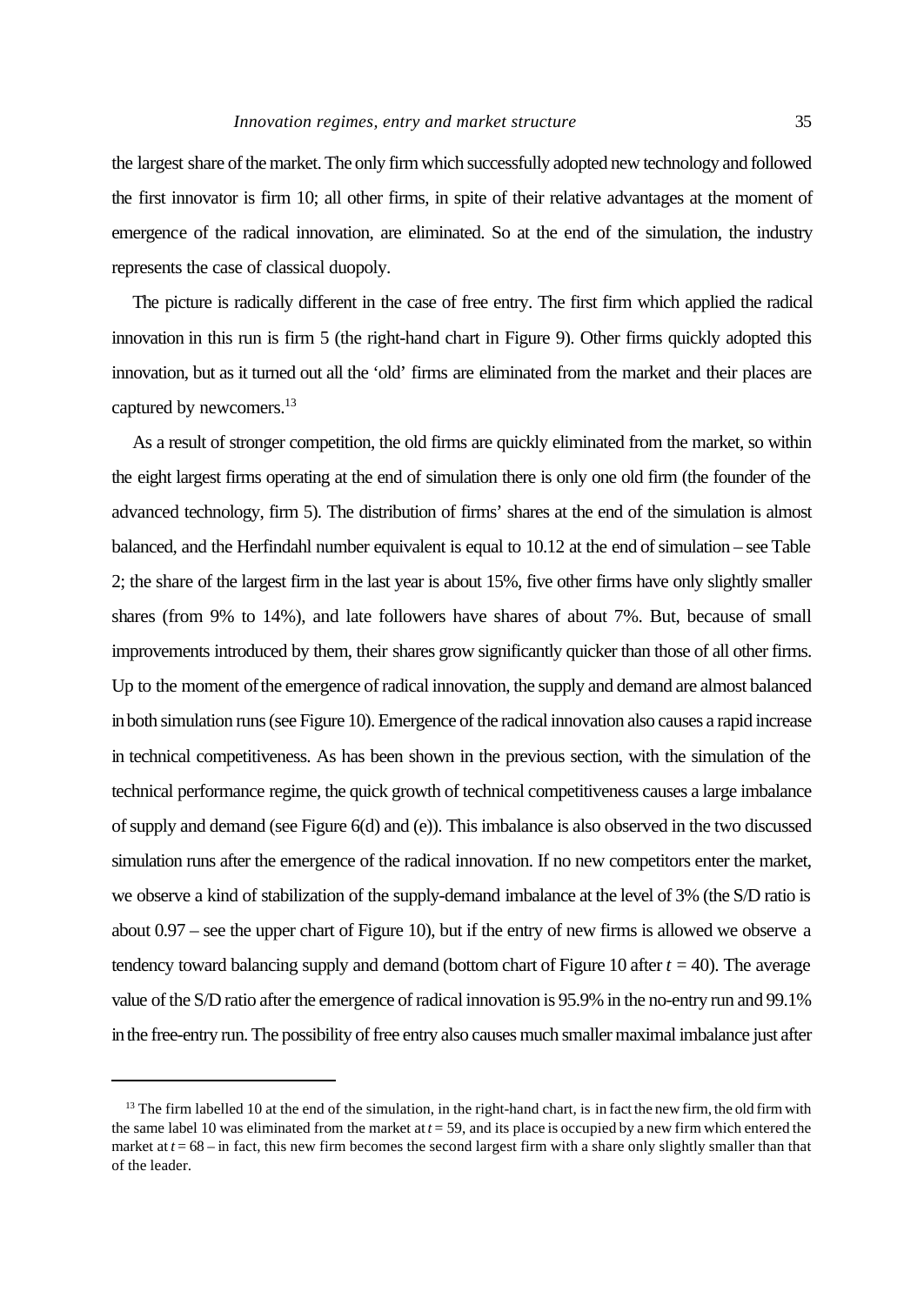the emergence of the radical innovation. The minimum value of the S/D ratio is equal to 90% if no competitors enter the market, and is equal to 96% if free entry is allowed.

Free entry also causes a different development of price and its structure within the industry (Table 2). In both runs the price is only slightly reduced in the first phase of development, because of an incremental reduction of the unit cost of production (see both charts in Figure 11). The emergence of radical innovation causes significant reduction in the unit cost of production and, as might be expected, this ought to result in the parallel significant reduction of the price. The process of price reduction occurs in the first years after the emergence of radical innovation, but because of a higher concentration of the industry, it is stopped in the run with no entry.

The tendency towards price reduction caused by cost reduction is neutralized by the reverse tendency towards greater industry concentration. It is not the case in the simulation with free entry allowed, where the price is quickly reduced in the first period after the emergence of the radical innovation and continues to be reduced (although not so quickly) in the following decades because of incremental reduction in the unit cost of production and more competitive conditions on the market (smaller concentration of the industry). Emergence of the radical innovation also causes a significant increase in the diversity of price. In the simulation with no entry, high diversity occurs just after the emergence of the innovation and is kept almost on the same level during the following whole period up to the end of the simulation (see left-hand chart of Figure 11). In contrast to the conservation of the structure of prices within industry, in the case of no entry the continuous tendency to reduce the diversity of price is observed if free entry is allowed (the right-hand chart in Figure 11; compare also the relevant values of the standard deviation of price in Table 2).

# **Conclusions**

The basic model, presented in section 1 of this paper, embraces only an 'economic' part of industrial process, that is, without a research process causing the emergence of innovation. A simulation study of the basic model (Kwasnicki, 1994, Chapter 6) show similarities and dissimilarities between the basic model's behaviour and the classical, well-known modes of development of real processes. As Nicholas Kaldor (1961) writes: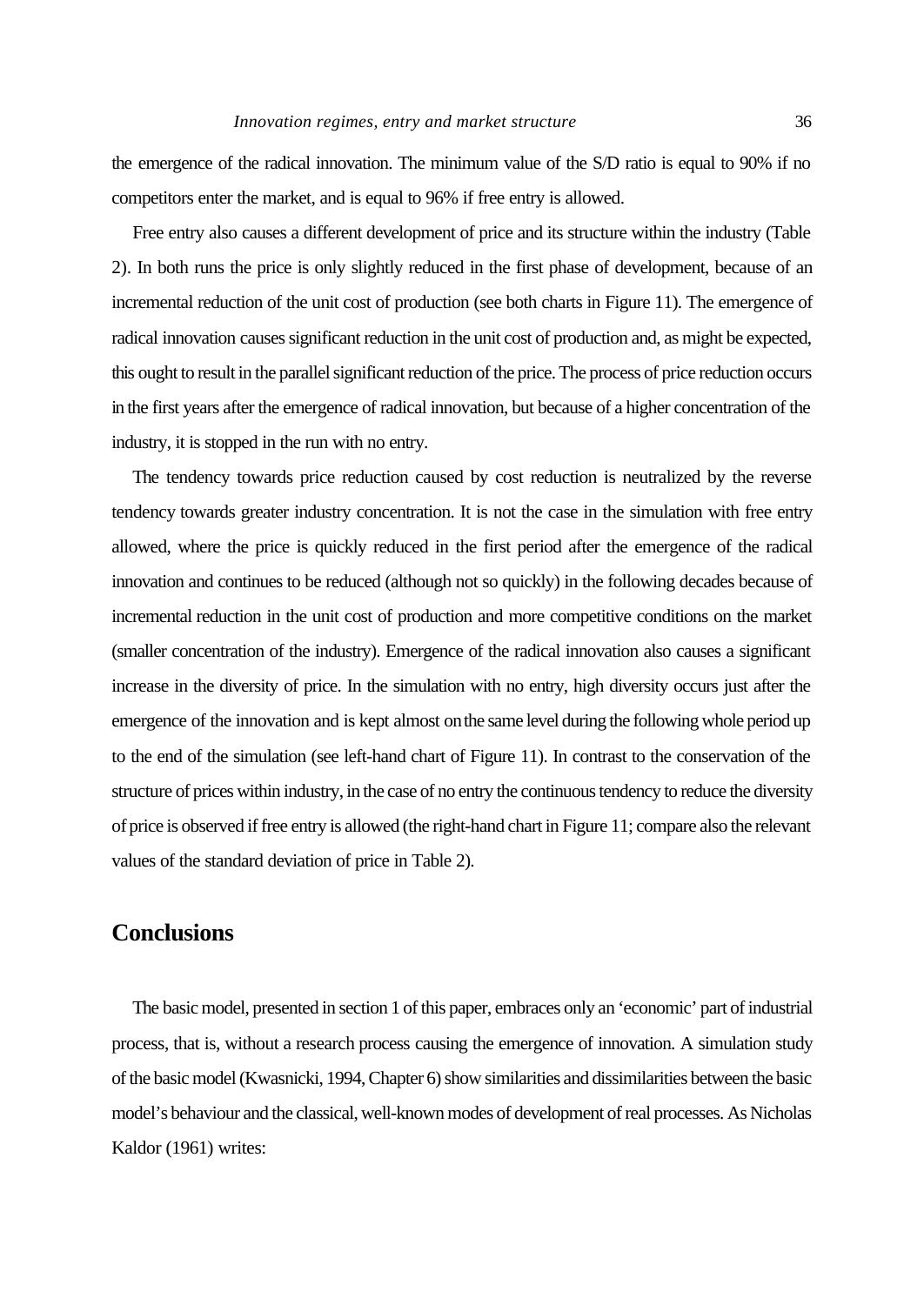Any theory must necessary be based on abstraction; but the type of abstraction chosen cannot be decided in a vacuum: it must be appropriate to characteristic features of economic process as recorded by experience. Hence the theorist, in choosing a particular theoretical approach, ought to start off with a summary of facts which he regards as relevant to his problem. Since facts, as recorded by statisticians, are always subject to numerous snags and qualifications, and for that reason are incapable of being accurately summarized, the theorist, in my view, should be free to start off with a 'stylised' view of facts – i.e. concentrate on broad tendencies, ignoring individual details, and proceed on the 'as if' method, i.e. construct a hypothesis that could account for these 'stylised facts' without necessary committing himself to the historical accuracy, or sufficiency, of the facts or tendencies this summarized.

Following his proposition, it is shown that the model reflects at lests seven important 'stylised facts', namely:

- C for a given market, the margin of price and firm profit increase with the concentration of industry (for example, from perfect competition, through oligopoly, duopoly, and ending with monopoly);
- C there is a specific relationship between economies of scale and industry concentration: the larger the economies of scale the greater the industry concentration;
- C 'the capital/labour ratio is rising more or less in proportion to productivity, and it is highest amongst the richest nations and lowest among the poorest, the capital/output ratio is much the same as between poor and rich countries – it is no higher in America ... than it is in India'(Kaldor, 1985, p. 67). Kaldor calls it 'one of the best established "stylised facts" of capitalist development';
- C in the presence of innovation, there is no uniform price for all products sold on the market but a great diversity of price is observed;
- C emergence of innovation leads to temporal monopoly of the pioneer firm; at the first phase after innovation the monopoly firm gains extra profit that disappears in time, when competitors imitate the innovation;
- C skewed distributions of business firm size and their long-term stability is the well established 'stylised fact' of industrial demography; size distributions of firms of real industries are very similar ('look like') to Pareto, Yule, or log normal distributions;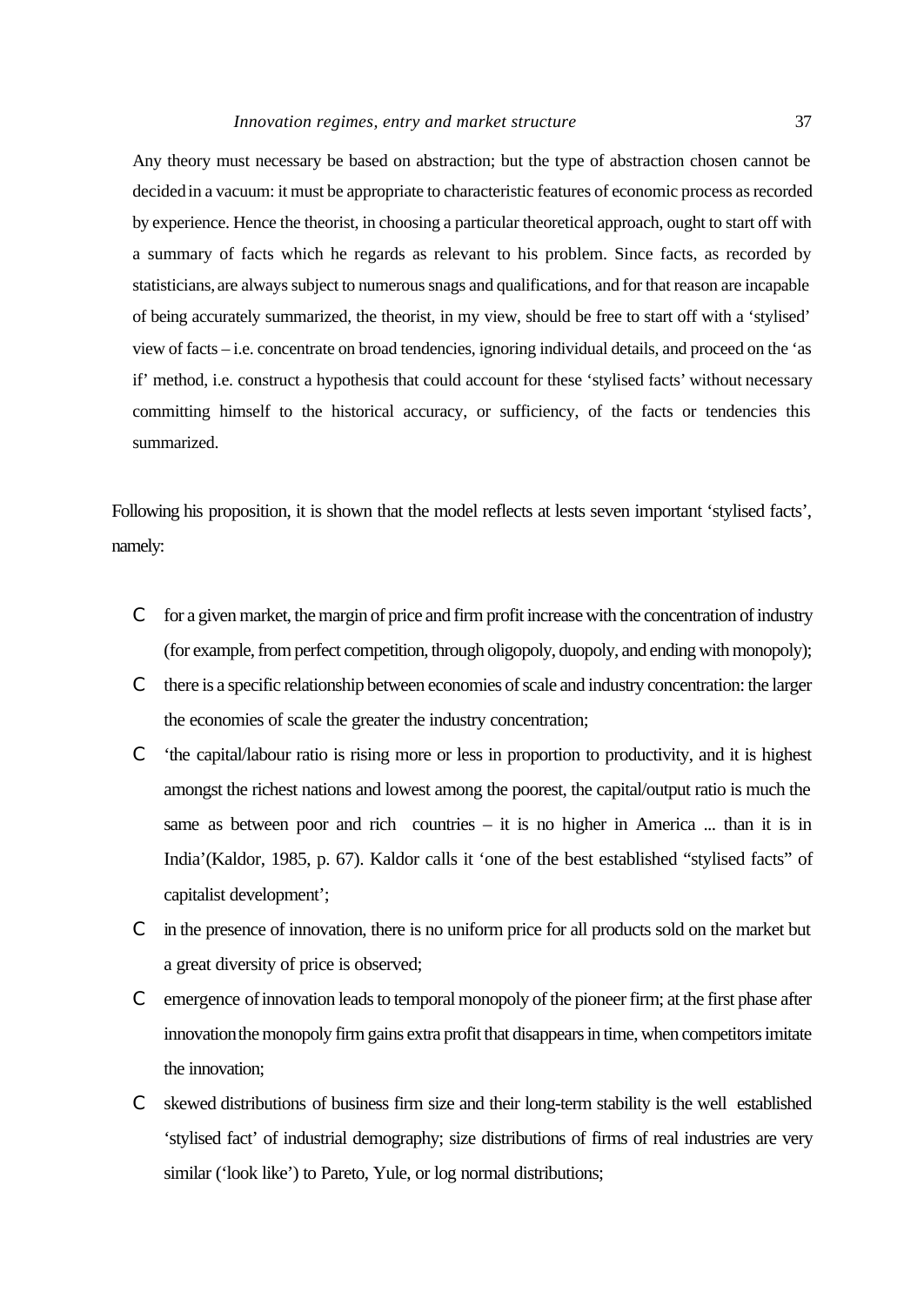C industrial development is a unique historical process in which path-dependence and cumulative causation play important roles.

An evolutionary part of the model related to the search process for innovation is included in the basic model and presented in section II of this paper. Mechanisms of search for innovation seem to be the common property of all evolutionary processes, and in fact this part of the industrial model is 'borrowed' from my former model of biological evolution. It is reflected also in the nomenclature used (mutation, recombination, and so on) so well-known in biological models. Presented in this paper, the results of the simulation with an embedded search process expose the impact of the innovations on the modes of industry development.

Three basic innovation regimes corresponds to three kinds of innovations leading to: (1) reduction of the unit cost of production, (2) advancement of the product's technical performance, and (3) increase in the productivity of capital. The results of many simulation runs reveal that these different regimes significantly influence industry structure and price diversity.

 Reduction of the cost of production leads to a reduction in price, but the rate of price reduction is much smaller than the rate of cost reduction. The possibility of making obsolete products more competitive through price reduction is very limited, so the non-innovators and firms not able to imitate the innovation and reduce the costs of production within a relatively short period are quickly eliminated from the market. If there is no entrants, the cost reduction leads to high industry concentration and relatively small diversity of price.

In contrast to the situation in the cost regime, the possibilities of choosing a relevant price policy to keep the position on the market are much wider in the case of innovations leading to an improvement of the product's technical performance. Reduction of the price compensates for the temporal technical backwardness of the product and allows the overall competitiveness of obsolete products to be kept at almost the same level as the advanced ones. In the technical regime, two opposite tendencies concerning the price policy are observed – a reduction of the price by followers (to raise their product competitiveness and to keep their place on the market) and an increase in the price by the leaders (to gain higher profit from their temporary 'monopoly position'). If we compare the modes of development in the cost regime and the technical regime, we then see that the cost reduction leads to relatively high concentration of the industry, high price reduction, and a relatively small diversity of price; almost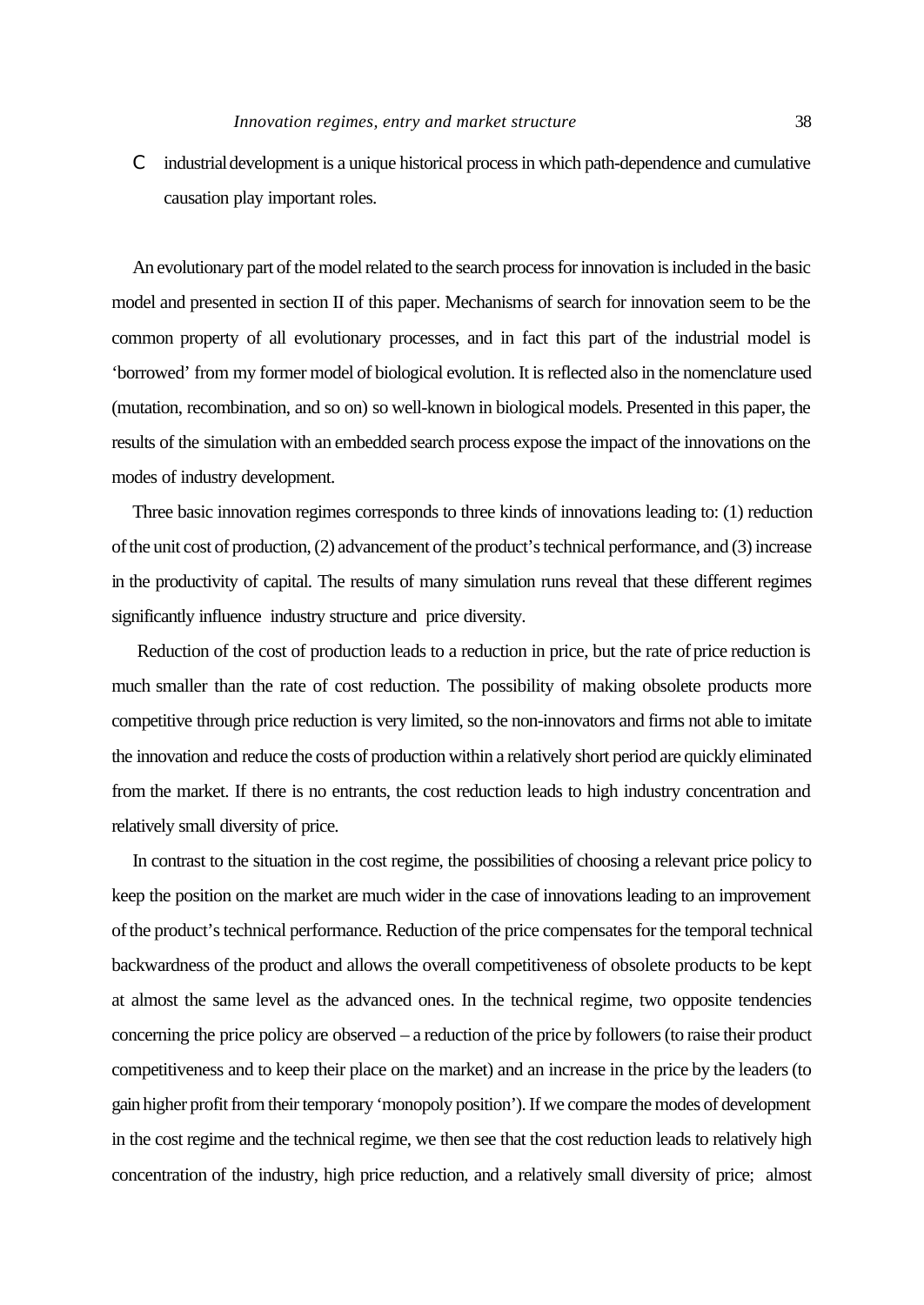opposite tendencies are observed in the technical regime – smaller concentration, almost no price reduction (in the long-term perspective), and high diversity of price.

The capital productivity regime may be called neutral. Even a high rate of productivity growth does not lead to large industry concentration and significant price reduction. The strategy of productivity improvement seems to be a rather ineffective weapon to eliminate competitors from the market, although it provides comparably good economic effects; the profit is almost the same as in the case of the technical regime and even slightly larger than in the case of the cost regime.

An interesting property of the industry development related to the supply and demand balance is observed for technical regime. In almost all simulation runs for all three innovation regimes the supply to demand ratio is very close to one; it fluctuates around the equilibrium value and the mode of the S/D ratio development does not depend on the rate of change. But for fast technical development instability of the supply and demand occurs (it can be named 'new products shortages'). The value of the S/D ratio drops heavily below one and is the smaller the faster the development. It is necessary to allow firm entry to make supply and demand more balanced. The entry also provide much quicker recovery from the deep imbalance and quicker development of the industry towards the equilibrium. Entry of new competitors allows not only to keep concentration of an industry on relatively low level and, through stronger competition, allows to reduce products price, but also allows to keep the market balanced.

Emergence of the radical innovation causes a significant increase of the diversity of price. In the simulation with no entry the high diversity occurs just after the emergence of the innovation and is kept almost on the same level during the following period. In contrast to the conservation of the structure of prices within industry in the case of no entry the continuous tendency to reduce the diversity of price is observed if free entry is allowed.

# References

- Kaldor, N. (1961), 'Capital Accumulation and Economic Growth', in Lutz F. (ed.) *The Theory of Capital*, London, Macmillan.
- .Kaldor, N. (1985*), Economics without Equilibrium*, Cardiff: University College Cardiff Press.
- Kwasnicka, H.,Galar, R., Kwasnicki, W. (1983), 'Technological substitution forecasting with a model based on biological analogy', *Techn. Forec. and Social Chang*e, 23, 41-58.
- Kwasnicka, H., Kwasnicki, W. (1986), 'Diversity and Development: tempo and mode of evolutionary processes', *Techn. Forec. and Social Change*, 30, 223-243.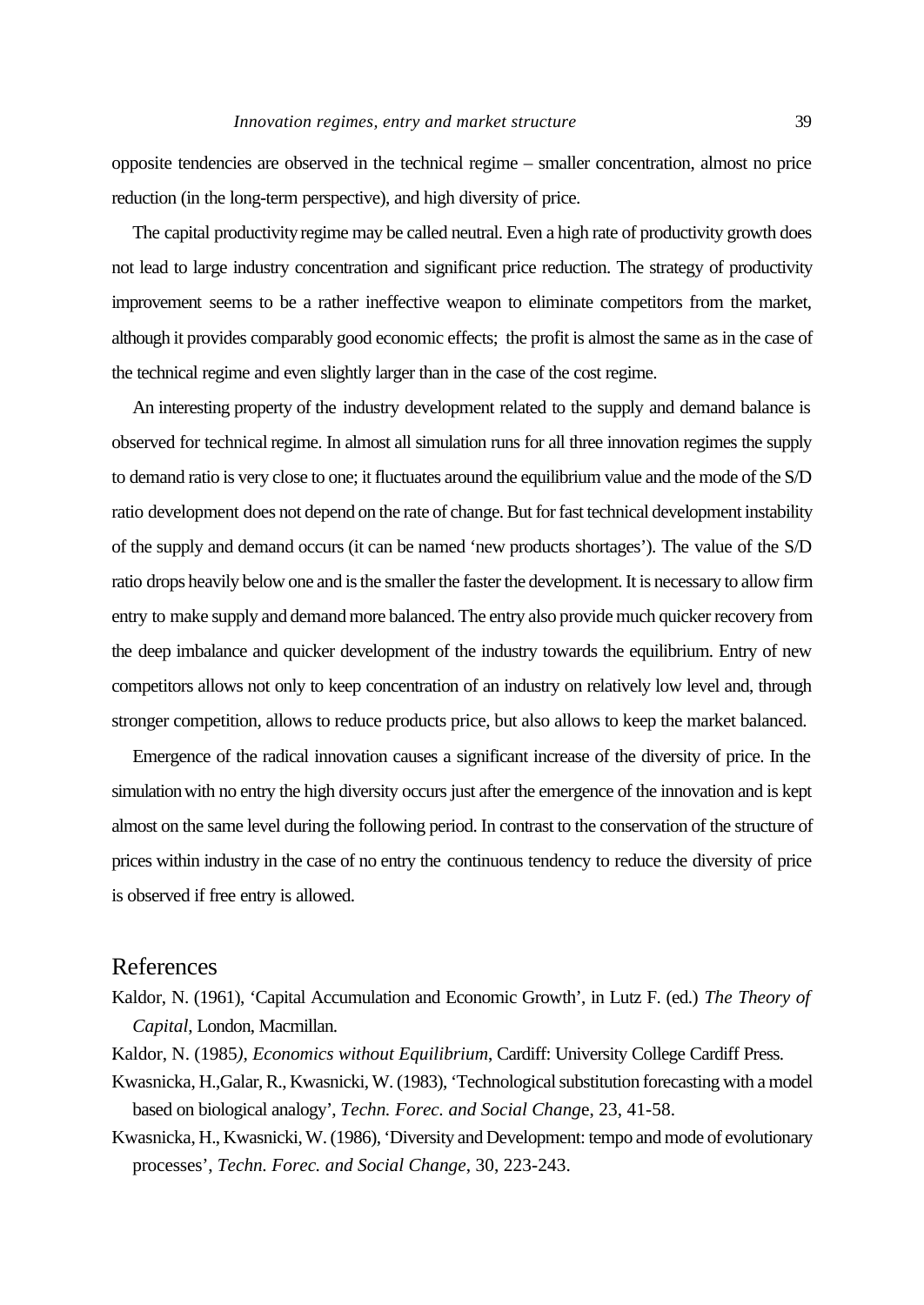- Kwasnicki, W. (1979), Symulacja pewnej klasy ewolucyjnych procesow rozwoju, Report 105, Inst. Cybern. Techn. Politechnika Wroclawska.
- Kwasnicki, W. (1994), *Knowledge, Innovation and Economy. An Evolutionary Exploration*, Oficyna Wydawnicza Politechniki Wroclawskiej, Wroclaw; a second extended edition in 1996 by Edward Elgar Publishing Limited; Cheltenham, UK, Brookfield, US.
- Kwasnicki, W., Kwasnicka, H. (1992), 'Market, Innovation, Competition. An evolutionary model of industrial dynamics', *Journal of Economic Behavior and Organization*, vol. 19, 343-68.
- McConnel, Campbell R. (1984), *Economics: Principles, Problems, and Policies*, McGraw-Hill Book Company, (Ninth Edition).
- Nelson, Richard R., Winter, Sidney G. (1982), *An Evolutionary Theory of Economic Change*, Harvard University press, Cambridge, MA.
- Simon, Herbert A.. (1986), 'On behavioral and rational foundations of economic dynamics', in Richard H. Day, Gunnar Eliasson (eds.) *The Dynamics of Market Economics*, Elsevier Science Publishers.
- Winter, Sidney (1984), 'Schumpeterian competition in alternative technological regimes', *Journal of Economic Behavior and Organization* 5, 287-320.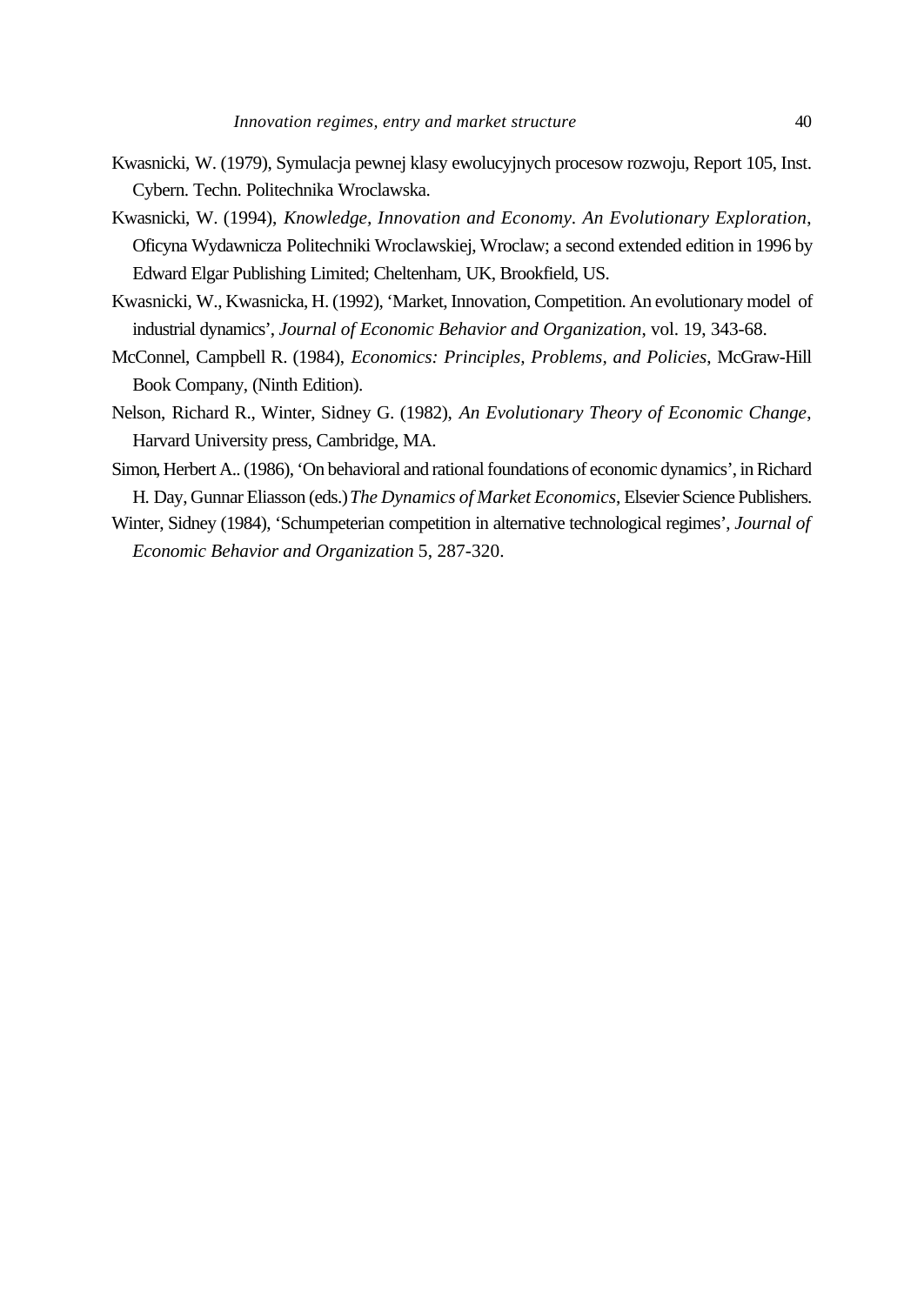|                         | $n_{\rm H}$ | E/K      | Price | Price   | A     | q     | V                                    |
|-------------------------|-------------|----------|-------|---------|-------|-------|--------------------------------------|
|                         |             |          |       | st.dev. |       |       |                                      |
|                         |             | $\%$     |       | %       | max   | max   | min                                  |
| Variable cost           |             |          |       |         |       |       |                                      |
| normal                  | 7.14        | 0.617    | 5.37  | 1.68    | 0.100 | 0.32  | 2.59                                 |
| fast                    | 2.33        | $-0.795$ | 2.73  | 2.46    | 0.100 | 0.32  | 0.44                                 |
| Technical performance   |             |          |       |         |       |       |                                      |
| normal                  | 8.90        | 1.847    | 6.62  | 3.44    | 0.100 | 0.58  | 5.00                                 |
| fast                    | 2.39        | 10.610   | 7.42  | 27.45   | 0.100 | 8.49  | 5.00                                 |
| fast with               |             |          |       |         |       |       |                                      |
| entrants                | 9.90        | $-0.544$ | 6.38  | 12.91   | 0.100 | 14.34 | 5.00                                 |
| Productivity of capital |             |          |       |         |       |       |                                      |
| normal                  | 12.00       | 1.672    | 6.10  | 2.10    | 0.177 | 0.32  | 5.00                                 |
| fast                    | 11.16       | 6.932    | 5.49  | 4.50    | 1.160 | 0.32  | 5.<br>$\mathbf{0}$<br>$\overline{0}$ |
|                         |             |          |       |         |       |       |                                      |
| 'Complex'               |             |          |       |         |       |       |                                      |
| normal $(A)$            | 2.04        | 3.232    | 4.12  | 7.28    | 0.112 | 0.64  | 1.46                                 |
| normal $(B)$            | 9.04        | 5.883    | 6.17  | 4.05    | 0.175 | 0.44  | 4.25                                 |
| fast(A)                 | 3.10        | 11.756   | 4.04  | 9.15    | 0.384 | 0.82  | 2.60                                 |
| fast(B)                 | 4.35        | 0.833    | 3.30  | 4.95    | 0.153 | 0.92  | 0.58                                 |

*Table 1. Price and industry structure in different innovation regimes*

*Note*: values of firms number equivalent $n_{\rm H}$ , the ratio of Profit/Capital Đ/*K*, and Price are average values during the whole period of simulation from 0 to 100.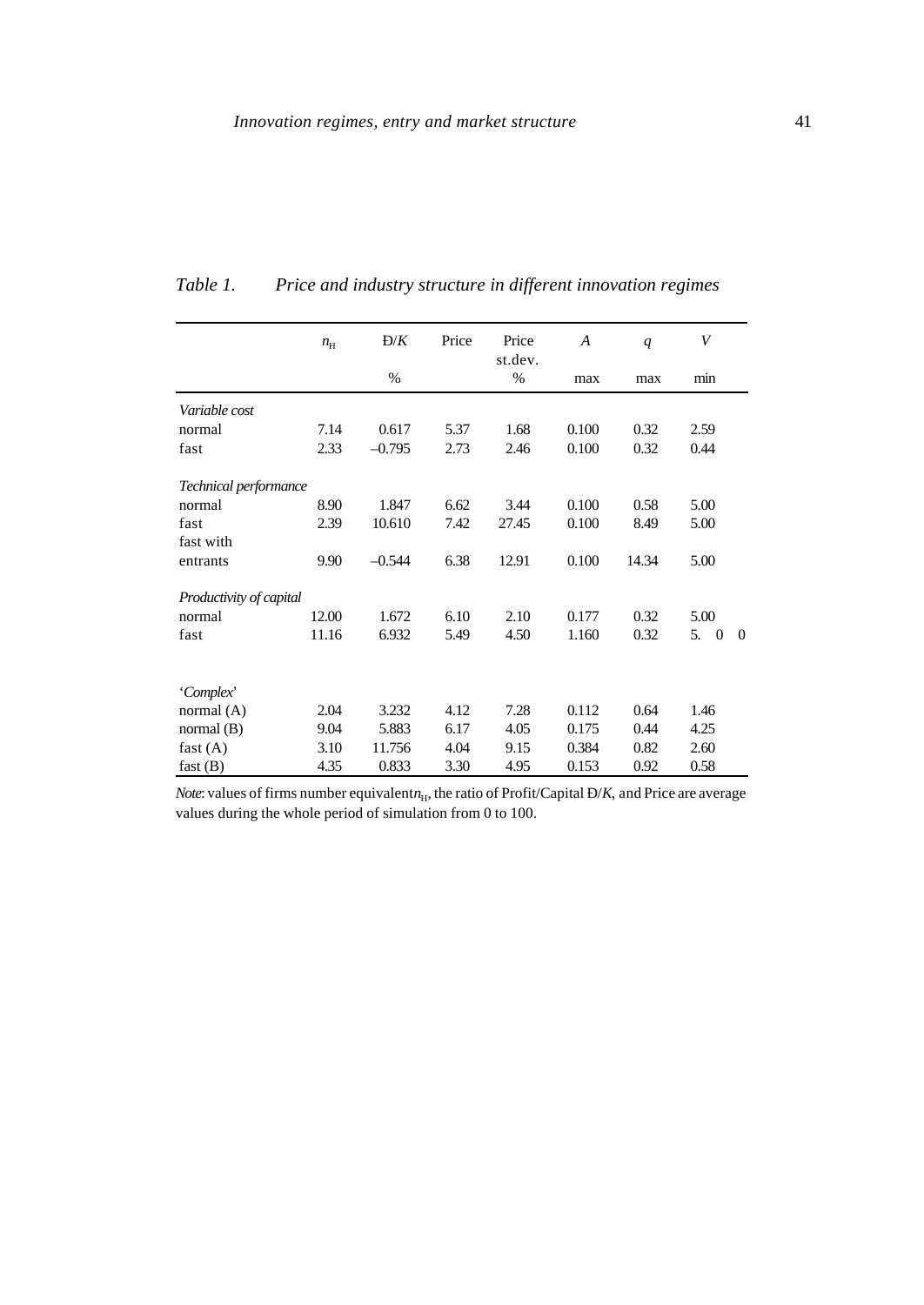|            | $n_{\rm H}$ | E/K   | Price | Price<br>st.dev. | A    | q    | V    |
|------------|-------------|-------|-------|------------------|------|------|------|
|            |             | $\%$  |       | $\%$             | max  | max  | min  |
| no entry   |             |       |       |                  |      |      |      |
| $0 - 100$  | 3.08        | 14.30 | 5.67  | 11.64            | 0.18 | 3.60 | 2.99 |
| $95 - 100$ | 2.00        | 26.48 | 5.37  | 15.21            | 0.18 | 3.60 | 2.90 |
| free entry |             |       |       |                  |      |      |      |
| $0 - 100$  | 9.04        | 0.23  | 4.88  | 8.92             | 0.17 | 3.69 | 3.12 |
| $95 - 100$ | 10.12       | 0.31  | 4.01  | 6.37             | 0.17 | 3.70 | 3.12 |

*Table 2. The 'no entry–free entry' experiment*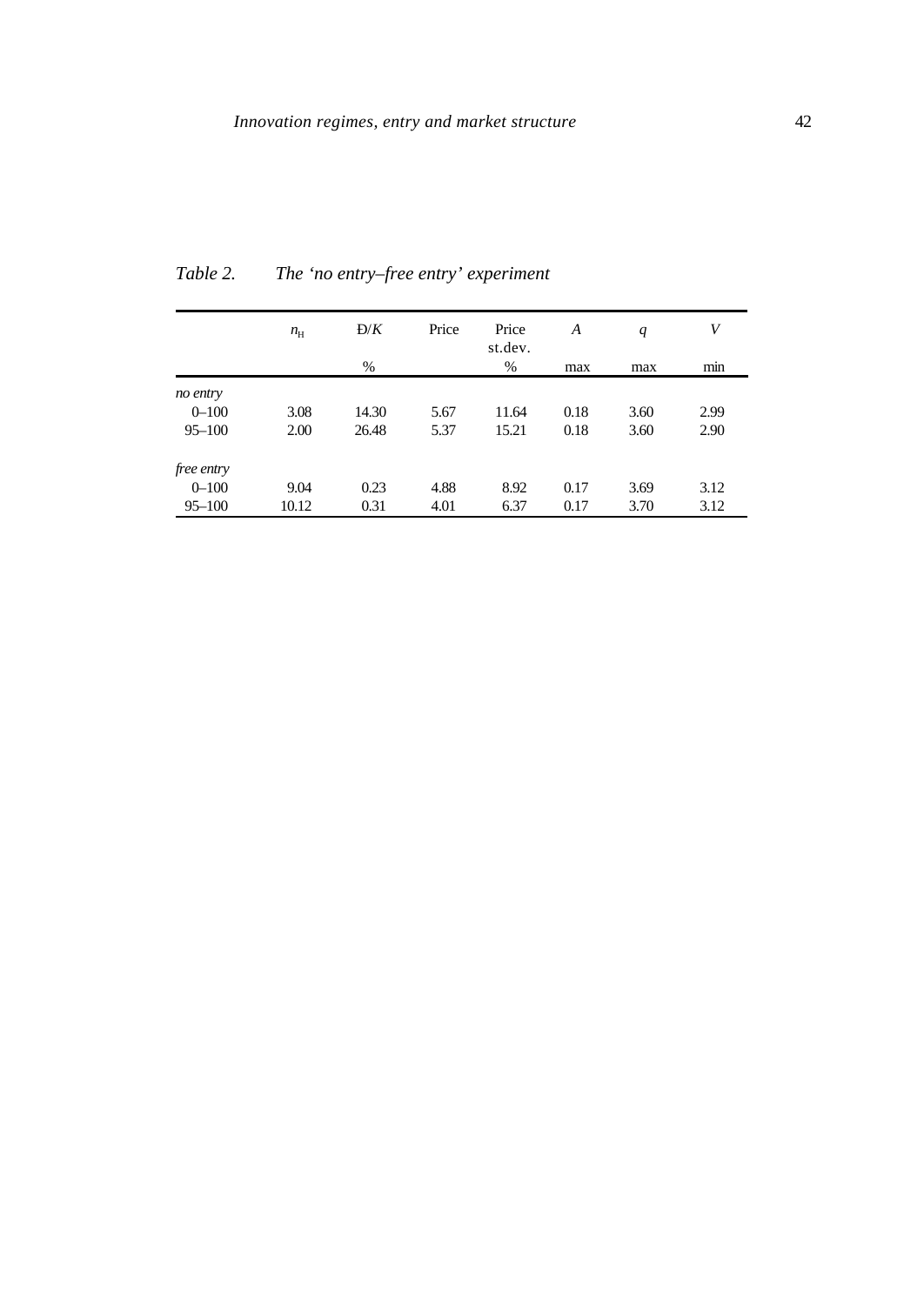

*Figure 1. General structure of the evolutionary industrial model*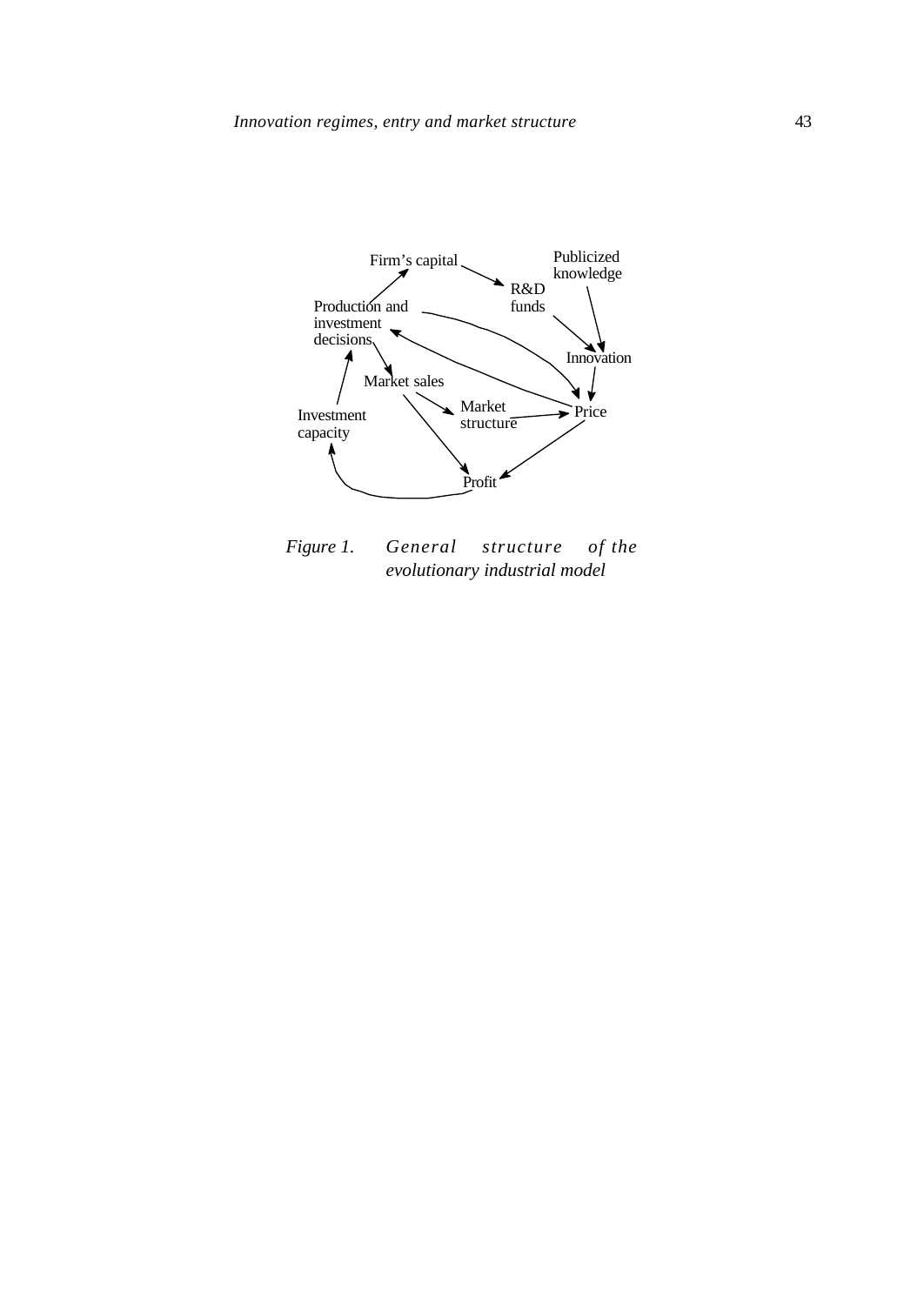

*Figure 2. Causal relationships in the evolutionary industrial model*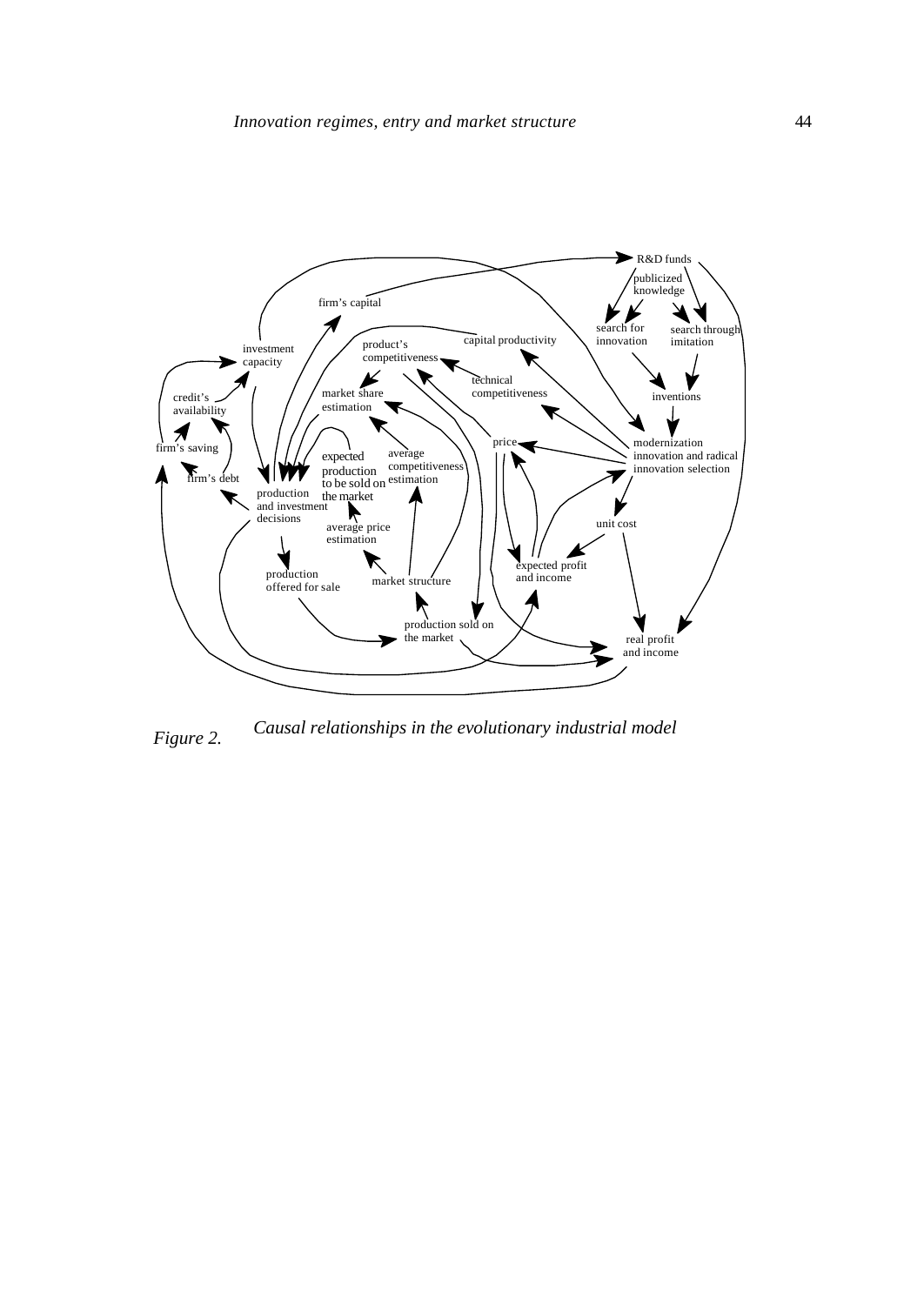

*Figure 3. Innovation regimes: variable cost of production (a), technical competitiveness (b) and productivity of capital (c)*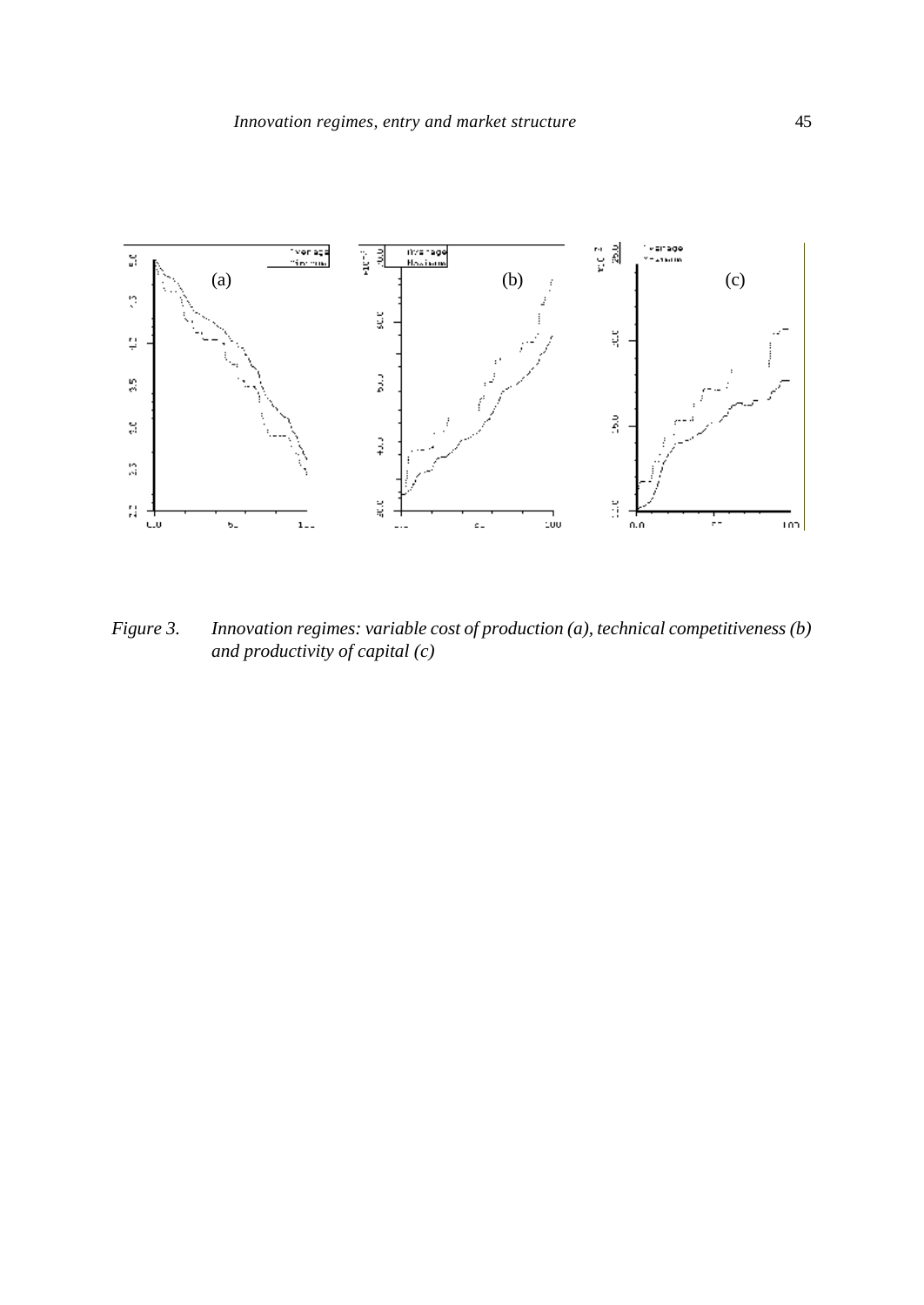

*Figure 4. Price for different innovation regimes: cost (a), technical performance (b) and productivity (c)*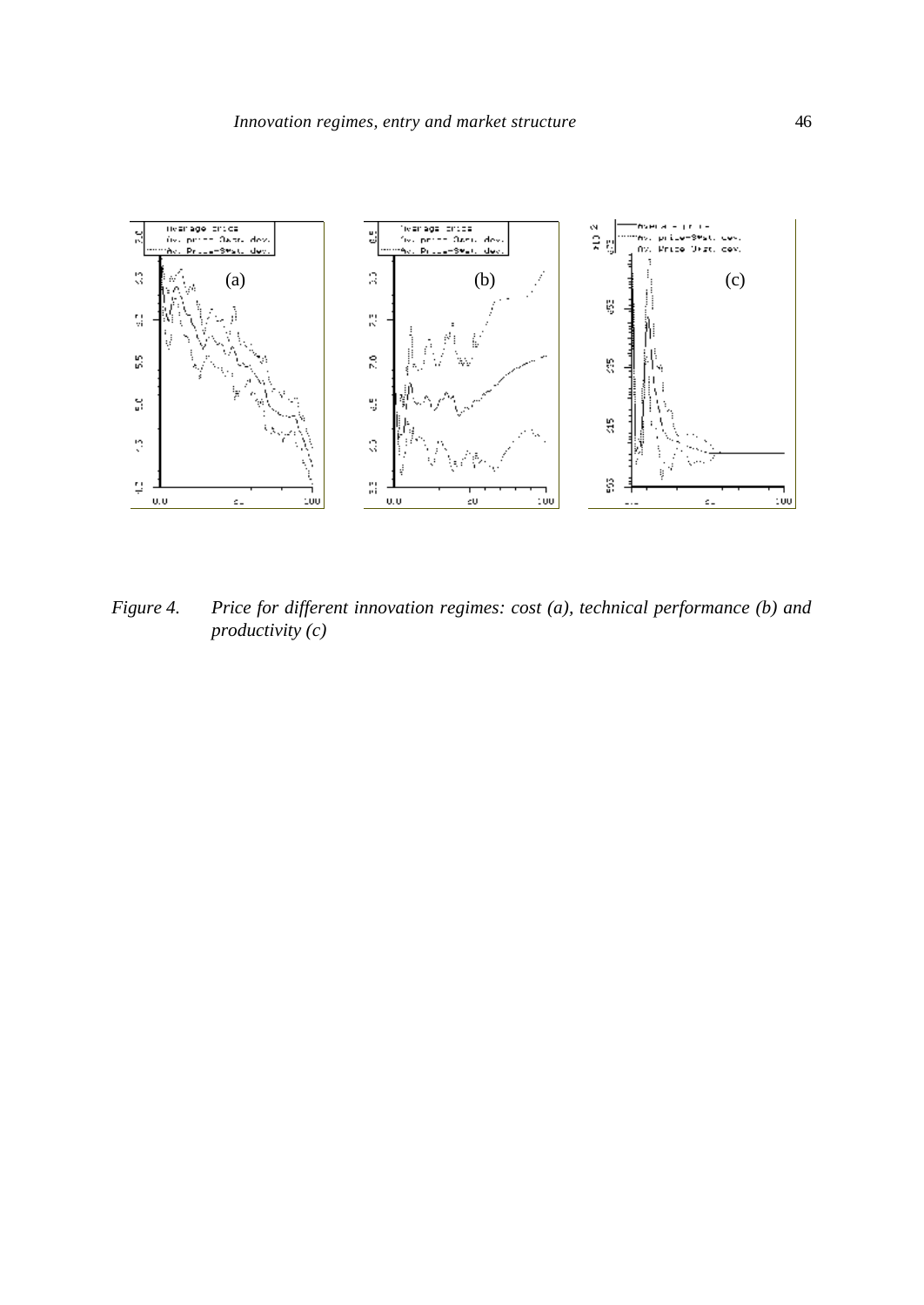

*Figure 5. Variable cost of production (a), technical competitiveness (b) and productivity of capital (c) in the 'complex' regime*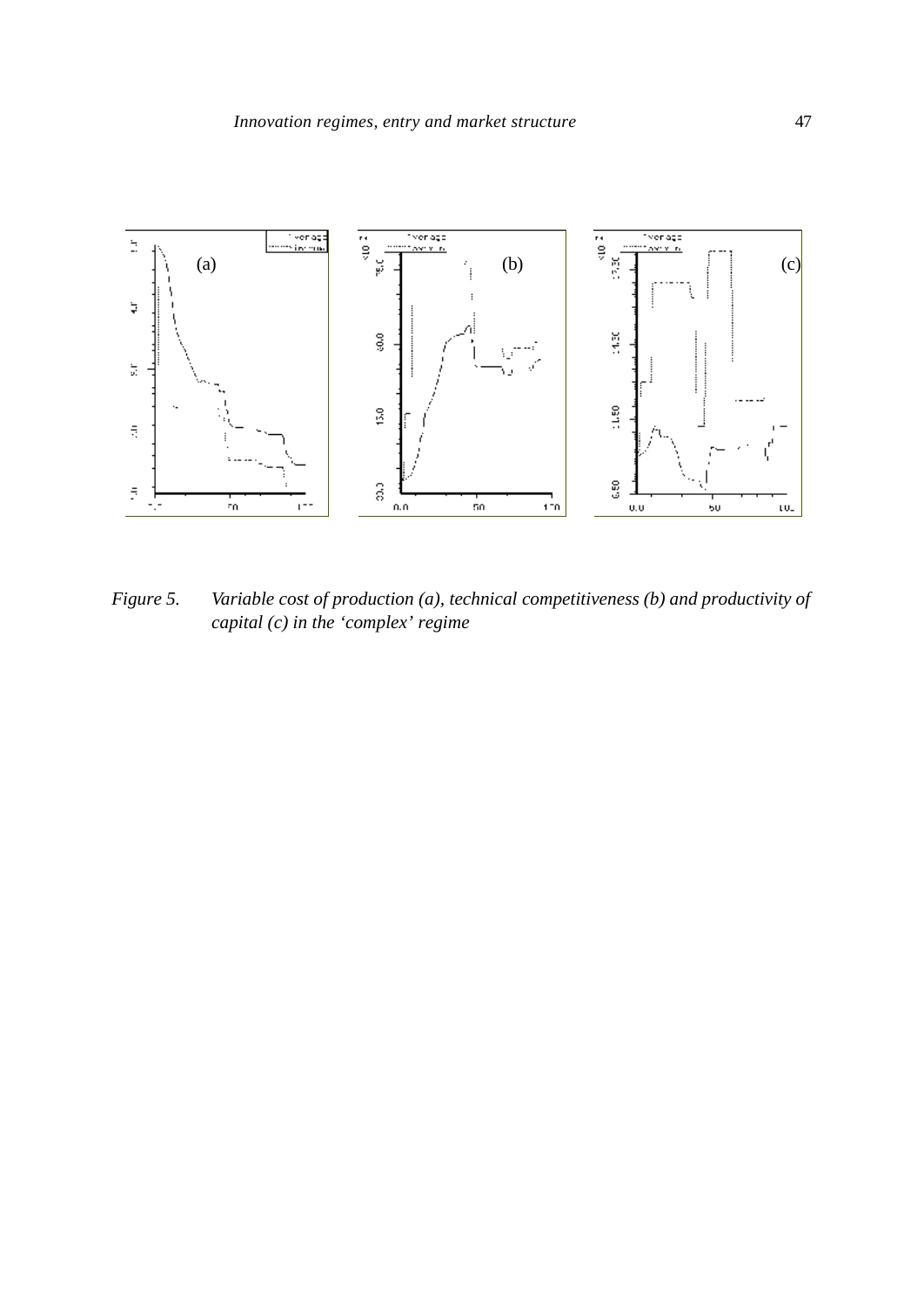

*Figure 6. The supply/demand ratio for different innovation regimes*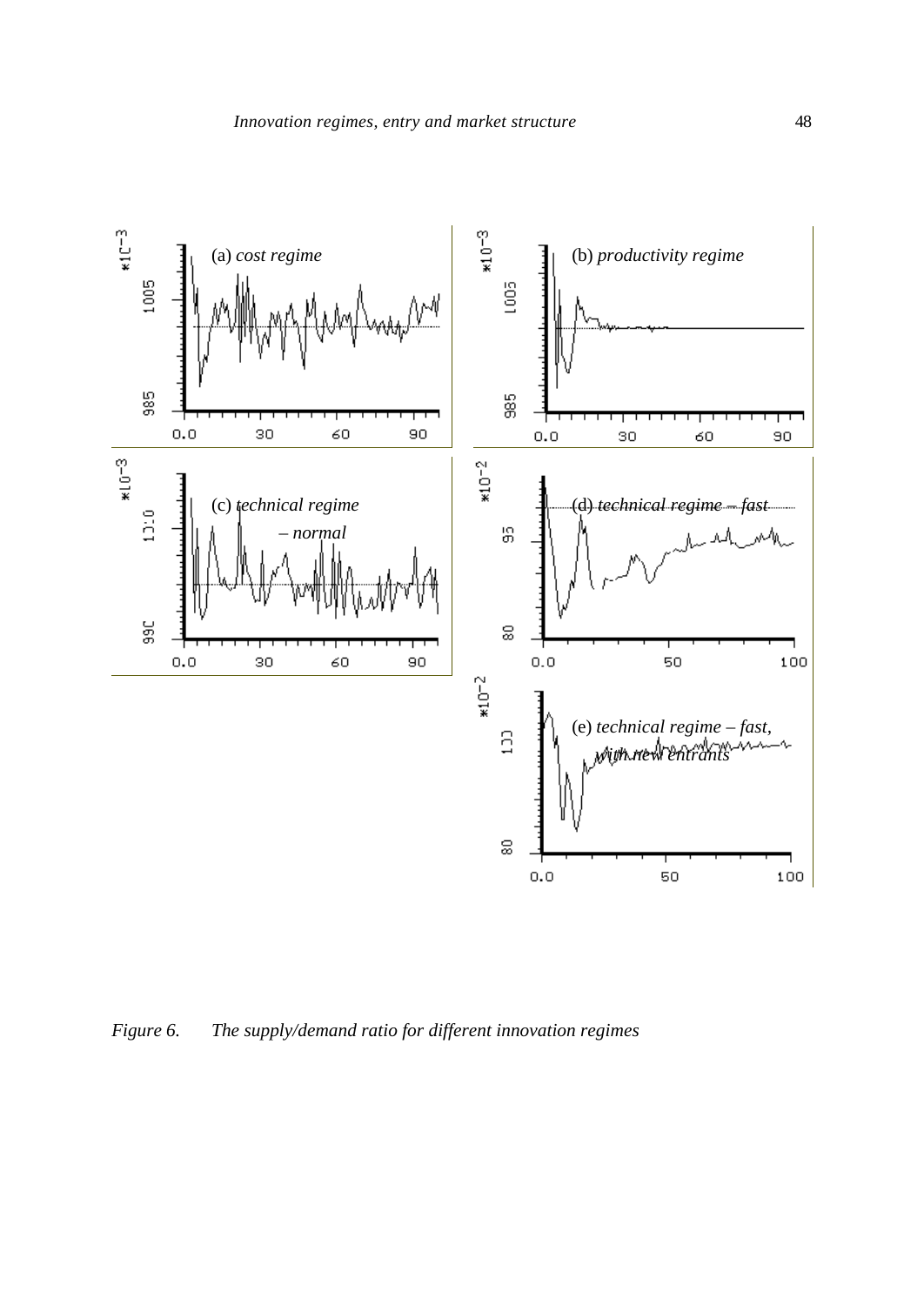

*Figure 7. Cost of production (a), technical competitiveness (b) and productivity of capital (c) in the 'no entry–free entry' experiment*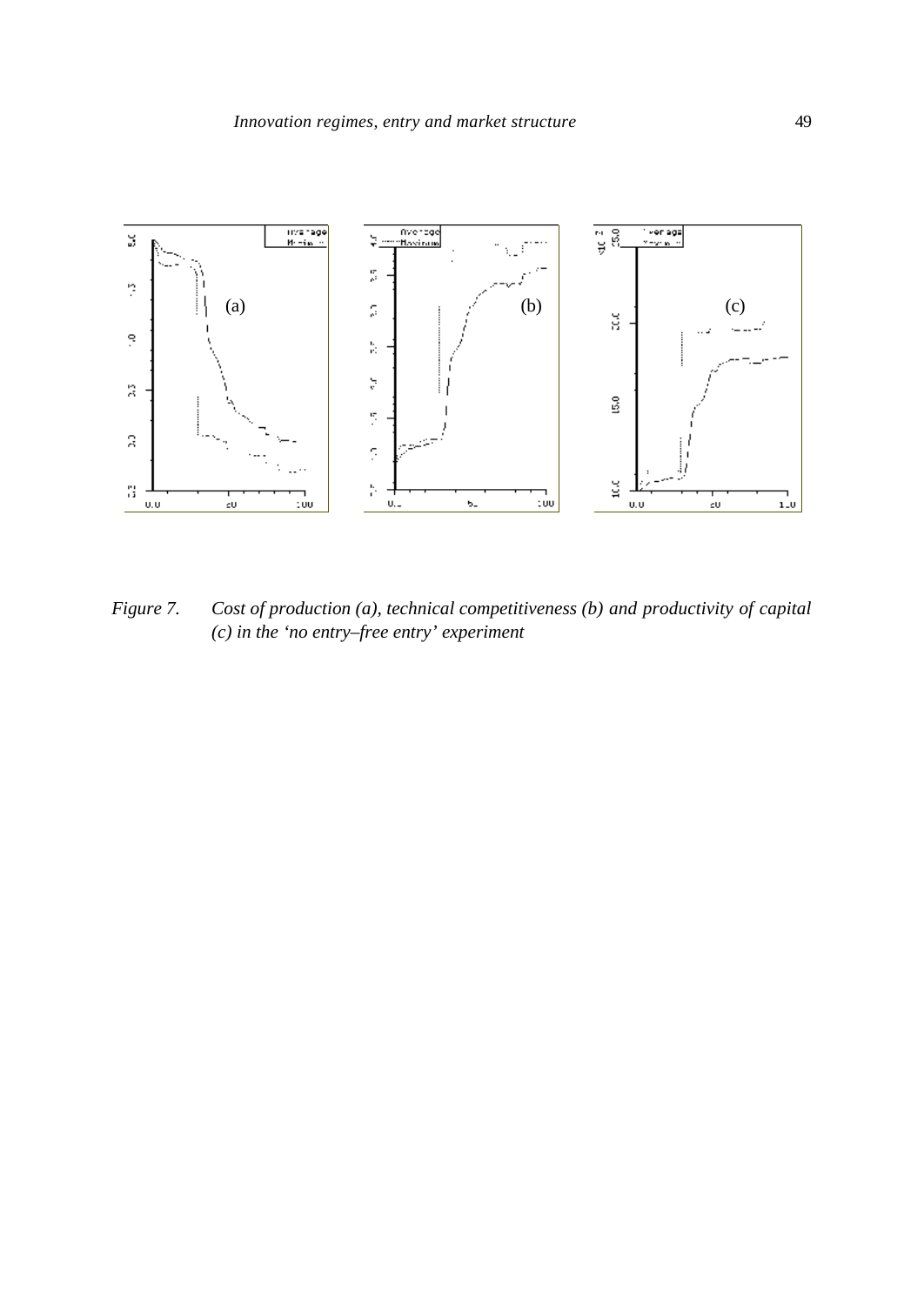

*Figure 8. Number of firms in the 'no entry–free entry' experiment (upper and lower charts respectively)*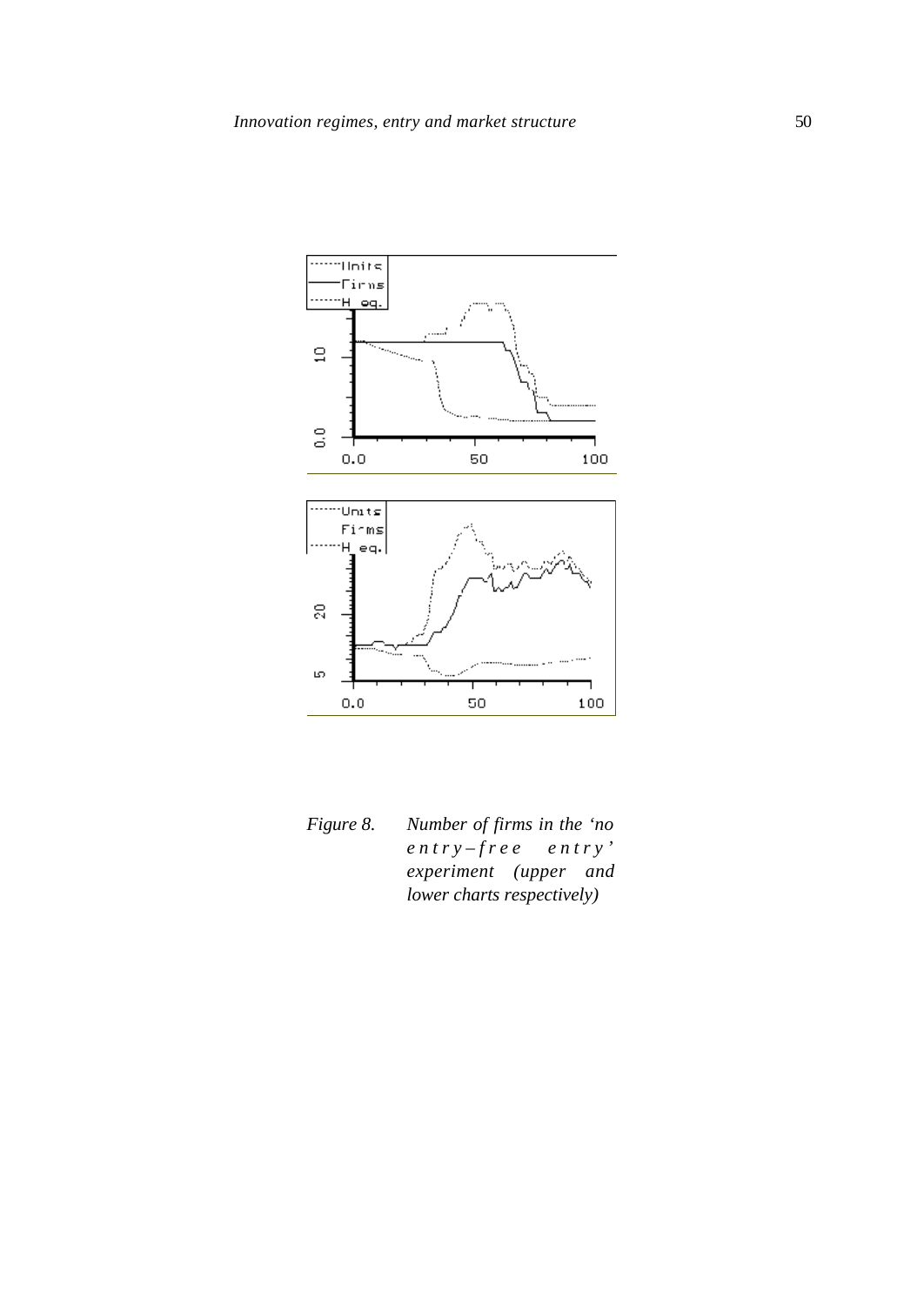

*Figure 9. Market shares of the eight largest firms in the 'no entry–free entry' experiment*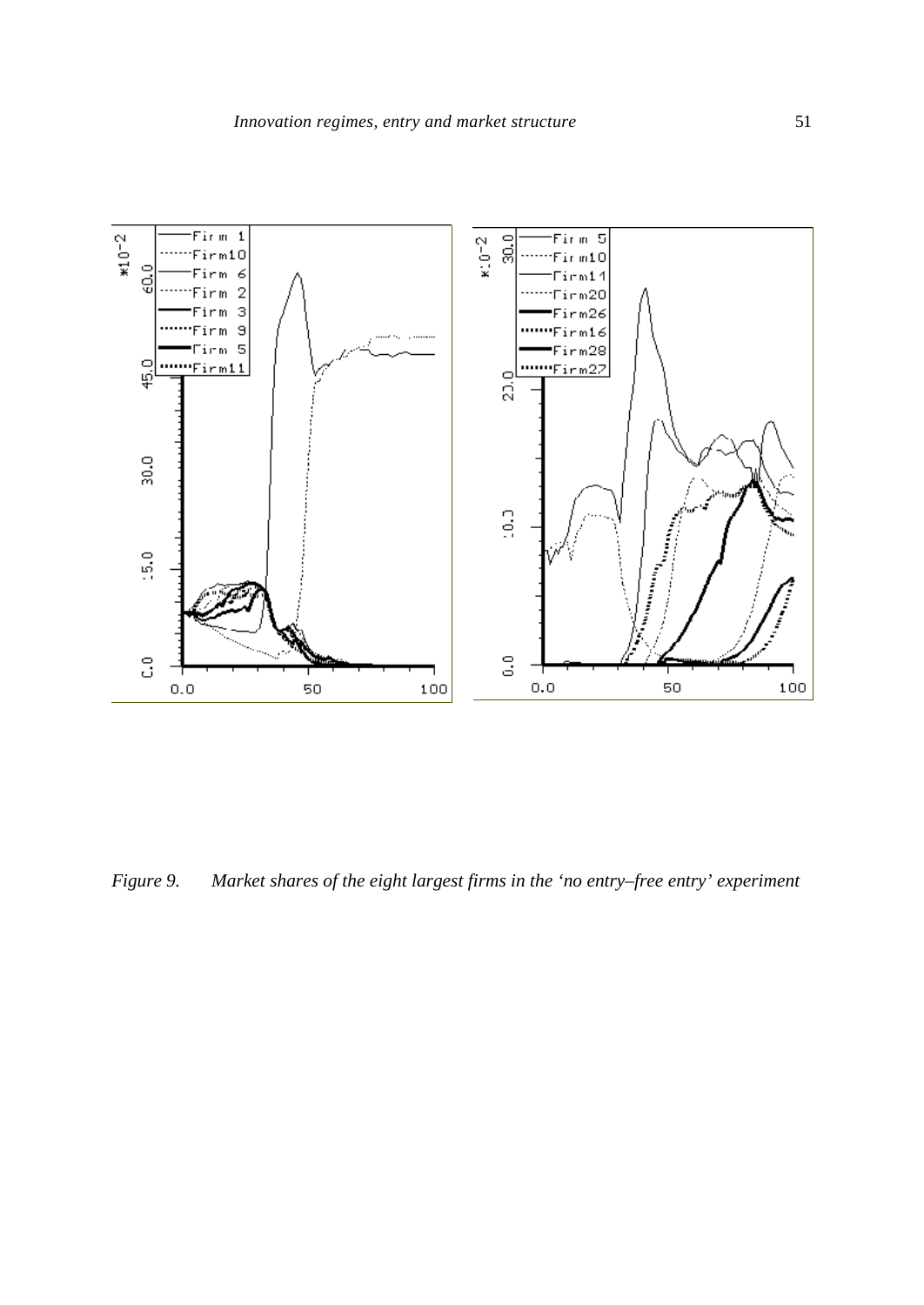

*Figure 10. Supply to demand ratio in the 'no entry–free entry' experiment (upper and lower charts respectively)*